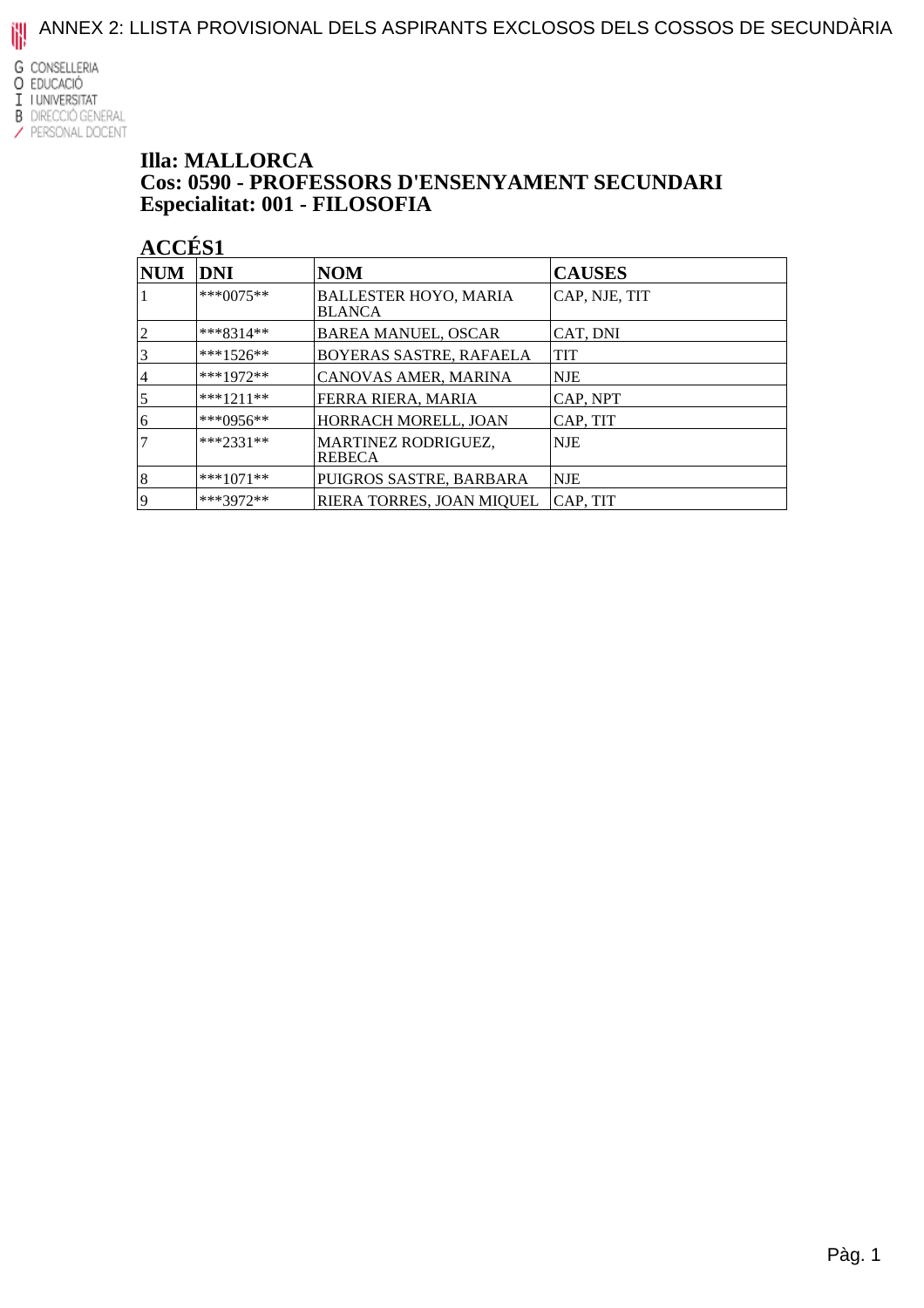#### **Illa: MENORCA** Cos: 0590 - PROFESSORS D'ENSENYAMENT SECUNDARI Especialitat: 001 - FILOSOFIA

| <b>NUM</b> | <b>DNI</b>    | NOM                                     | <b>AUSES</b> |
|------------|---------------|-----------------------------------------|--------------|
|            | $ ***1016***$ | <b>ESCUDERO BISBAL,</b><br><b>DIANA</b> | <b>NJE</b>   |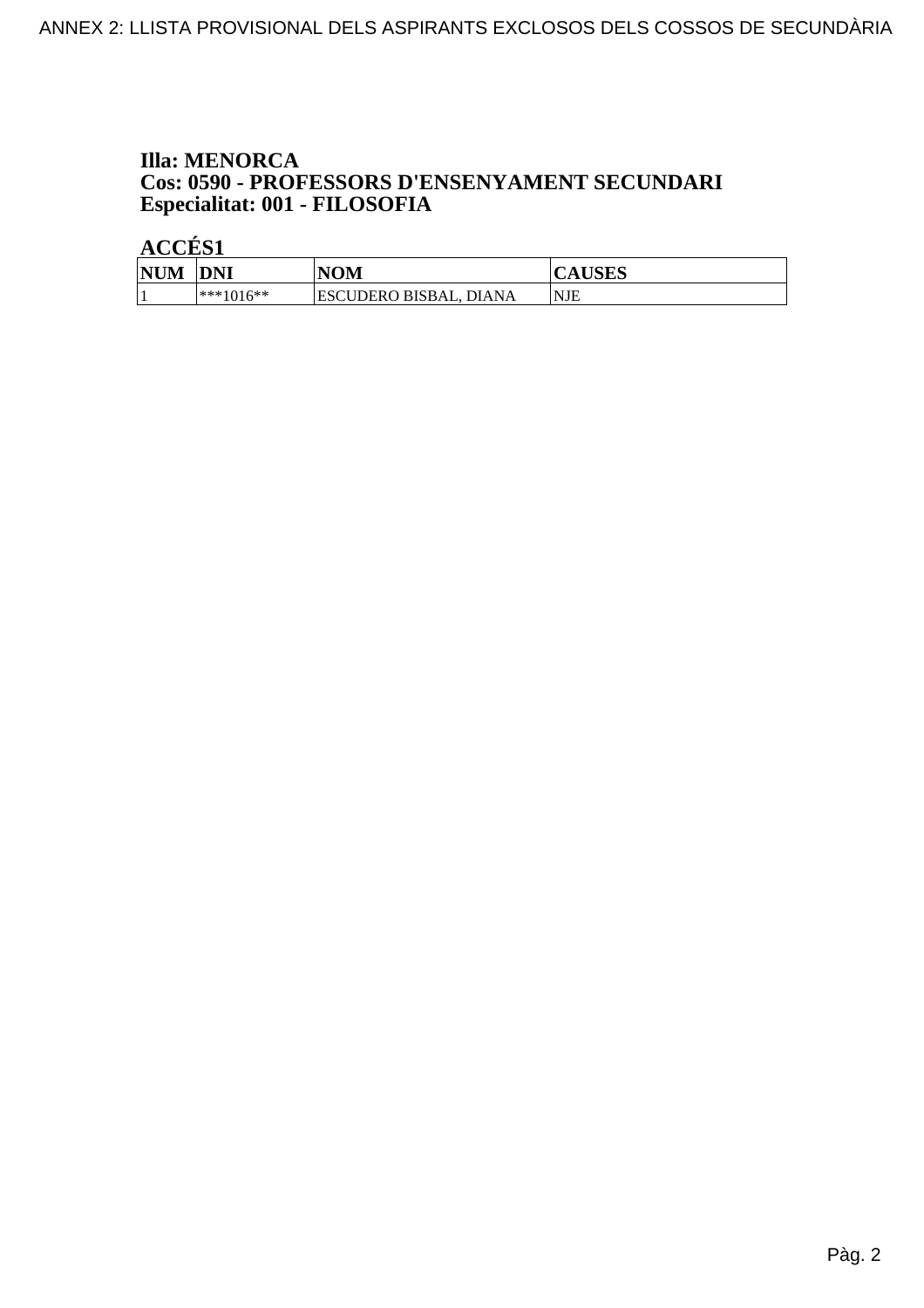#### Illa: EIVISSA Cos: 0590 - PROFESSORS D'ENSENYAMENT SECUNDARI Especialitat: 001 - FILOSOFIA

| NUM DNI |               | <b>NOM</b>                                   | <b>CAUSES</b> |
|---------|---------------|----------------------------------------------|---------------|
|         | $ ***4755***$ | FLOREA , ALINA SORINA                        | CAT, NJE      |
|         | $***8836**$   | <b>GARCIA EBRI, AMPARO</b><br><b>DOLORES</b> | <b>CAT</b>    |
|         | $ ***0292**$  | GIMENEZ ALIAGA, JAUME                        | CAP, CAT, TIT |
| 4       | ***9298**     | <b>HERNANDEZ SALA, JESUS</b><br><b>EMILI</b> | NJE           |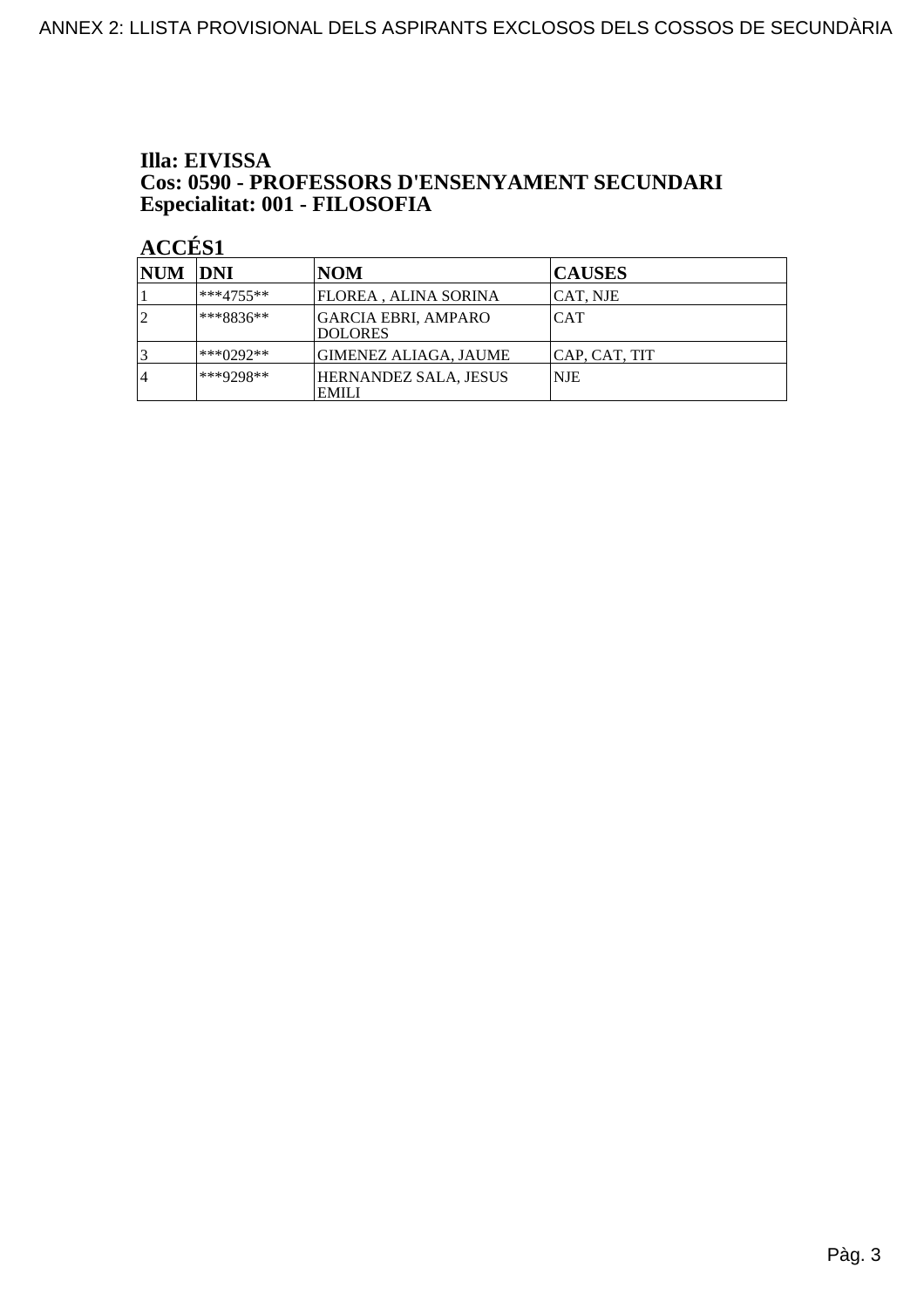## **Illa: MALLORCA Cos: 0590 - PROFESSORS D'ENSENYAMENT SECUNDARI<br>Especialitat: 003 - LLATÍ**

| NUM DNI        |              | NOM                                        | <b>CAUSES</b> |
|----------------|--------------|--------------------------------------------|---------------|
|                | $ ***5782**$ | DE JUAN GRIÑO, REBECA                      | <b>CAP</b>    |
| $\overline{2}$ | $***1292**$  | ESCRIG ORTEGA, MARIANO<br><b>ALEJANDRO</b> | CAP           |
|                | $***3162**$  | GENE CERDO, JOAN                           | <b>CAP</b>    |
| 4              | ***8556**    | RIERA GARCIA, MARINA                       | <b>CAP</b>    |
|                | $***1838**$  | TEIXIDO RIBA, MAR                          | CAP           |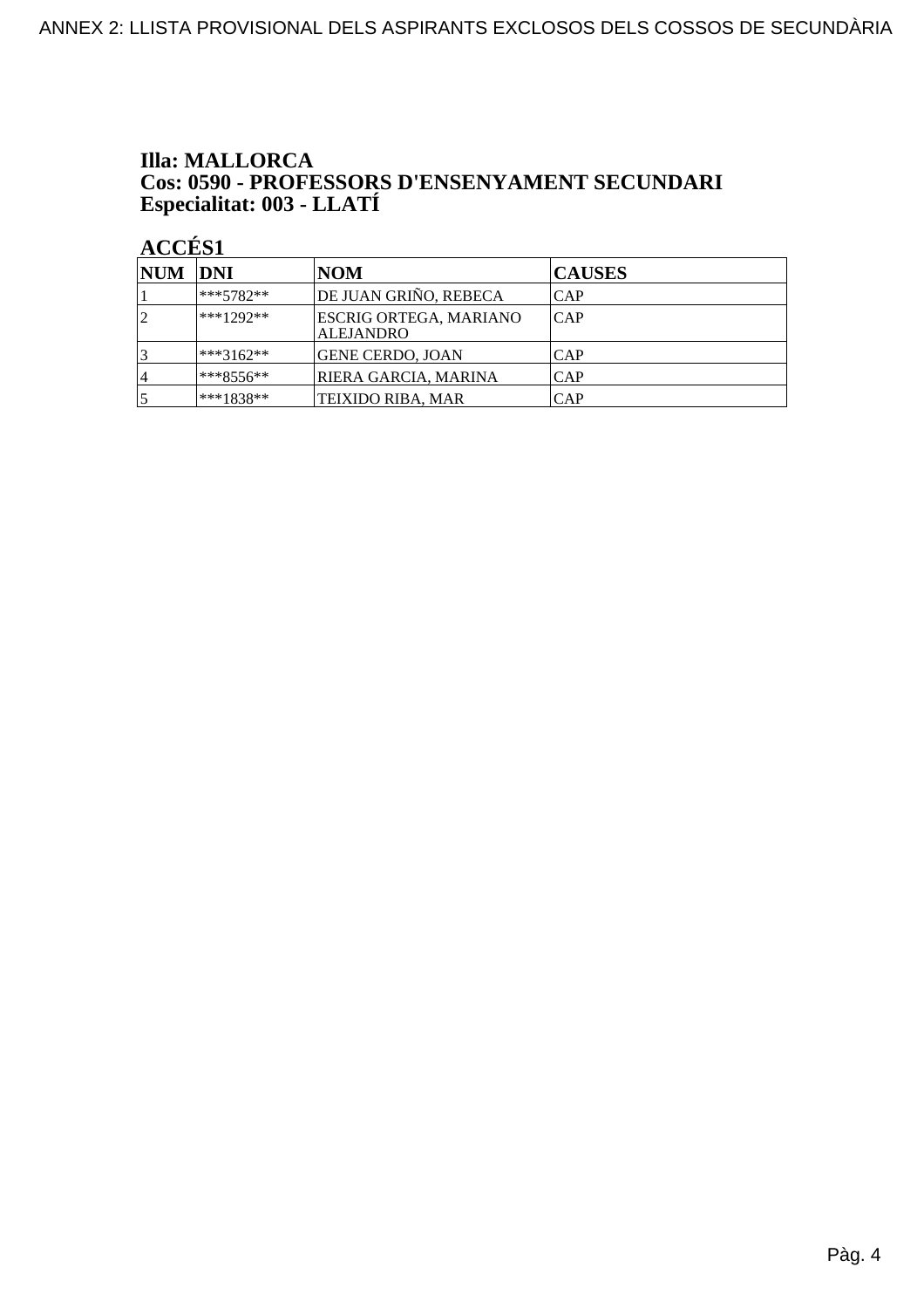## **Illa: MENORCA Cos: 0590 - PROFESSORS D'ENSENYAMENT SECUNDARI<br>Especialitat: 003 - LLATÍ**

| <b>NUM</b> | <b>DNI</b> | NOM                     | <b>CAUSES</b> |
|------------|------------|-------------------------|---------------|
|            | ***?835**  | <b>MASSIMO</b><br>LONGO | CAS. NNA      |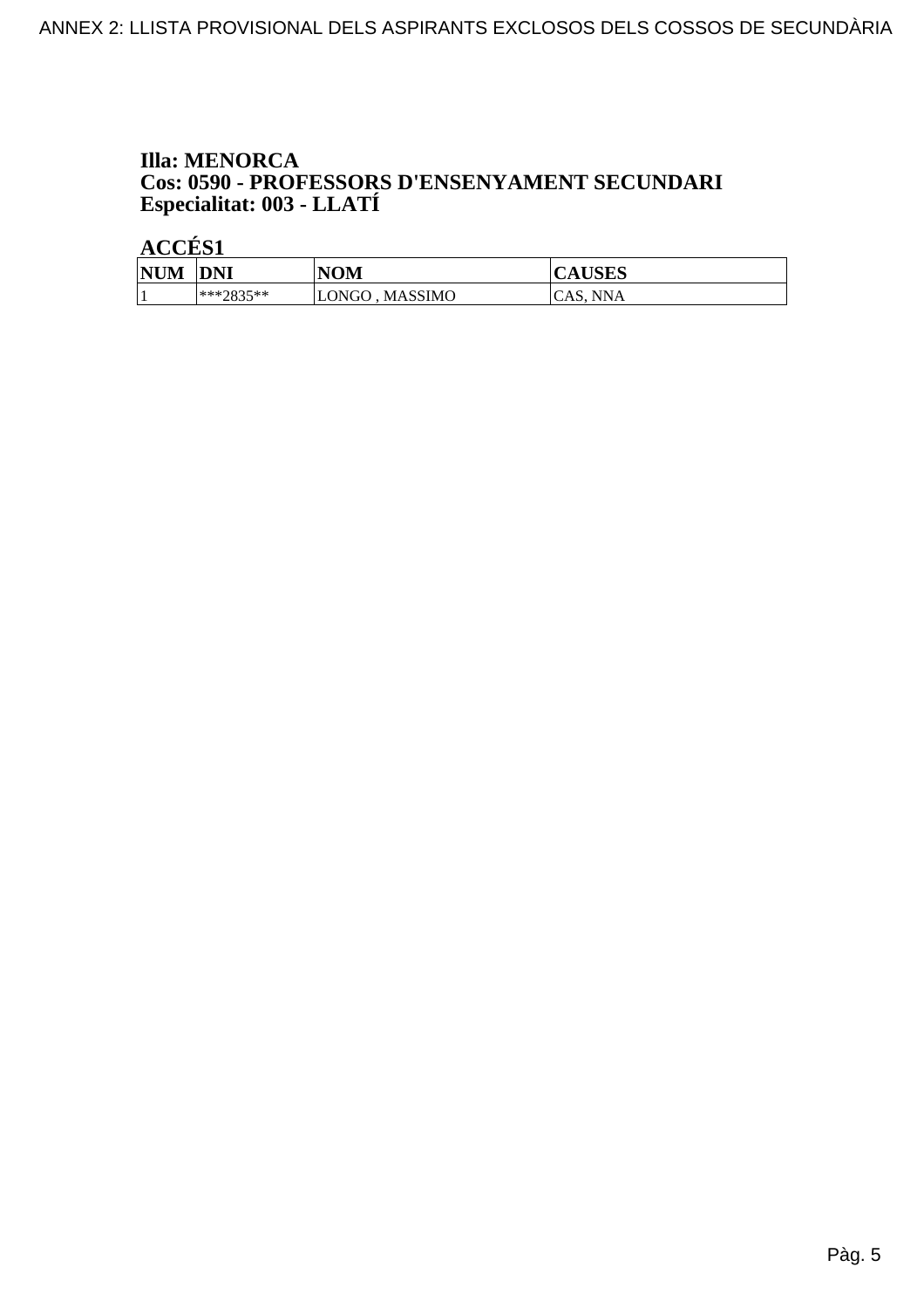### **Illa: MALLORCA Cos: 0590 - PROFESSORS D'ENSENYAMENT SECUNDARI<br>Especialitat: 004 - LLENGUA CASTELLANA I LITERATURA**

| <b>NUM</b> | <b>DNI</b>   | <b>NOM</b>                              | <b>CAUSES</b> |
|------------|--------------|-----------------------------------------|---------------|
|            | $ ***8367**$ | ALBIOL REDO, ROSA FELISA                | NJE, TIT      |
|            | $***5873**$  | FERREIRA PRADO, MARIA<br><b>CECILIA</b> | <b>NNA</b>    |
|            | $***3563**$  | FERRER REYNES, INOCENCIA                | CAP, TIT      |
| 4          | $ ***2282**$ | LEBRON ROMERO, MARTA                    | <b>CAP</b>    |
|            | ***8636**    | ORDOZGOITI AREVALO,<br><b>MACARENA</b>  | <b>TIT</b>    |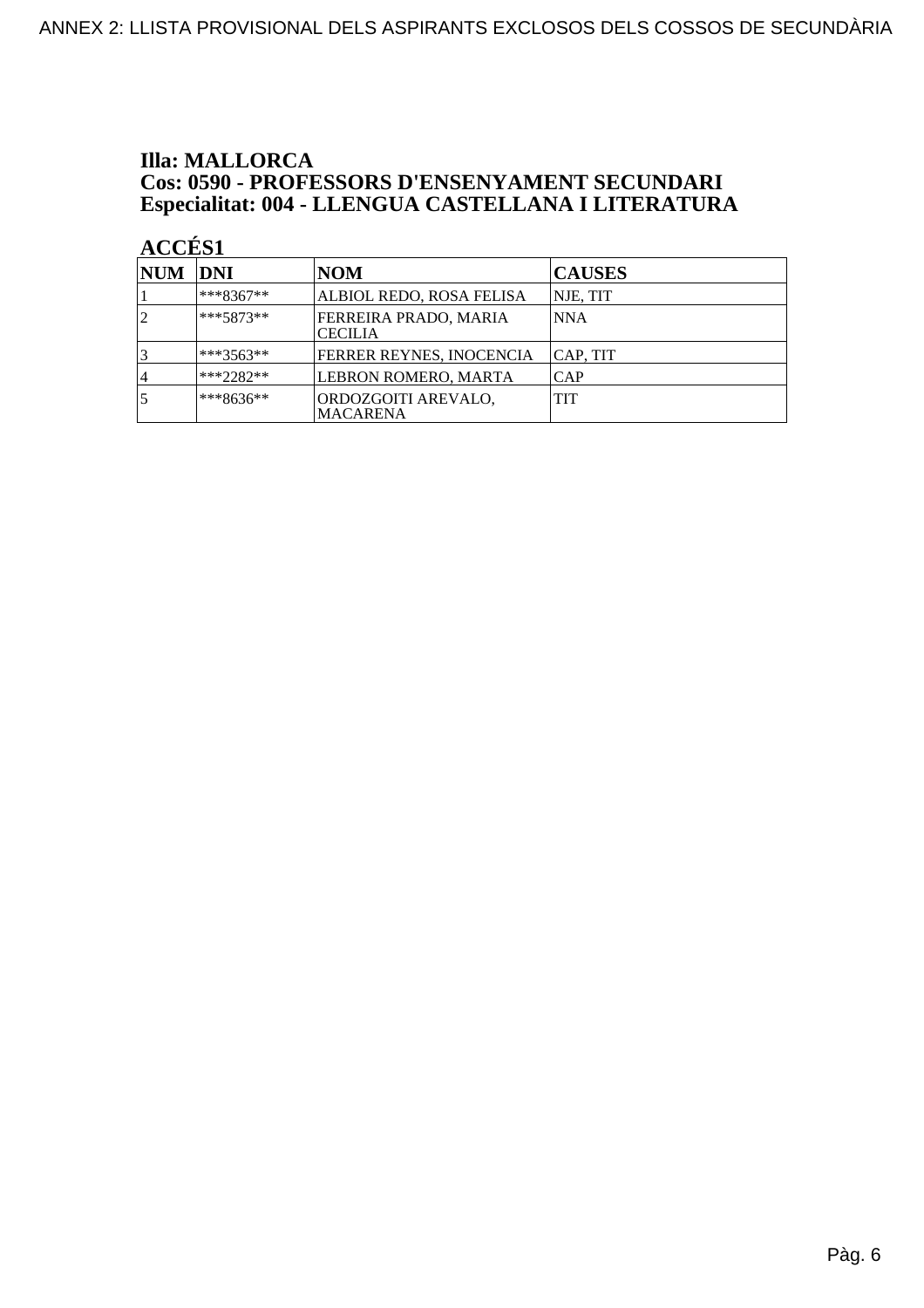#### Illa: EIVISSA **Cos: 0590 - PROFESSORS D'ENSENYAMENT SECUNDARI** Especialitat: 004 - LLENGUA CASTELLANA I LITERATURA

| NUM  DNI |             | <b>NOM</b>                             | <b>CAUSES</b> |
|----------|-------------|----------------------------------------|---------------|
|          | $***9687**$ | DIGIROLAMO, LUCIANO<br><b>NICOLA</b>   | <b>NEU</b>    |
|          | $***5870**$ | HURTADO SANTOS, MARIA<br><b>ISABEL</b> | CAP           |
|          | $***3341**$ | MIÑANA POBLADOR, SARA                  | <b>NJE</b>    |
| 4        | $***5708**$ | TORRES COSTA, MARIA<br><b>ANGELES</b>  | CAP, TIT      |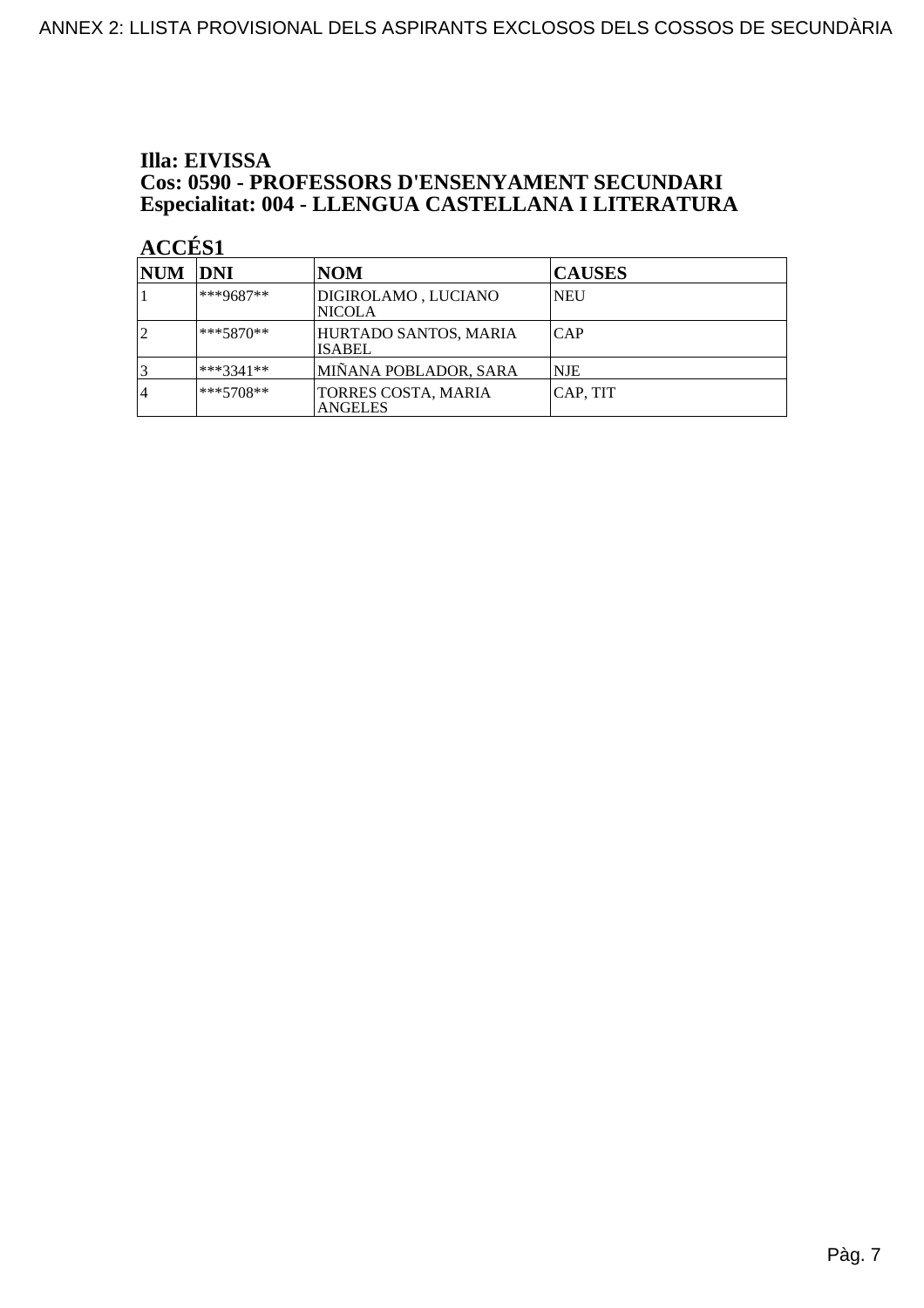#### **Illa: MALLORCA Cos: 0590 - PROFESSORS D'ENSENYAMENT SECUNDARI Especialitat: 005 - GEOGRAFIA I HISTÒRIA**

| <b>NUM</b>       | <b>DNI</b>    | <b>NOM</b>                                   | <b>CAUSES</b> |
|------------------|---------------|----------------------------------------------|---------------|
| 1                | $***2771**$   | AMENGUAL BALAGUER,<br>MARIA                  | CAP, TIT      |
| $\overline{c}$   | $***7371**$   | BAUÇA NICOLAU, VICTORIA                      | <b>NJE</b>    |
| 3                | ***5654**     | <b>BAUZA MARTORELL,</b><br><b>BARTOLOME</b>  | <b>NPT</b>    |
| $\overline{4}$   | ***1805**     | BELMONTE CAMBRILS, SERGI                     | CAP, NJE, TIT |
| 5                | ***0604**     | BENNASSAR BINIMELIS,<br><b>MAGDALENA</b>     | <b>NJE</b>    |
| 6                | ***8840**     | <b>BLASCO FORCADA, MARC</b>                  | <b>CAT</b>    |
| $\boldsymbol{7}$ | $***6104**$   | <b>BORJA ORTIZ, MARIA</b>                    | <b>NJE</b>    |
| $\boldsymbol{8}$ | $***7588**$   | CANO TIRADO, LORENA                          | CAP, TIT      |
| $\overline{9}$   | ***8081**     | FRAGA NADAL, EMILIO                          | <b>NJE</b>    |
| 10               | ***7941**     | GARCIA LOPEZ, JOSE ANTONIO CAP, TIT          |               |
| 11               | $***4287**$   | <b>GOMILA GOMILA, JOANA</b>                  | <b>NJE</b>    |
| 12               | $***4542**$   | HIDALGO MACHADO, ANGEL<br><b>ANTONIO</b>     | CAP           |
| 13               | ***7896**     | LANDGRAF CRESPI, ANA<br><b>ALEJANDRA</b>     | <b>NJE</b>    |
| 14               | ***4234**     | LLEDO GINER, JOSE MARIA                      | CAP, CAT      |
| 15               | ***7616**     | LOPEZ JUAN, ANTONIO                          | DNI, NJE      |
| 16               | ***4049**     | LOPEZ VIDAL, ANA                             | CAP, NJE, TIT |
| 17               | $***1304**$   | <b>MARTIN LLOPIS, MARTA</b><br><b>CARMEN</b> | <b>NJE</b>    |
| 18               | *** $0187$ ** | MORELL MARTINEZ,<br><b>GABRIELA</b>          | CAP, TIT      |
| 19               | ***1436**     | MUT SALVA, GUILLEM                           | <b>DNI</b>    |
| 20               | ***6479**     | NADAL ESTRANY, MARC                          | <b>NJE</b>    |
| 21               | ***7088**     | PISABARROS HERREZUELO,<br><b>JUAN CARLOS</b> | <b>NJE</b>    |
| 22               | $***8304**$   | RIVERA BRISA, RAQUEL                         | CAP, CAT, TIT |
| 23               | ***6588**     | ROIG BORDOY, MIGUEL                          | NPT, TIT      |
| 24               | ***3495**     | <b>RUIZ ROSSELLO, ADRIA</b>                  | CAP, NPT, TIT |
| 25               | ***4538**     | SANCHEZ GALLARDO,<br><b>ANTONIO</b>          | <b>TIT</b>    |
| <b>26</b>        | ***5909**     | SASTRE MALAGON, CAROLINA NJE                 |               |
| 27               | ***8644**     | SEGARRA MOLADA, INES                         | <b>NJE</b>    |
| 28               | ***4645**     | SERRANO DURA, PABLO                          | <b>NJE</b>    |
| 29               | ***4734**     | TEBAR HARO, JOSE MARIO                       | <b>CAT</b>    |
| 30               | ***9442**     | TOLEDO MARTINEZ, MARIA<br><b>BELEN</b>       | CAP, TIT      |
| 31               | $***2260**$   | VADELL ALBONS, JOAN LLUIS                    | CAP, TIT      |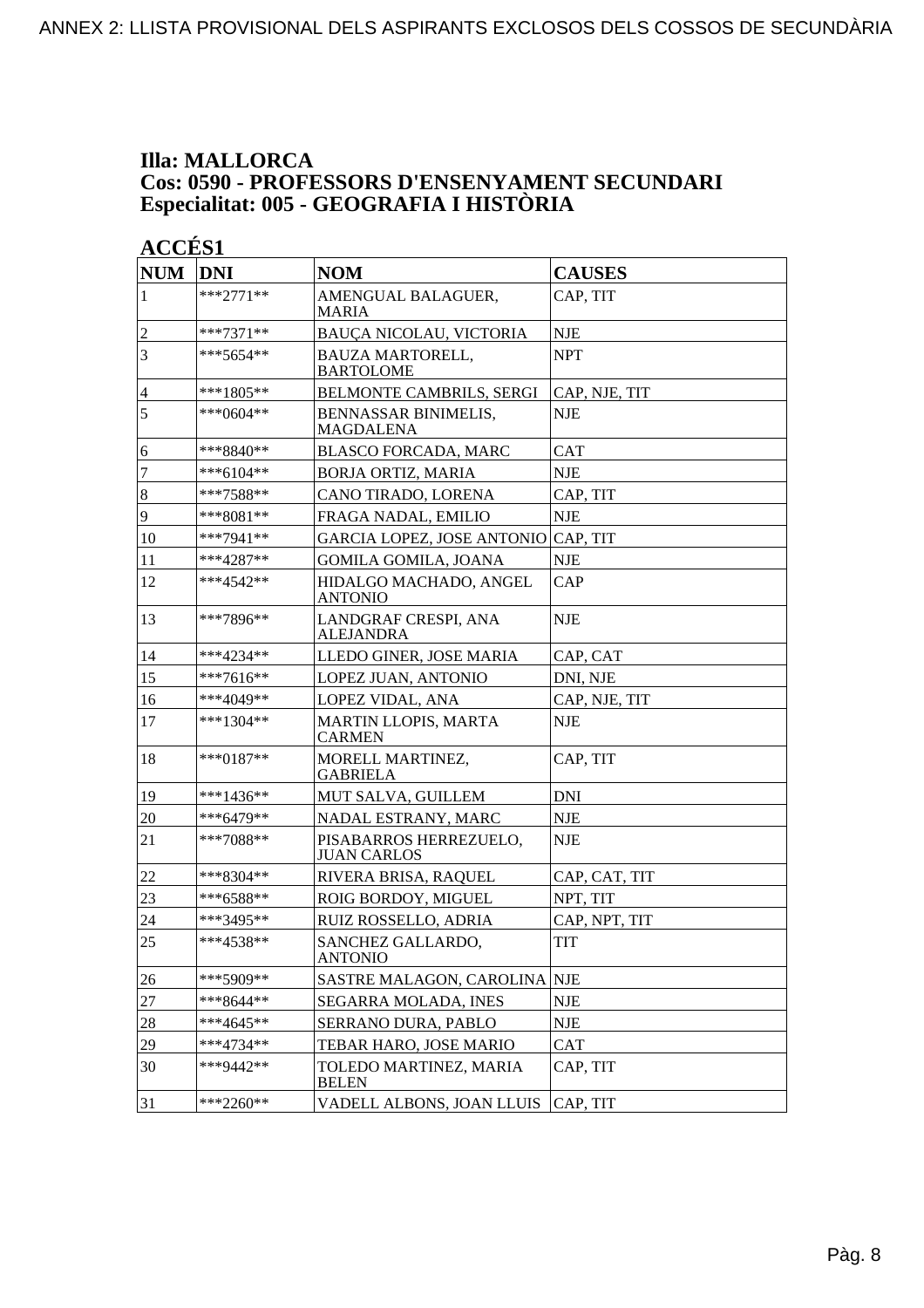### **Illa: MENORCA Cos: 0590 - PROFESSORS D'ENSENYAMENT SECUNDARI<br>Especialitat: 005 - GEOGRAFIA I HISTÒRIA**

| <b>NUM</b> | DNI           | <b>NOM</b>             | <b>CAUSES</b>  |
|------------|---------------|------------------------|----------------|
|            | $***5902**$   | ALCANIZ ALCAINA, JORGE | ICAP. CAT. TIT |
|            | $ ***4306***$ | <b>PONS COLL, IARA</b> | NJE            |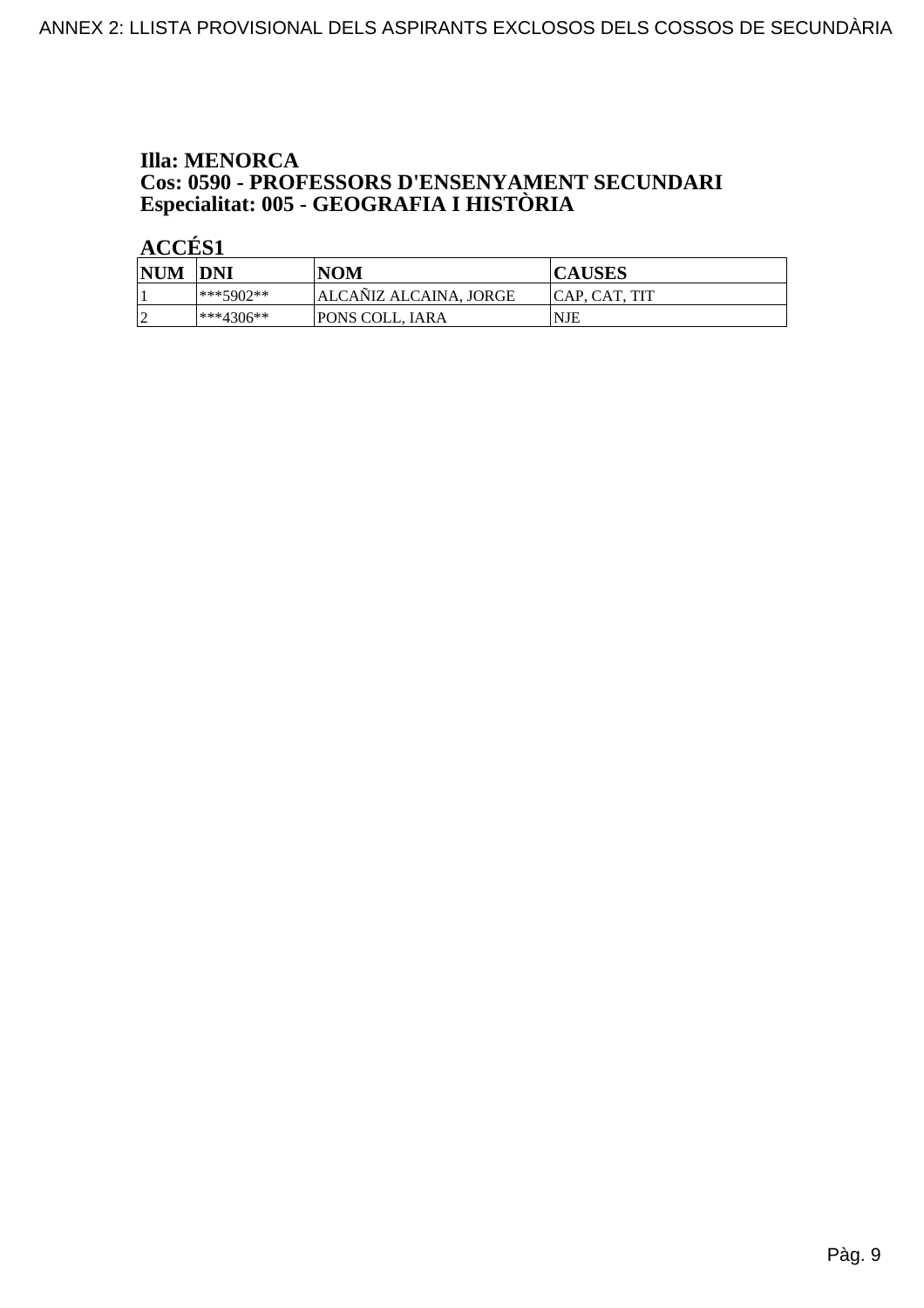### Illa: EIVISSA **Cos: 0590 - PROFESSORS D'ENSENYAMENT SECUNDARI<br>Especialitat: 005 - GEOGRAFIA I HISTÒRIA**

| <b>NUM</b>     | <b>DNI</b>  | NOM                                      | <b>CAUSES</b>      |
|----------------|-------------|------------------------------------------|--------------------|
|                | $***9757**$ | ALARCON GUERRERO, EVA                    | NJE                |
| $\overline{2}$ | $***1005**$ | FAUCON SALVADOR, MARIA<br><b>ANGELES</b> | <b>NJE</b>         |
|                | $***1374**$ | <b>GRIMALT IVARS, JORDI</b>              | CAP, CAT, TIT      |
| 4              | $***8505**$ | LEON MUÑOZ, ARABBELLA                    | CAP, CAT, NJE, TIT |
| 5              | $***5749**$ | MARQUEZ ROMERO, DANIEL                   | <b>CAP</b>         |
| 6              | $***3195**$ | MARTINEZ ARAQUE, IVAN                    | CAT, NJE           |
|                | ***9063**   | <b>VERDEGUER MOLINS, CARLES</b>          | NJE                |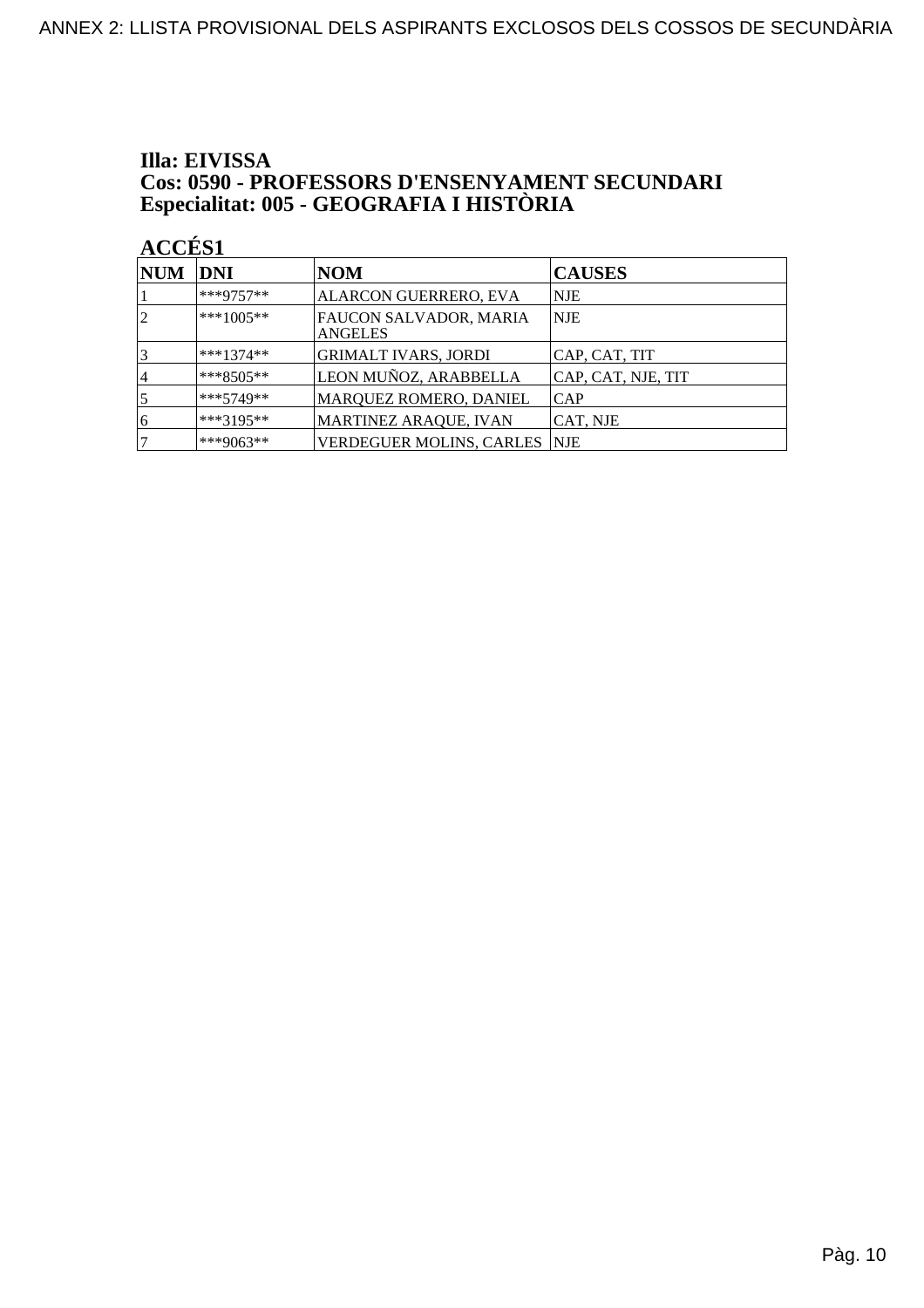### **Illa: FORMENTERA Cos: 0590 - PROFESSORS D'ENSENYAMENT SECUNDARI<br>Especialitat: 005 - GEOGRAFIA I HISTÒRIA**

| <b>NUM</b> | <b>DNI</b>  | <b>NOM</b>                       | <b>CAUSES</b> |
|------------|-------------|----------------------------------|---------------|
|            | $***1605**$ | ALONSO DA COSTA.<br><b>IRENE</b> | NJE           |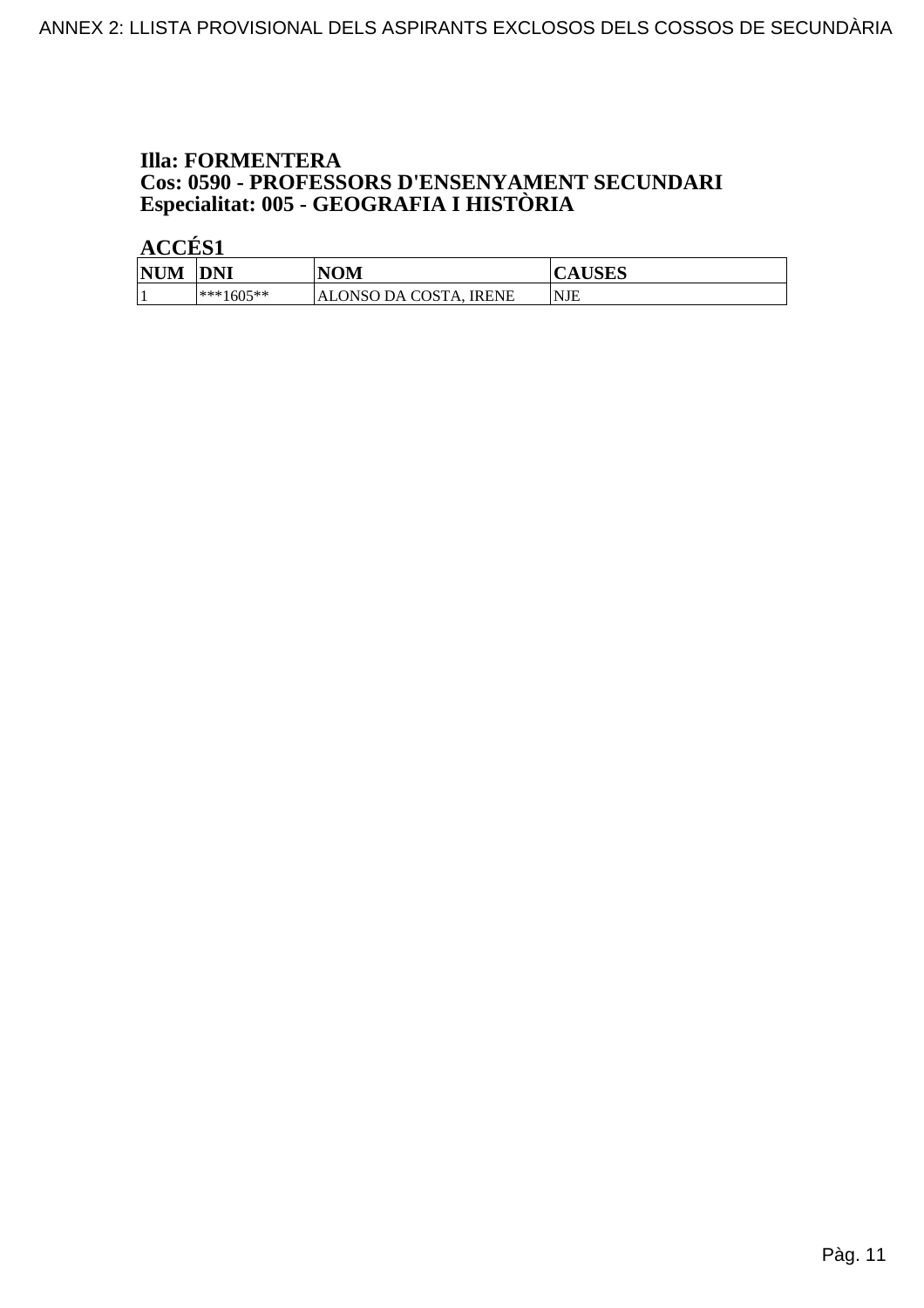### **Illa: MALLORCA Cos: 0590 - PROFESSORS D'ENSENYAMENT SECUNDARI<br>Especialitat: 006 - MATEMÀTIQUES**

| <b>NUM</b>     | <b>DNI</b>  | <b>NOM</b>                                        | <b>CAUSES</b>      |
|----------------|-------------|---------------------------------------------------|--------------------|
|                | ***0304**   | <b>BALEANI SPRINGOLO SERRA,</b><br><b>NICOLAS</b> | CAP, TIT           |
| $\overline{2}$ | ***3480**   | CARBONELL CIFRE, JOAN<br><b>ANTONI</b>            | CAP, TIT           |
| $\overline{3}$ | ***7532**   | CLAVIJO ROA, SABRINA DEL<br>SO.                   | <b>NNA</b>         |
| 4              | ***0082**   | <b>GARCIA UBEDA, DEBORA</b>                       | CAP, CAT           |
| $\overline{5}$ | ***6492**   | <b>GOZALO MAS, AITOR</b>                          | CAP                |
| 6              | ***7498**   | LLODRA MORA, JAUME                                | CAP, CAT, DNI, TIT |
| $\overline{7}$ | $***0150**$ | PASCUAL LORENTE, JOSE<br>IGNACIO                  | CAP, NJE, TIT      |
| $\vert 8$      | ***5918**   | POLO TAMARIT, MIREIA                              | CAP, CAT, TIT      |
| 19             | ***3891**   | PONS VIVER, MIGUEL                                | CAP, CAT           |
| 10             | ***9346**   | RICO MARTINEZ, NATALIA                            | CAP, NJE           |
| 11             | $***4270**$ | RIERA SANCHEZ, GABRIEL<br>ANGEL                   | <b>TIT</b>         |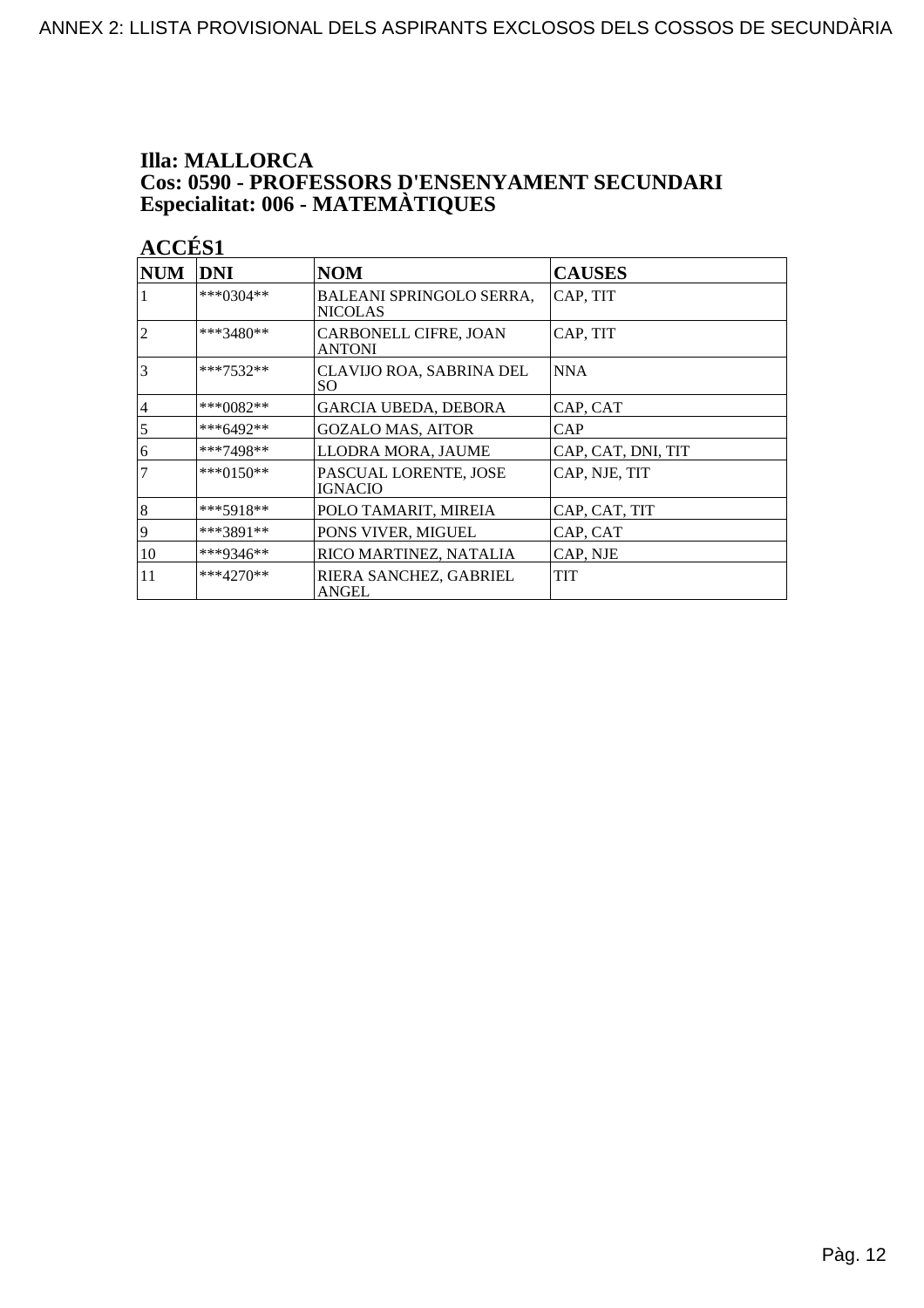### **Illa: MALLORCA Cos: 0590 - PROFESSORS D'ENSENYAMENT SECUNDARI<br>Especialitat: 006 - MATEMÀTIQUES**

| NUM DNI |             | <b>NOM</b>                              | <b>CAUSES</b> |
|---------|-------------|-----------------------------------------|---------------|
|         | $***0329**$ | LLOPIS MARQUEZ, JAIME<br><b>RICARDO</b> | DIS, NDI, NJE |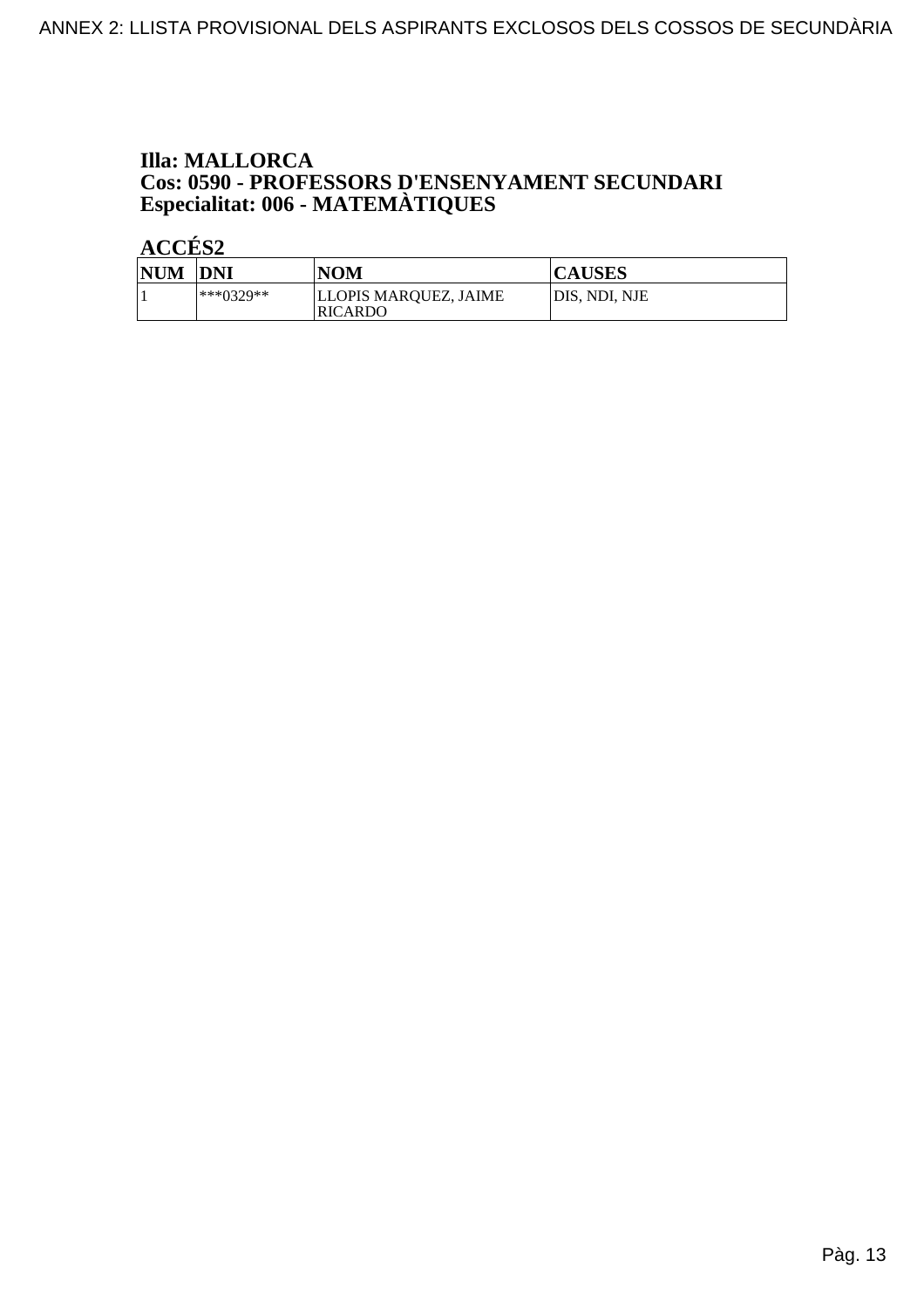# **Illa: MENORCA Cos: 0590 - PROFESSORS D'ENSENYAMENT SECUNDARI<br>Especialitat: 006 - MATEMÀTIQUES**

| <b>NUM</b> | <b>DNI</b> | <b>NOM</b>                             | <b>CAUSES</b> |
|------------|------------|----------------------------------------|---------------|
|            | ***1076**  | <b>BARRASA MAROUET.</b><br><b>AINA</b> | 'NJE          |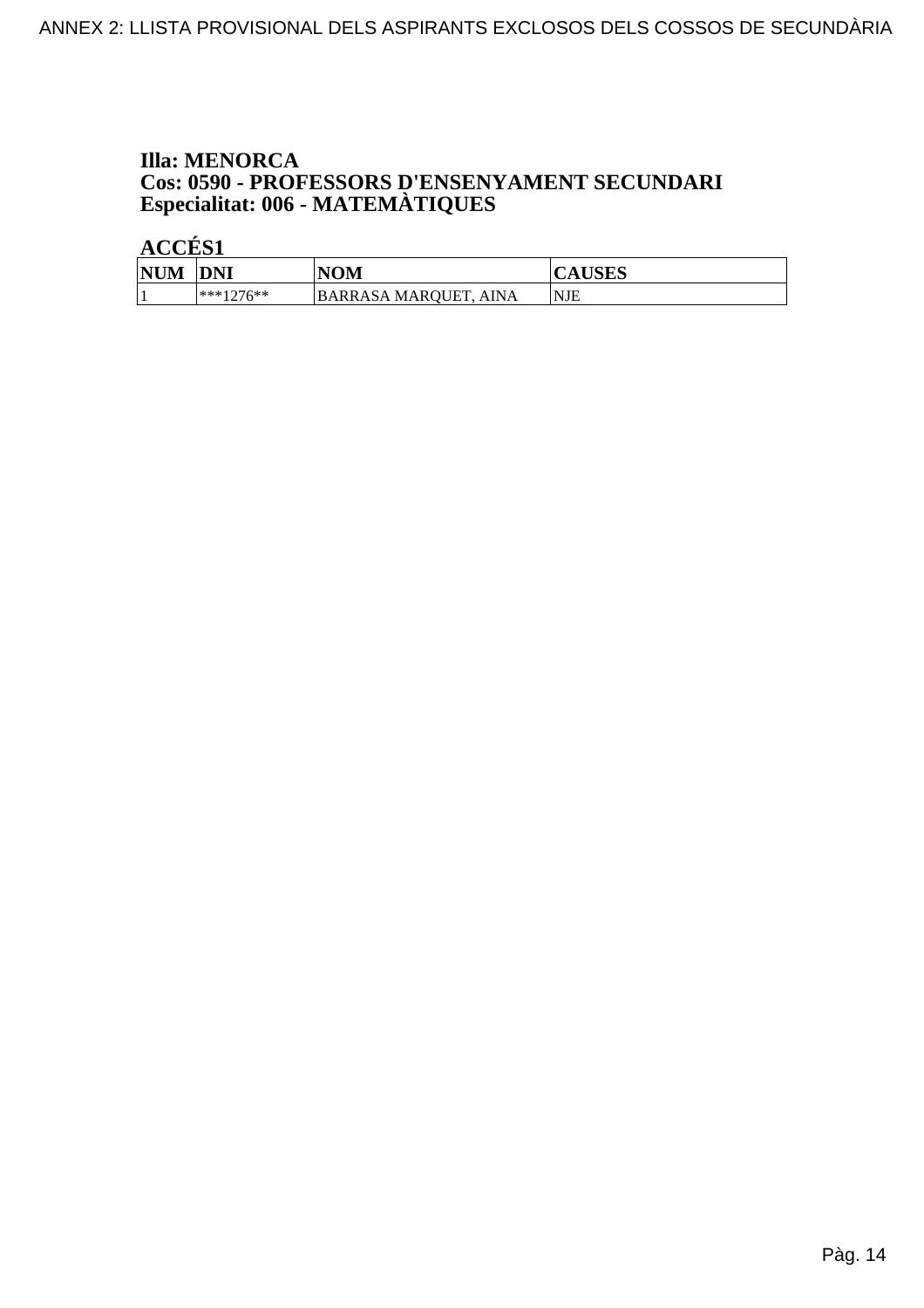### Illa: EIVISSA **Cos: 0590 - PROFESSORS D'ENSENYAMENT SECUNDARI<br>Especialitat: 006 - MATEMÀTIQUES**

| NUM DNI |              | NOM                                  | <b>CAUSES</b> |
|---------|--------------|--------------------------------------|---------------|
|         | ***0788**    | ALEMANY ISACH, NADIA                 | CAP, CAT, TIT |
| 12      | $ ***9736**$ | CASTRO EXTREMERA,<br><b>FEDERICO</b> | <b>NJE</b>    |
| 3       | $**7145**$   | HERVAS PEREZ, VICENTE                | CAP, CAT, TIT |
| 14      | ***3955**    | MONDELO GARCIA, RAQUEL               | CAP, CAT, TIT |
| 5       | $***5855***$ | MONGE SANCHEZ, AZAHAR                | CAP. NJE      |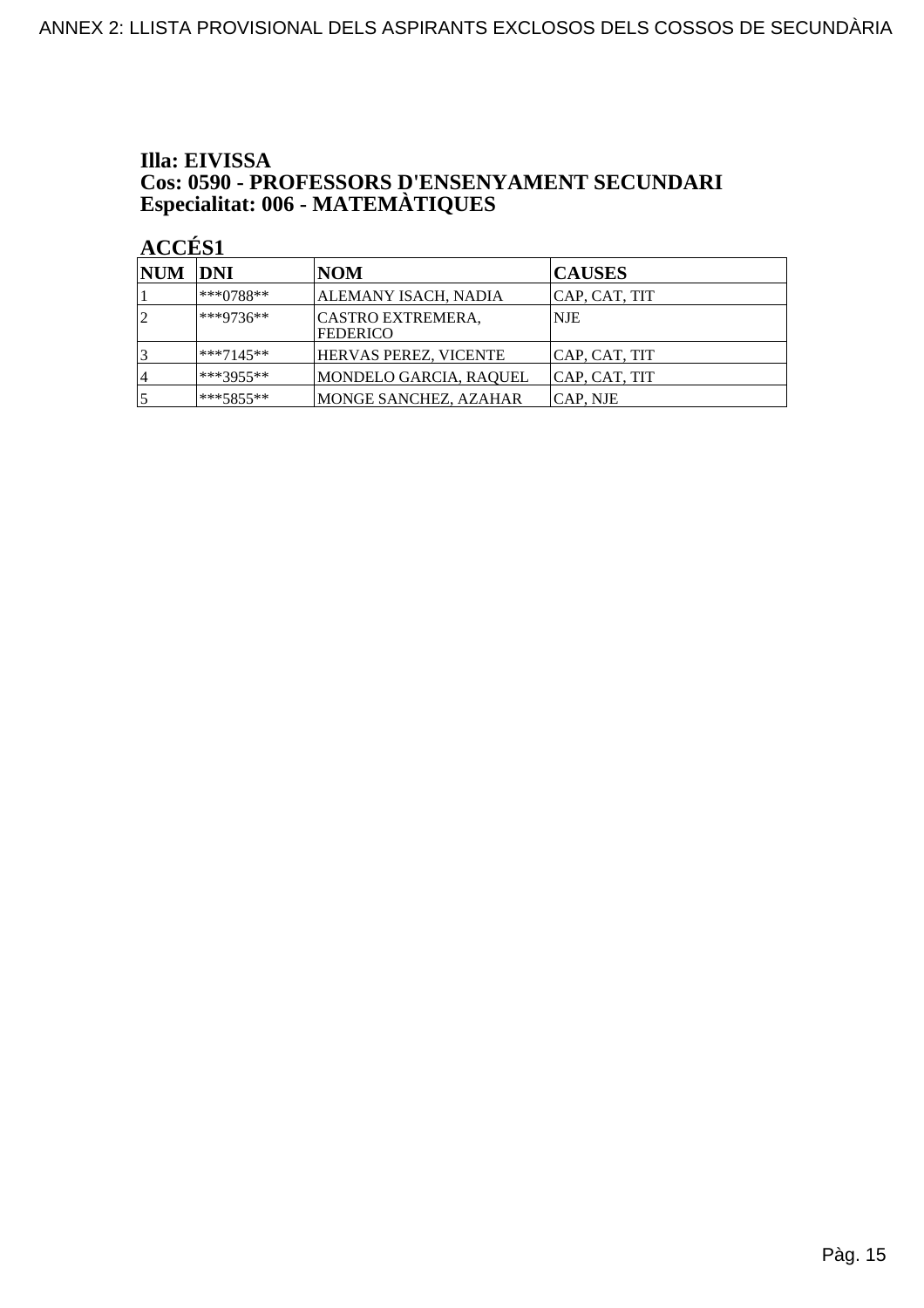# **Illa: MALLORCA Cos: 0590 - PROFESSORS D'ENSENYAMENT SECUNDARI<br>Especialitat: 007 - FÍSICA I QUÍMICA**

| <b>NUM</b>     | <b>DNI</b>  | <b>NOM</b>                                   | <b>CAUSES</b>      |
|----------------|-------------|----------------------------------------------|--------------------|
|                | ***9592**   | ARBONA CIFRE, CATALINA                       | NJE                |
| 2              | ***2033**   | <b>BUSO ROGERO, CARLOS</b><br><b>ANTONIO</b> | CAP, CAT, TIT      |
| 3              | ***4400**   | CERDAN GARCIA, JUAN<br><b>MARIA</b>          | CAP, CAT, NJE, TIT |
| 14             | $***8940**$ | DE LOS ANGELES ALVARADO,<br><b>SANDRA</b>    | <b>CAP</b>         |
| $\overline{5}$ | ***4492**   | GAYA LORENTE, NORMA S.                       | <b>NJE</b>         |
| 6              | $***1151**$ | LLOMPART BALLESTER,<br><b>BENET</b>          | CAP                |
| 7              | ***9429**   | ROS MANGRIÑAN, EVA                           | CAP, CAT, NJE, TIT |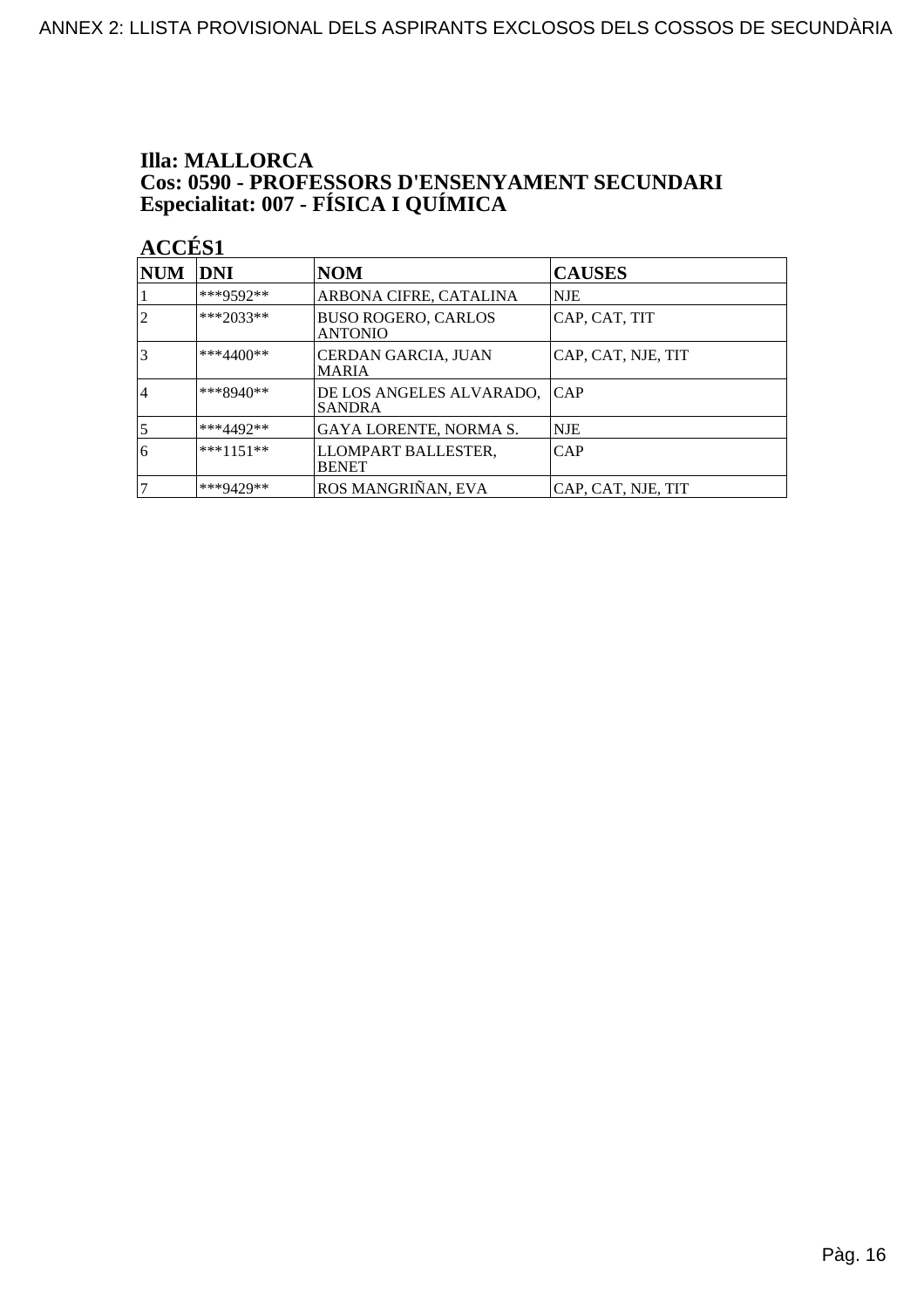## Illa: EIVISSA **Cos: 0590 - PROFESSORS D'ENSENYAMENT SECUNDARI<br>Especialitat: 007 - FÍSICA I QUÍMICA**

| <b>NUM</b> | <b>IDNI</b>   | NOM                     | <b>CAUSES</b>  |
|------------|---------------|-------------------------|----------------|
|            | ***571∩**     | GARCES MALONDA. RAFAEL  | ICAP. CAT. TIT |
|            | $ ***9667***$ | MARTINEZ MORALES. JOANA | <b>INJE</b>    |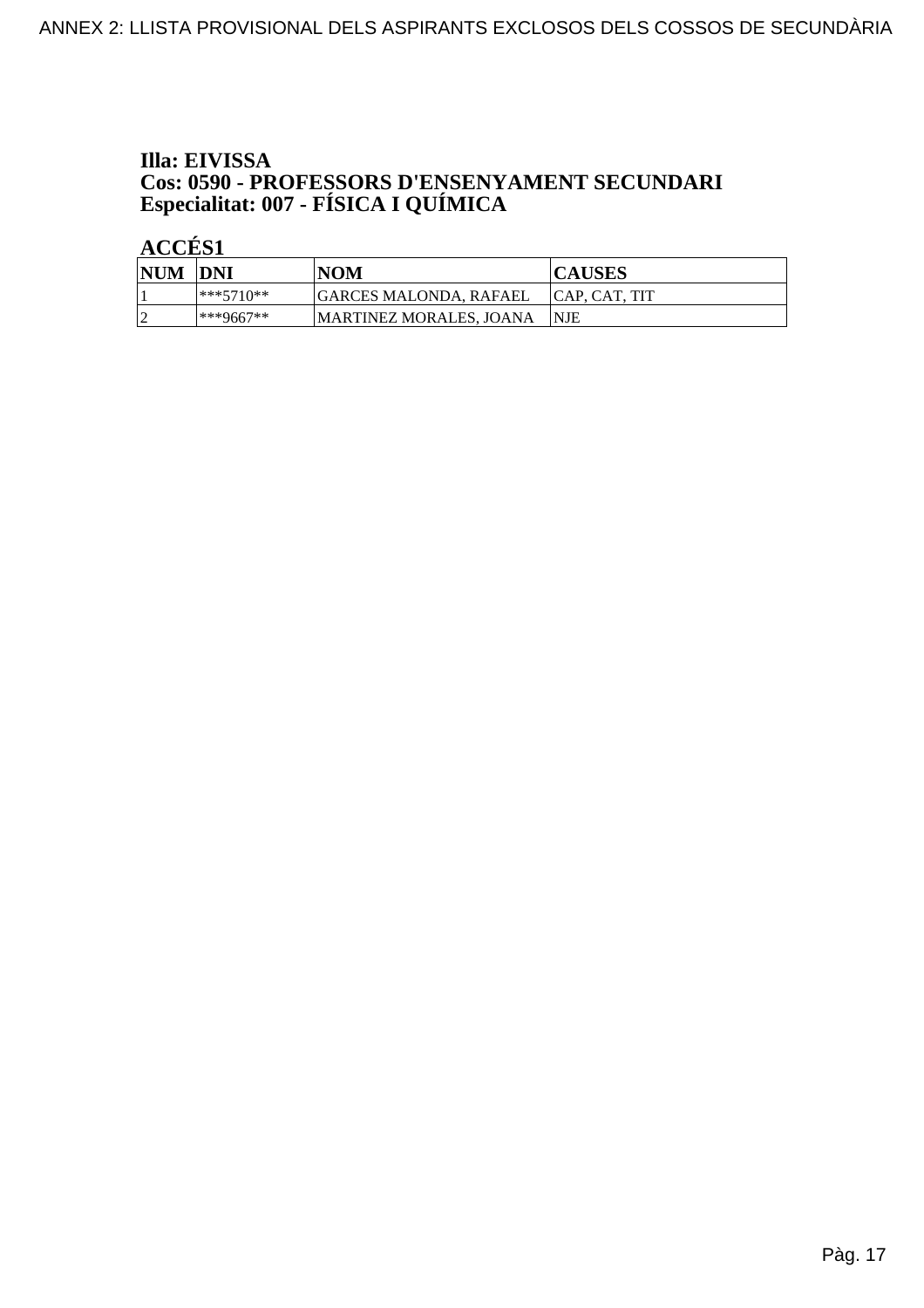#### **Illa: MALLORCA Cos: 0590 - PROFESSORS D'ENSENYAMENT SECUNDARI Especialitat: 008 - BIOLOGIA I GEOLOGIA**

| <b>NUM</b>     | <b>DNI</b>  | <b>NOM</b>                                       | <b>CAUSES</b>      |
|----------------|-------------|--------------------------------------------------|--------------------|
| 1              | ***8488**   | <b>AURELL GARRIDO, JOSEP</b>                     | <b>NJE</b>         |
| $\overline{c}$ | ***6954**   | <b>BOI, MARZIA</b>                               | <b>NNA</b>         |
| $\overline{3}$ | $***7320**$ | CARRILLO TREVIÑO, DAVID                          | TIT                |
| $\overline{4}$ | ***0463**   | CHULILLA MARTIN, JORGE                           | CAP, TIT           |
| 5              | ***2428**   | FEMENIAS GUAL, JOAN                              | <b>NJE</b>         |
| 6              | ***9346**   | <b>GUAL FORNES, MARINA</b>                       | CAP, DNI, NJE, TIT |
| $\overline{7}$ | $***3570**$ | HUERGA VALDUEZA, SOFIA                           | CAP, CAT, NJE, TIT |
| $\bf 8$        | ***9679**   | LEON JIMENEZ, MARIA ISABEL                       | CAP, CAT, TIT      |
| 9              | ***8772**   | LOPEZ CALLEJA, LUIS MARTIN                       | CAP, TIT           |
| 10             | ***8769**   | <b>MARTINEZ RAMOS,</b><br><b>INMACULADA</b>      | CAP                |
| 11             | ***8329**   | MATAMALAS NICOLAU,<br><b>CARME</b>               | CAP, TIT           |
| 12             | ***0205**   | MERCANT CARMONA, FERRAN NJE                      |                    |
| 13             | ***1965**   | <b>MOREY VALLESPIR,</b><br><b>BARTOMEU MARTI</b> | <b>TIT</b>         |
| 14             | ***8342**   | OLIVER ESCANDELL, Mª<br><b>LLUISA</b>            | CAP, TIT           |
| 15             | $***6770**$ | PEREDA BRIONES, LAURA                            | <b>NJE</b>         |
| 16             | $***7132**$ | RADO SANCHEZ, ROSA                               | <b>NJE</b>         |
| 17             | ***3694**   | RAMON BLASCO, MARINA                             | <b>NJE</b>         |
| 18             | ***7992**   | RAMOS BLANCO, SARA                               | <b>NJE</b>         |
| 19             | $***8741**$ | RIGO ALORDA, JOAN                                | CAP, CAT, TIT      |
| 20             | $***4647**$ | RODRIGUEZ LAHERA, BEATRIZ TIT<br><b>BERTA</b>    |                    |
| 21             | ***3782**   | ROIG ABRAHAM, JOAN                               | CAP                |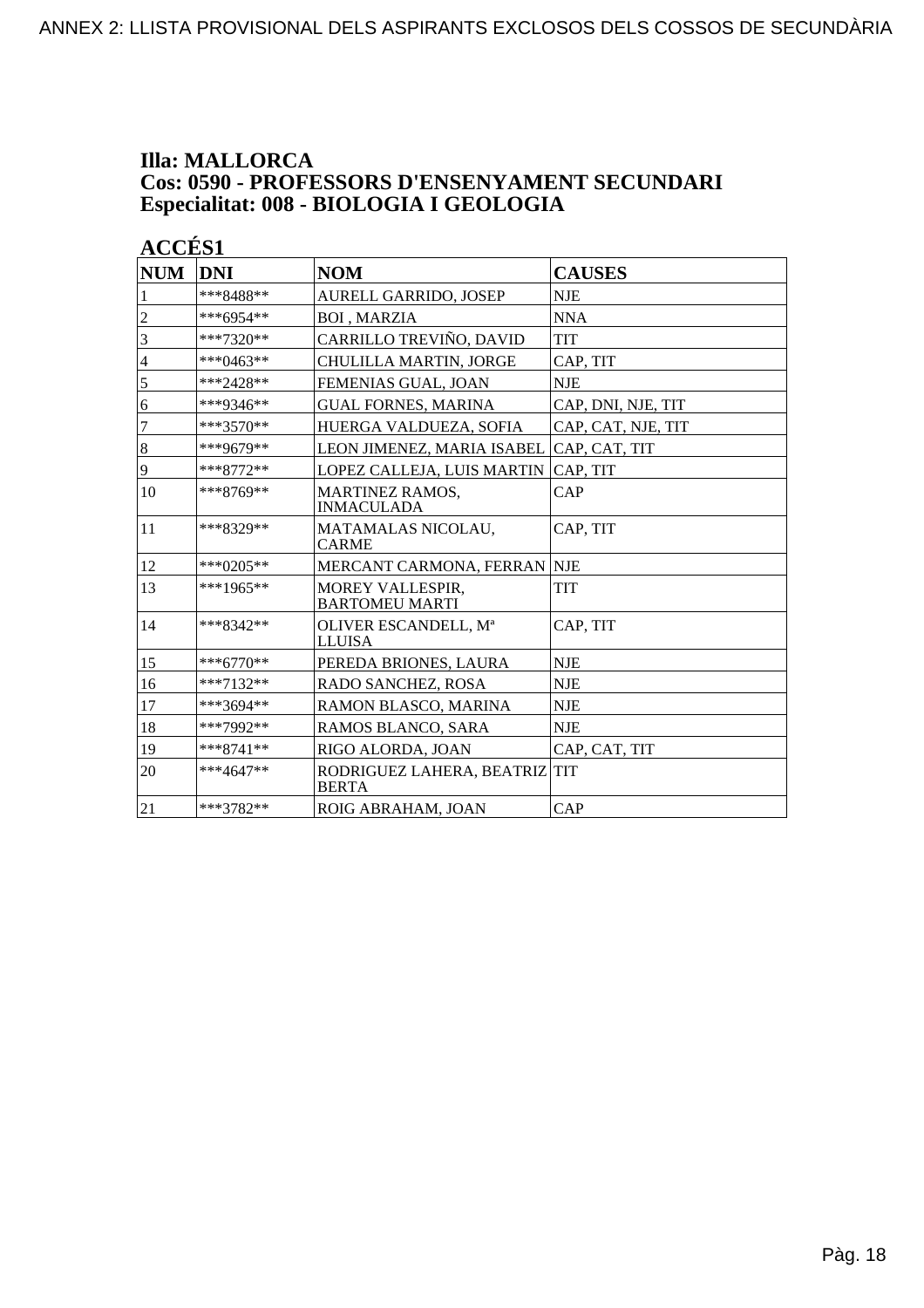### **Illa: MENORCA Cos: 0590 - PROFESSORS D'ENSENYAMENT SECUNDARI<br>Especialitat: 008 - BIOLOGIA I GEOLOGIA**

| <b>NUM</b> | DNI          | <b>NOM</b>          | <b>CAUSES</b> |
|------------|--------------|---------------------|---------------|
|            | $ ***3863**$ | CARDONA COLL, DAVID | ICAP          |
| l q<br>∼   | $ ***1100**$ | VICTORY FIOL. NOEMI | ICAP. TIT     |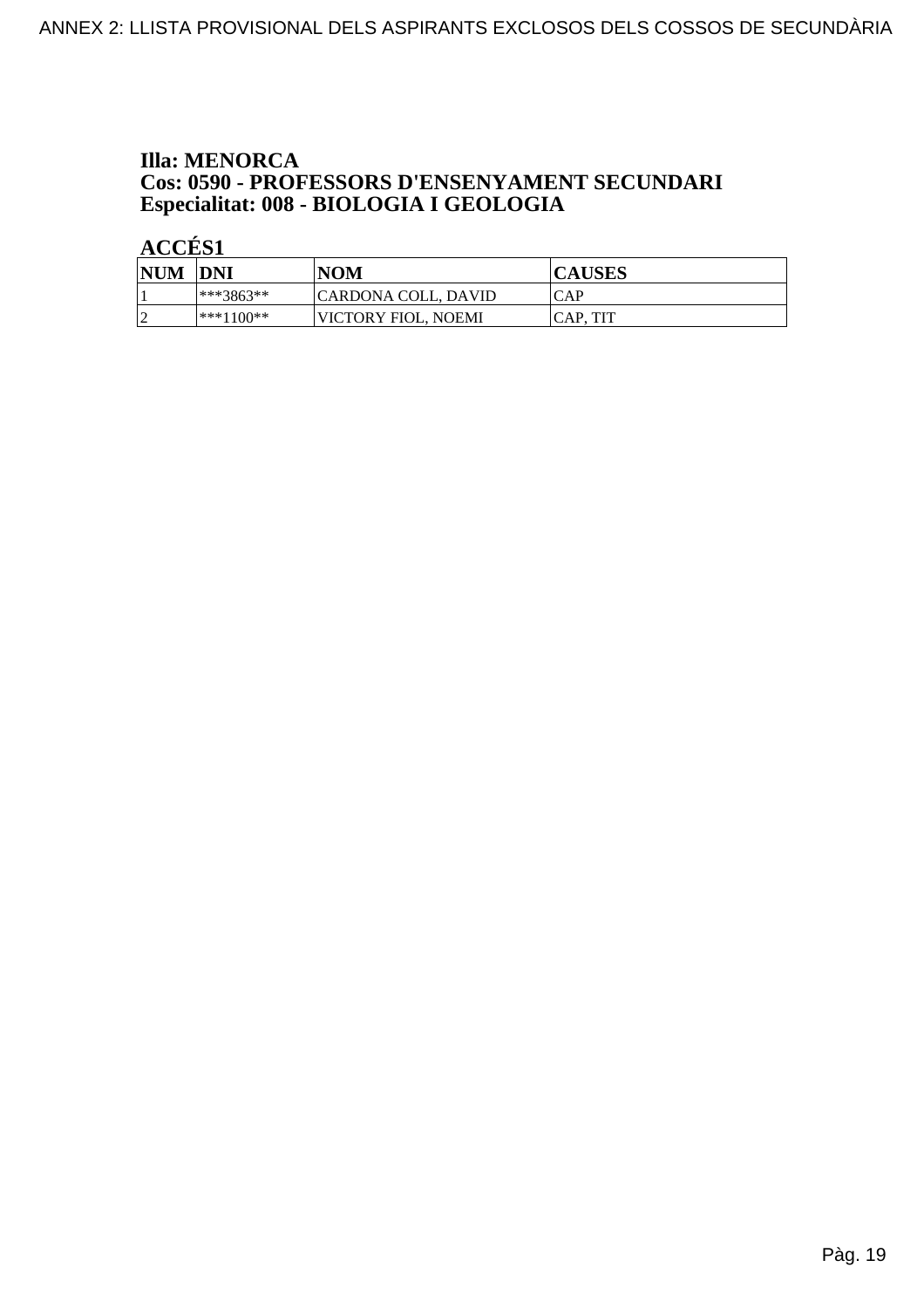## Illa: EIVISSA **Cos: 0590 - PROFESSORS D'ENSENYAMENT SECUNDARI<br>Especialitat: 008 - BIOLOGIA I GEOLOGIA**

| <b>NUM</b> | <b>DNI</b>  | <b>NOM</b>                                    | <b>CAUSES</b> |
|------------|-------------|-----------------------------------------------|---------------|
|            | $***5118**$ | <b>PATRICIA</b><br>MARTINEZ.<br><b>BOFILL</b> | IFTE          |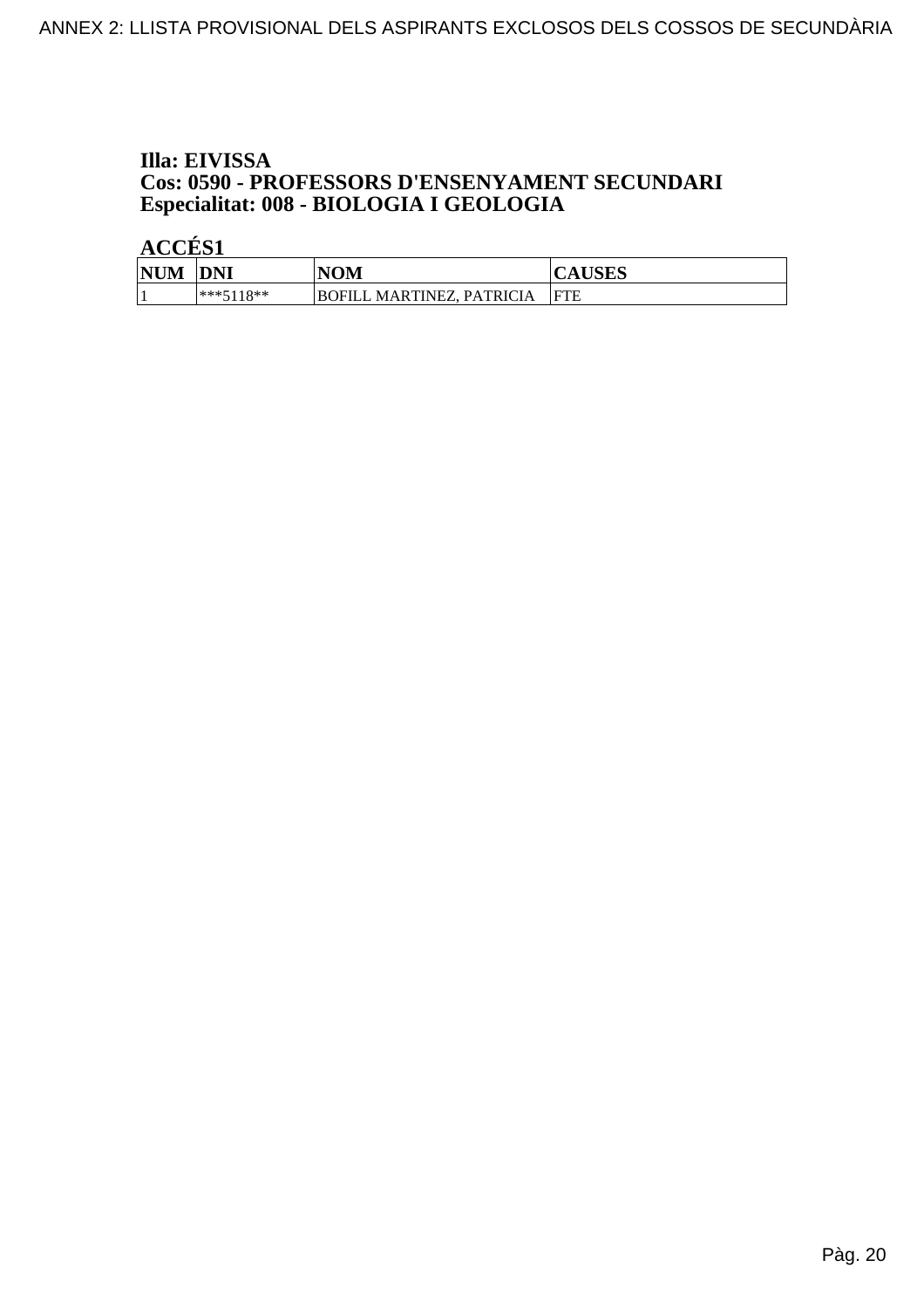## **Illa: MALLORCA Cos: 0590 - PROFESSORS D'ENSENYAMENT SECUNDARI<br>Especialitat: 009 - DIBUIX**

| <b>NUM</b>      | DNI         | <b>NOM</b>                                     | <b>CAUSES</b> |
|-----------------|-------------|------------------------------------------------|---------------|
|                 | ***3292**   | CABEZAS RUESCAS, SANDRA                        | <b>NJE</b>    |
| 2               | $***2243**$ | <b>GARCIAS GAYA, ALEXANDRE</b>                 | CAP           |
| 3               | $***1859**$ | <b>GENOVART MARTINEZ, AINA</b><br><b>MARIA</b> | NJE           |
| $\overline{4}$  | ***9414**   | <b>IRAIZOZ VICENS, ITZIAR</b>                  | CAP           |
| $5\overline{)}$ | ***8090**   | LLOMPART VIVES, AINA                           | CAP           |
| 6               | ***9600**   | <b>MARTIN VALDESPINO, OSCAR</b>                | <b>FTE</b>    |
| 7               | ***8808**   | <b>MARTINEZ CUERDA, MARIA</b><br><b>CORTES</b> | <b>CAT</b>    |
| 8               | $***8447**$ | <b>MONER CARAYOL, MARINA</b>                   | CAP, NJE      |
| 9               | $***8530**$ | MORENO MARTIN, CARLOS                          | <b>CAT</b>    |
| 10              | $***1882**$ | SAURA LLADO, MARIA DEL<br><b>MAR</b>           | CAP, NJE      |
| 11              | ***6760**   | TEJEDOR TOMAS, JOSE<br><b>MANUEL</b>           | CAP, CAT      |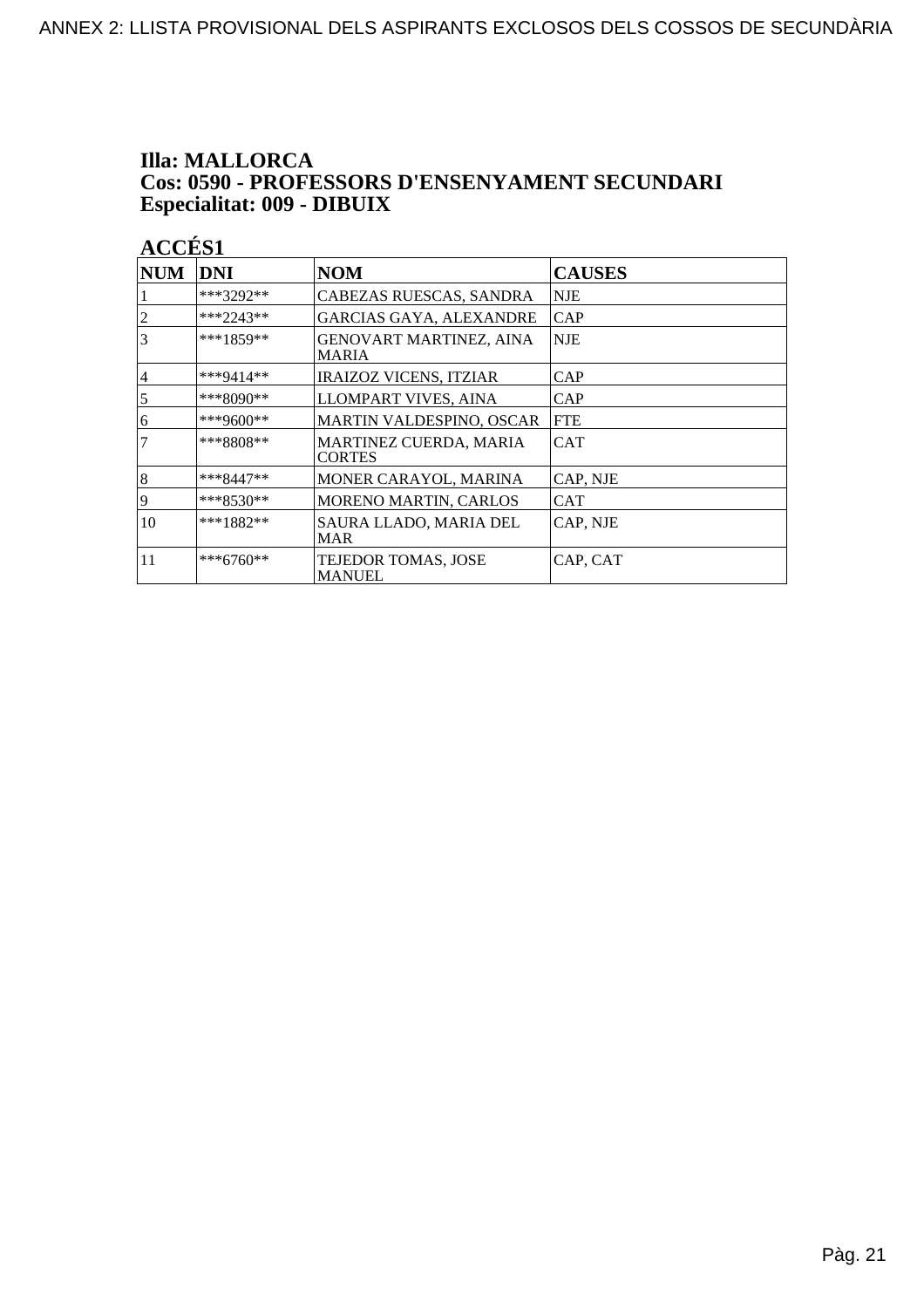#### **Illa: MALLORCA** Cos: 0590 - PROFESSORS D'ENSENYAMENT SECUNDARI Especialitat: 009 - DIBUIX

| <b>NUM DNI</b> |              | <b>NOM</b>                                  | <b>CAUSES</b>      |
|----------------|--------------|---------------------------------------------|--------------------|
|                | $***1267**$  | ANDUJAR MORAGUES, JOSE<br><b>MARIA</b>      | <b>INFB. NFU</b>   |
|                | $ ***6067**$ | <b>SANCHEZ JAREÑO, MARIA</b><br><b>ROSA</b> | CAP, NFB, NFU, TIT |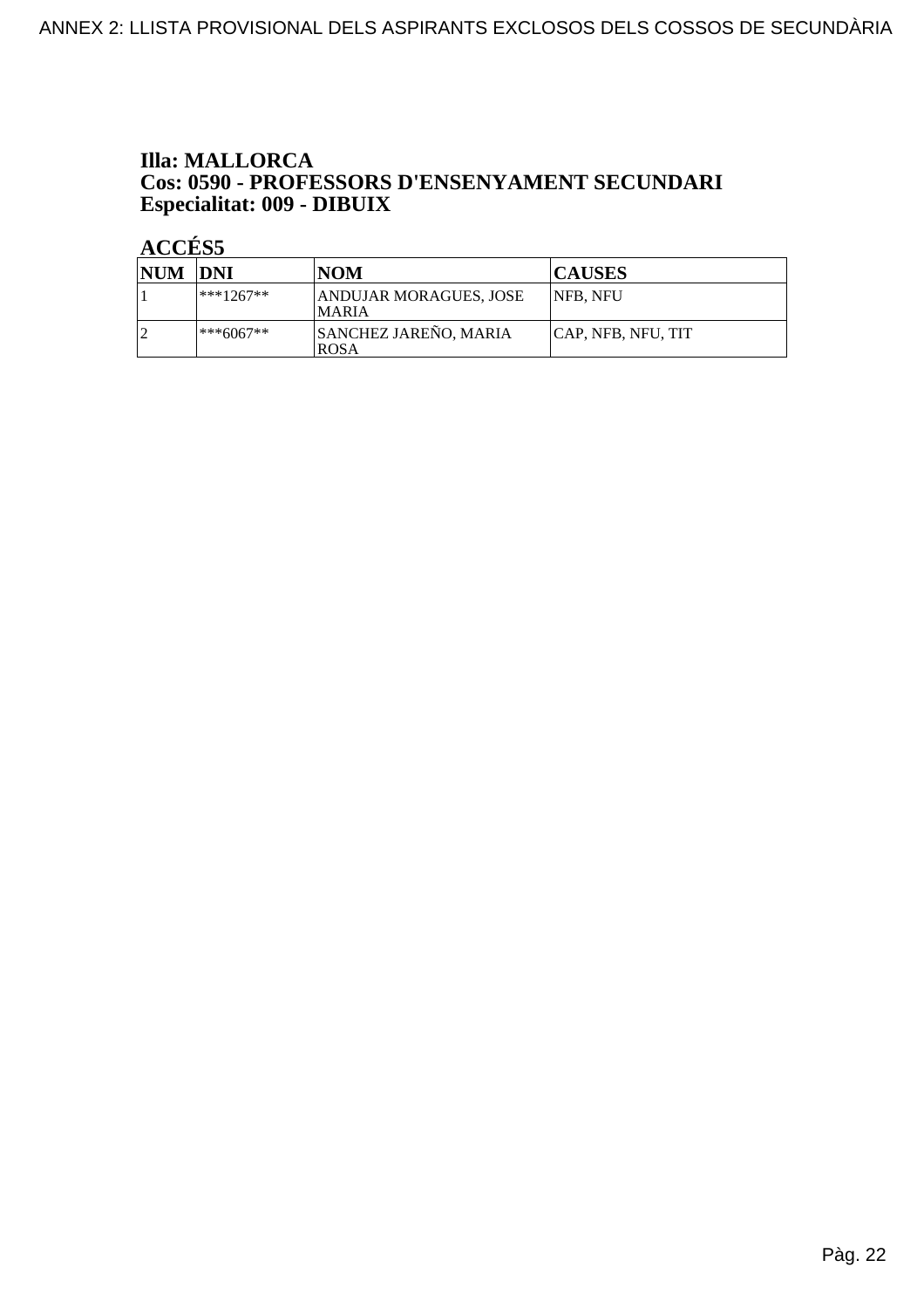#### Illa: EIVISSA Cos: 0590 - PROFESSORS D'ENSENYAMENT SECUNDARI Especialitat: 009 - DIBUIX

| <b>NUM</b> | DNI         | NOM                          | <b>CAUSES</b> |
|------------|-------------|------------------------------|---------------|
|            | $***8795**$ | COUCHOUD BATALLER,<br>ISABEL | CAT           |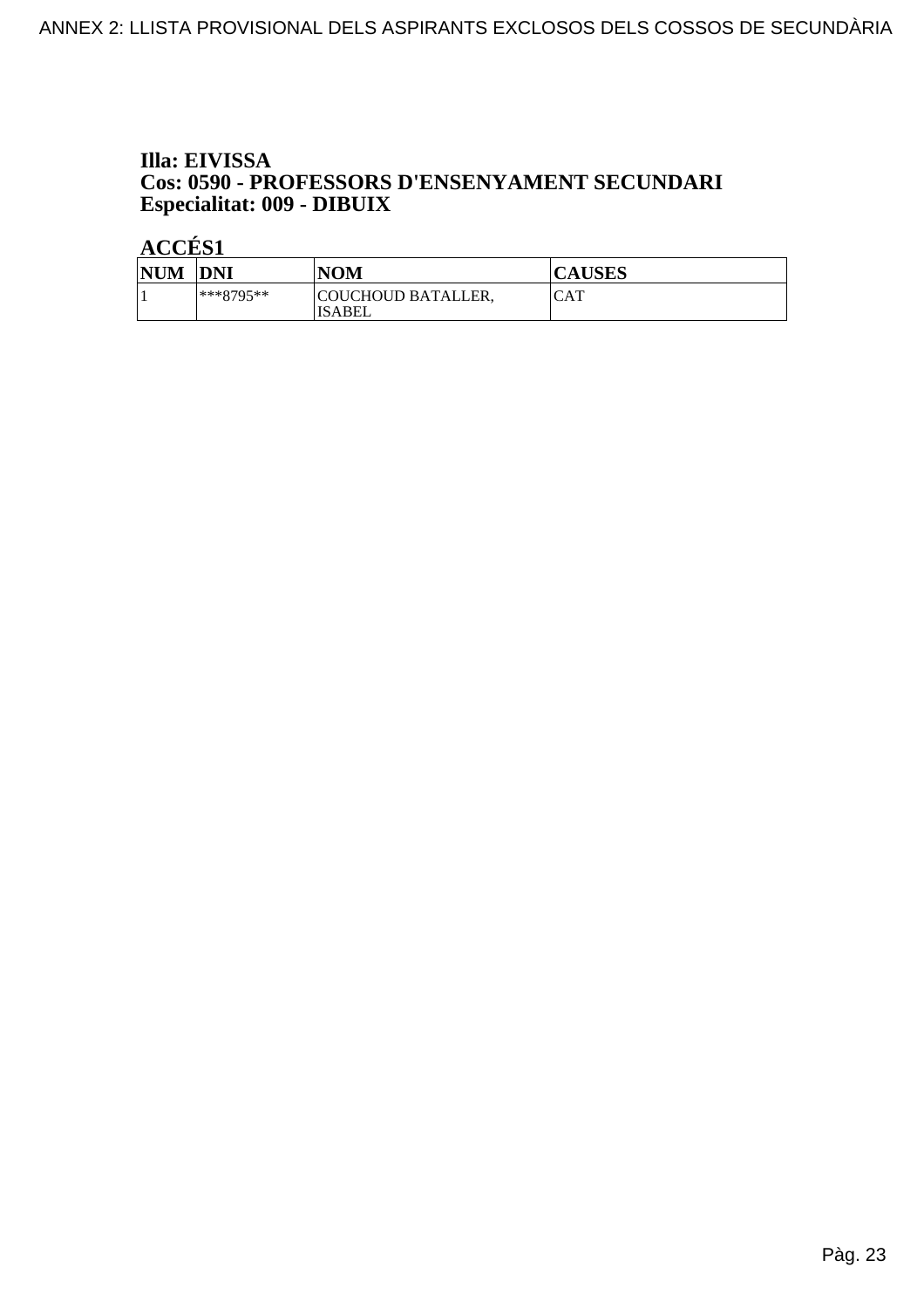## **Illa: MALLORCA Cos: 0590 - PROFESSORS D'ENSENYAMENT SECUNDARI<br>Especialitat: 010 - FRANCÈS**

| NUM DNI |              | NOM                                         | <b>CAUSES</b>    |
|---------|--------------|---------------------------------------------|------------------|
|         | ***7843**    | BENGOCHEA TIRADO, MARIA                     | <b>CAT, NJE</b>  |
| 12      | $ ***7713**$ | <b>BERMEJO DOMINGUEZ,</b><br><b>BARBARA</b> | NJE              |
|         | $***1235**$  | FAJARDO ANGULO, MARIA<br>FRANCIA            | <b>INEU, NNA</b> |
| 4       | ***7228**    | SALGADO MANSO, MARTA                        | CAP, CAT, TIT    |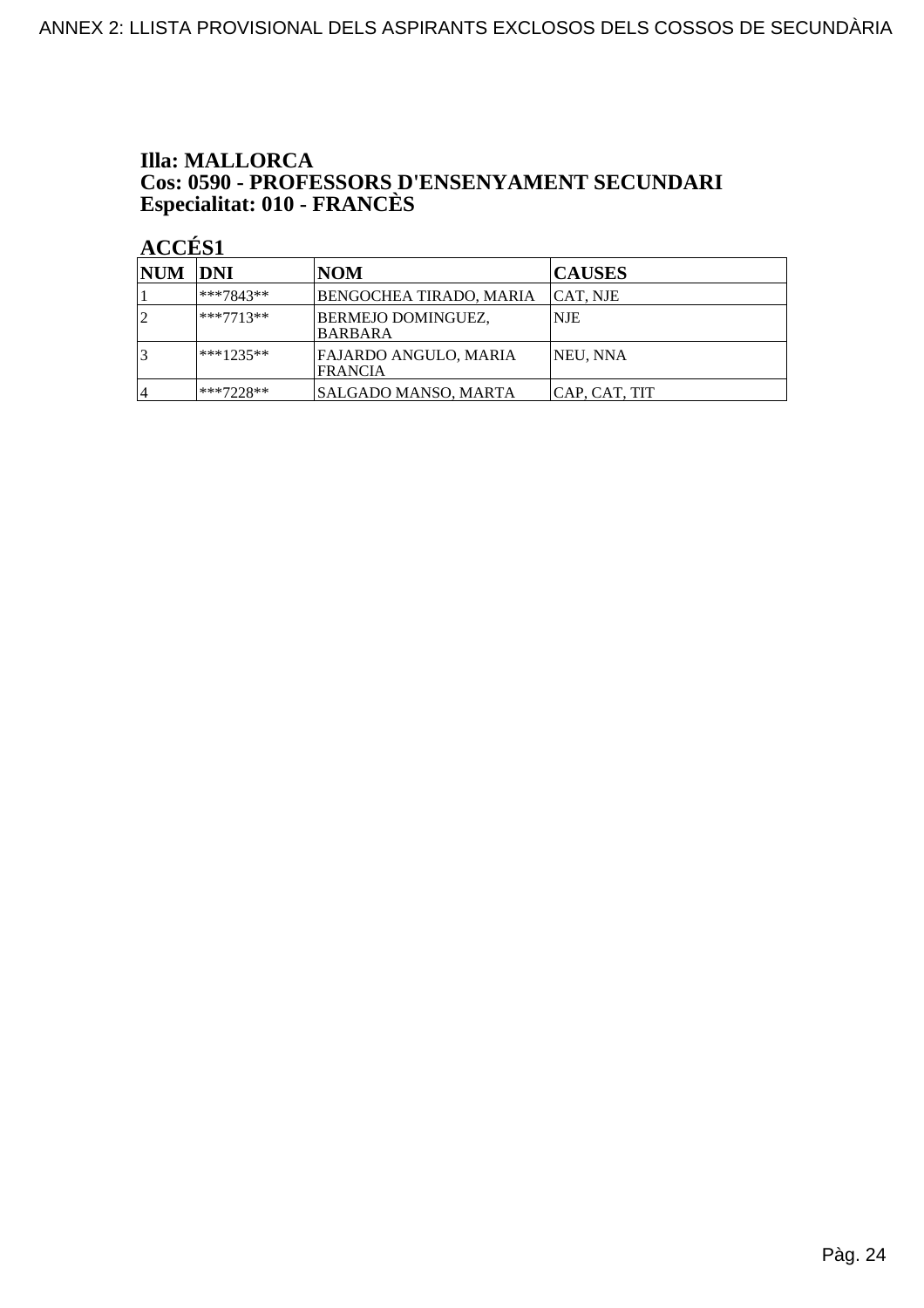#### **Illa: MALLORCA Cos: 0590 - PROFESSORS D'ENSENYAMENT SECUNDARI Especialitat: 011 - ANGLÈS**

| <b>NUM</b>     | DNI         | <b>NOM</b>                              | <b>CAUSES</b>      |
|----------------|-------------|-----------------------------------------|--------------------|
|                | $***6568**$ | ALVAREZ RULLAN, LIDIA                   | CAP, TIT           |
| $\overline{2}$ | ***8292**   | <b>BALLE LLABRES, PERE</b>              | CAP, CAT, NPT, TIT |
| 3              | ***6100**   | <b>BALLESTER PERIS, PAULA</b>           | CAP                |
| $\overline{4}$ | ***9332**   | <b>BIASINI, IVONNE</b>                  | <b>NNA</b>         |
| $\sqrt{5}$     | $***7278**$ | FERNANDEZ SANCHEZ, PAZ                  | <b>NJE</b>         |
| 6              | $***9174**$ | FORTEZA GAMUNDI, PAULA                  | <b>NJE</b>         |
| $\tau$         | ***6831**   | GARCIA ARANDA, MARTA                    | CAP, NJE, TIT      |
| $\bf 8$        | ***2167**   | <b>GRIFFIN, ALEXANDRA BRIO</b>          | <b>NNA</b>         |
| 9              | $***3254**$ | HUGUET BERGES, ANA                      | CAP                |
| 10             | ***1792**   | KAPOSZTASOVA, MONIKA                    | <b>NNA</b>         |
| 11             | $***6658**$ | LEWIS, FFION-HAF                        | CAP, CAT, NNA, TIT |
| 12             | ***8429**   | LLANO GOODFELLOW,<br><b>MARISA</b>      | TIT                |
| 13             | ***9989**   | MANGRIÑAN LAZARO, IRENE                 | CAP, CAT, NJE, TIT |
| 14             | $***8450**$ | MARTINEZ PALASI, AINHOA                 | CAP, TIT           |
| 15             | ***6734**   | MATAMALAS PLANELLS, AINA                | <b>NPT</b>         |
| 16             | ***6602**   | RAMIREZ CAÑELLAS, MARIA<br><b>CARME</b> | TIT                |
| 17             | $***3069**$ | REDONDAS LOPEZ, SANDRA                  | <b>NNA</b>         |
| 18             | ***9472**   | SANCHEZ SALA, NESTOR                    | CAP, CAT, TIT      |
| 19             | $***2017**$ | SERVERA CIFO, JUANA MARIA               | CAP, TIT           |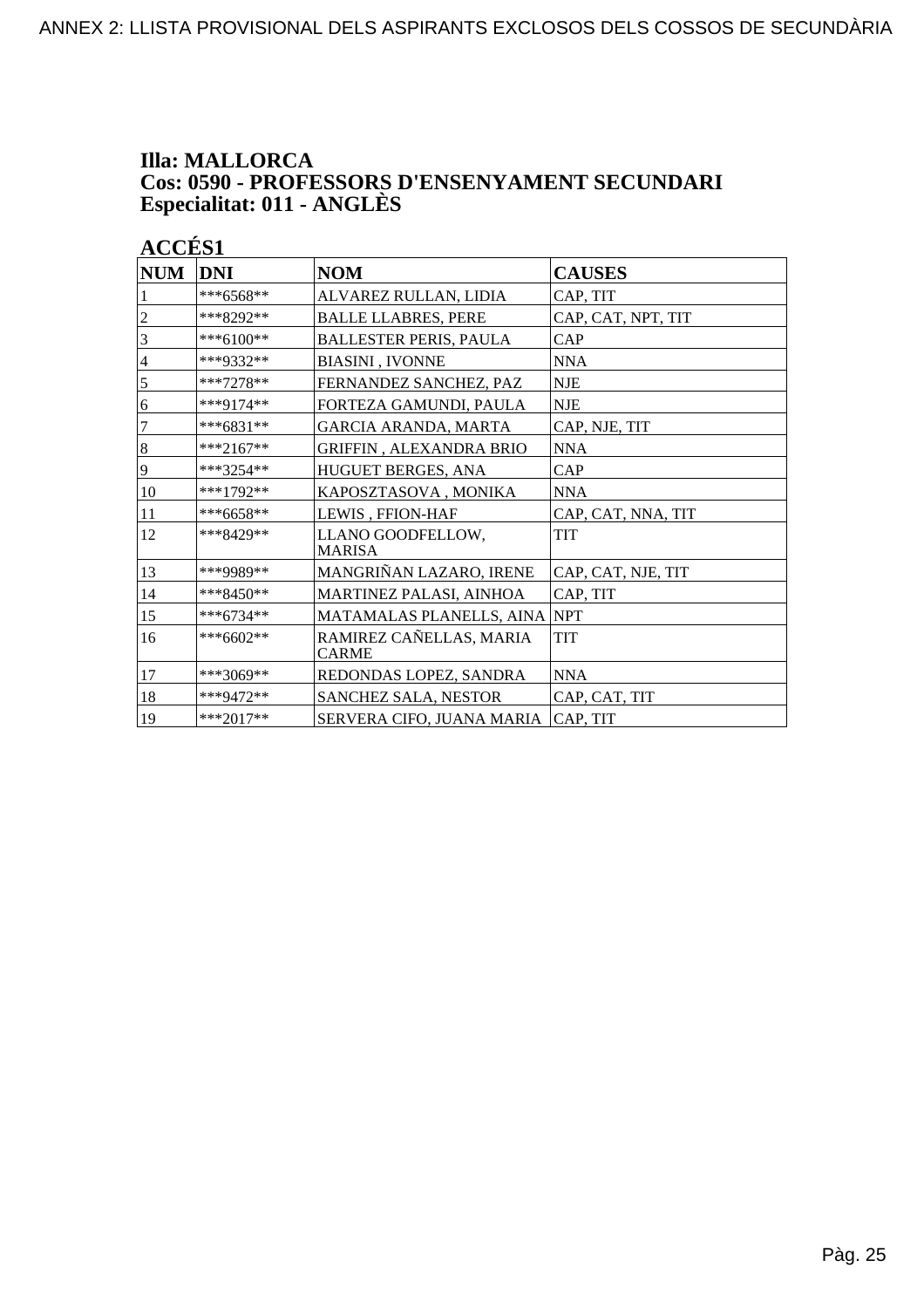## **Illa: MENORCA Cos: 0590 - PROFESSORS D'ENSENYAMENT SECUNDARI<br>Especialitat: 011 - ANGLÈS**

| <b>NUM</b> | <b>DNI</b>    | NOM                       | <b>CAUSES</b> |
|------------|---------------|---------------------------|---------------|
|            | $ ***5496***$ | 'DELCOURT RIERA, CAROLINA | <b>INJE</b>   |
| ∼          | $ ***1050**$  | MARTIN SANCHEZ. CLARA     | CAT           |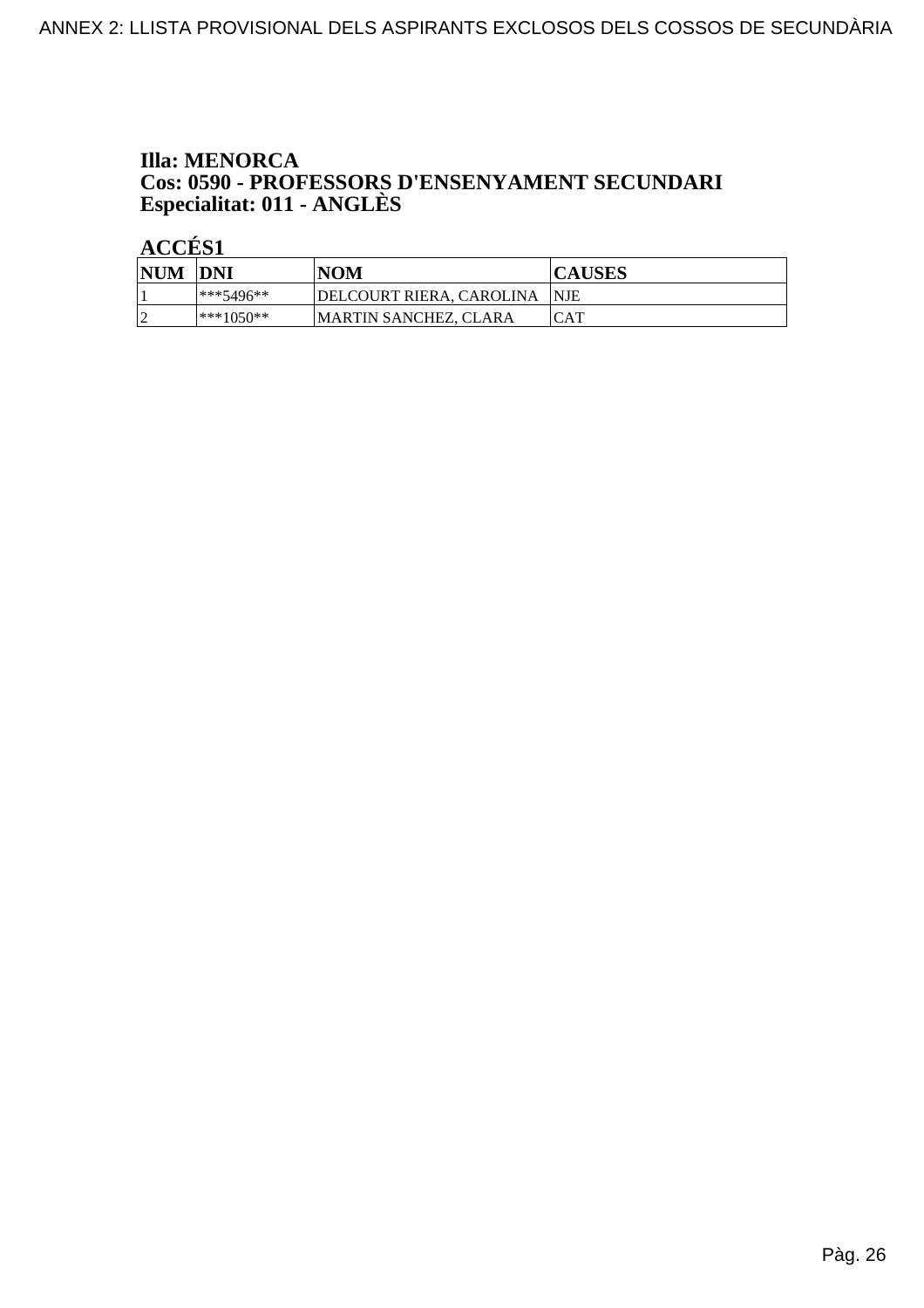### Illa: EIVISSA **Cos: 0590 - PROFESSORS D'ENSENYAMENT SECUNDARI<br>Especialitat: 011 - ANGLÈS**

| <b>NUM</b> | <b>DNI</b>   | <b>NOM</b>                           | <b>CAUSES</b> |
|------------|--------------|--------------------------------------|---------------|
|            | $ ***1957**$ | BERGMAN . JANE                       | TIT           |
| n          | $ ***8124**$ | CASTAÑEDA MORENO,<br><b>PATRICIA</b> | CAP, CAT, NJE |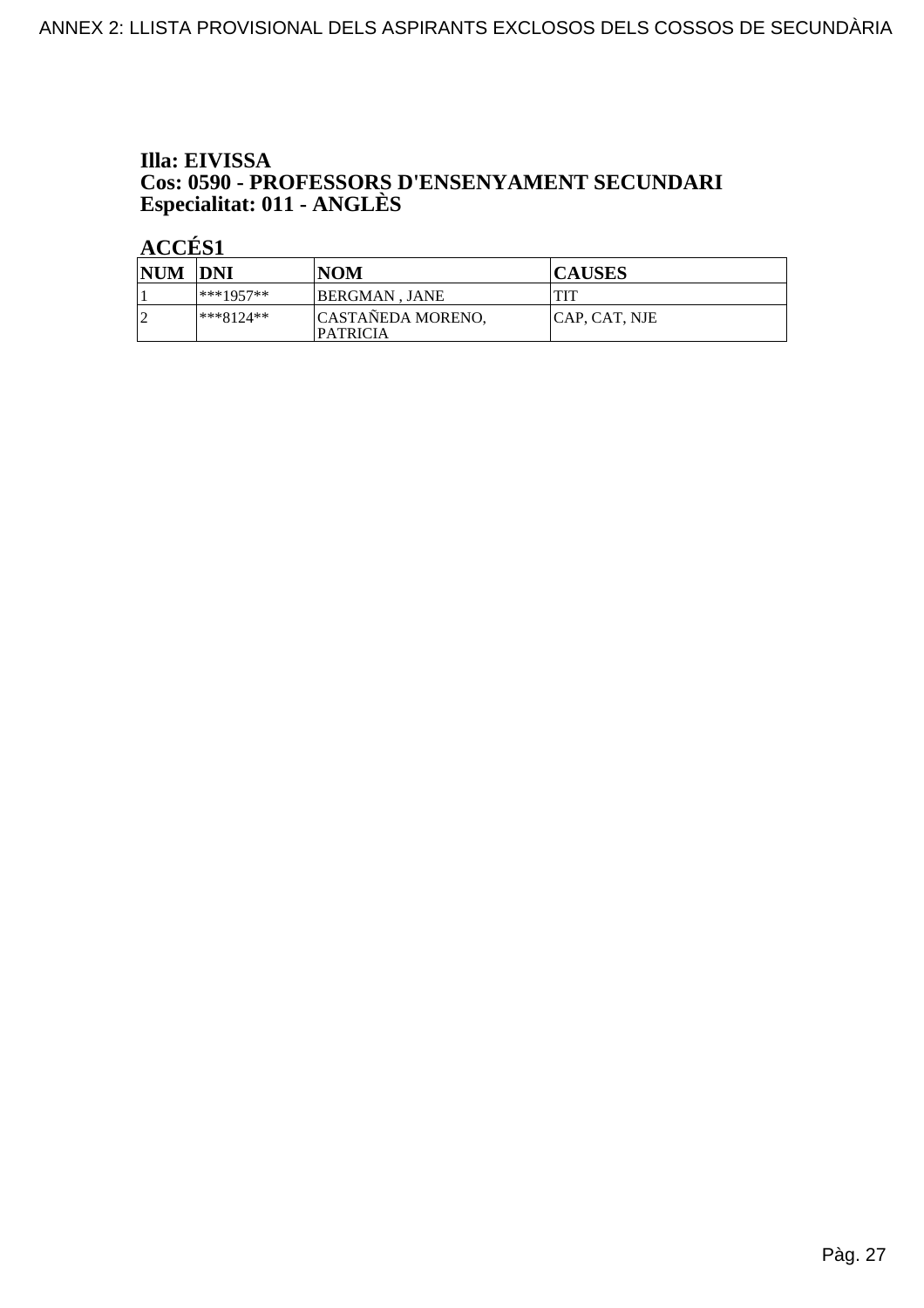#### **Illa: MALLORCA** Cos: 0590 - PROFESSORS D'ENSENYAMENT SECUNDARI Especialitat: 012 - ALEMANY

| NUM DNI |             | NOM                                         | <b>CAUSES</b> |
|---------|-------------|---------------------------------------------|---------------|
|         | $***1916**$ | <b>CARRION PORCEL, CRISTINA</b>             | ICAT          |
| l J     | $**2950**$  | <b>GONZALEZ VILLAR.</b><br><b>ALEJANDRO</b> | <b>CAT</b>    |
|         | $***1405**$ | PETRUS GOÑALONS, PAULA                      | CAT           |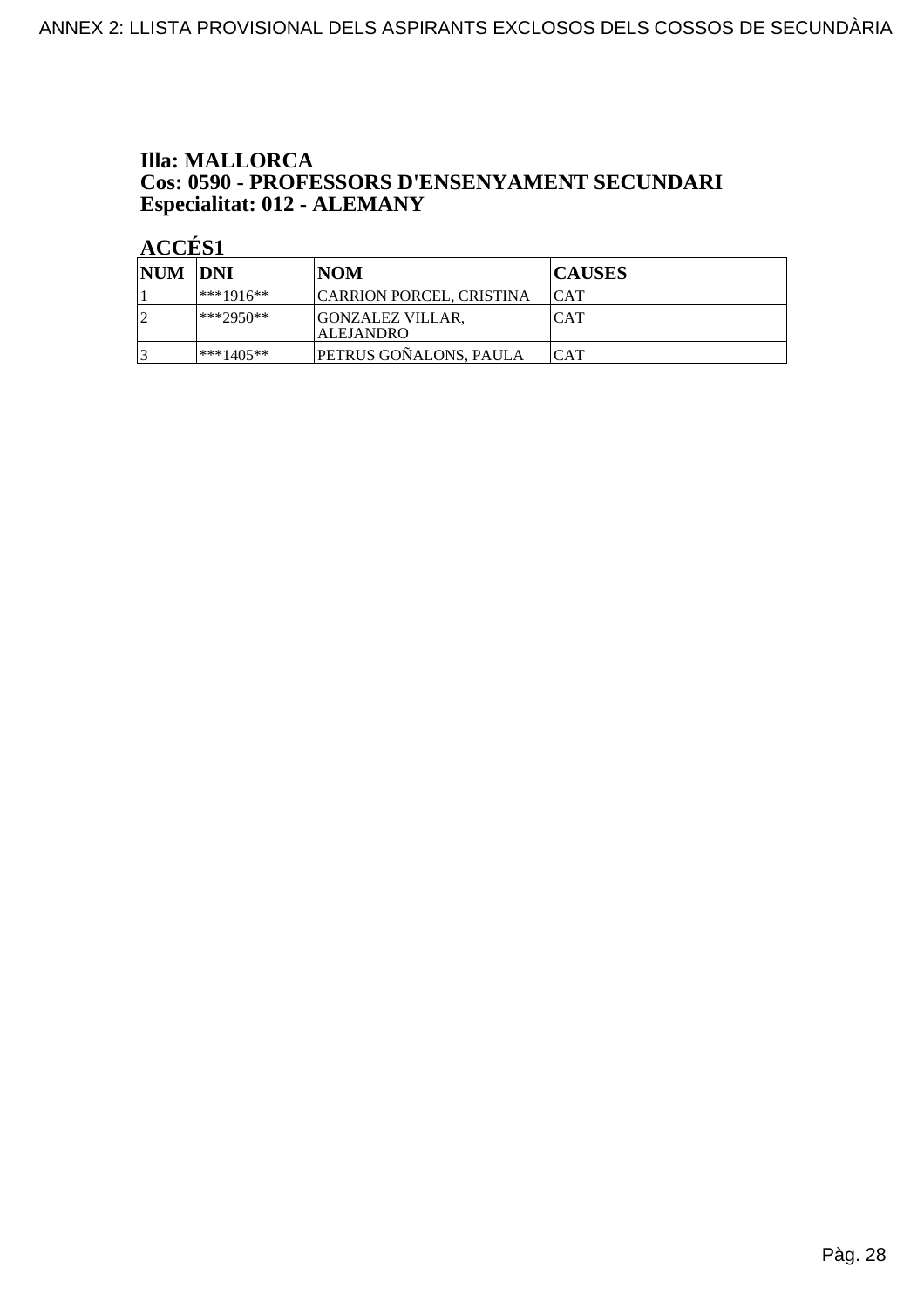#### **Illa: MALLORCA** Cos: 0590 - PROFESSORS D'ENSENYAMENT SECUNDARI Especialitat: 014 - LLENGUA I LITERATURA CATALANES (ILLES BALEARS)

| <b>NUM</b>     | <b>DNI</b>  | <b>NOM</b>                                   | <b>CAUSES</b> |
|----------------|-------------|----------------------------------------------|---------------|
|                | ***8664**   | AMENGUAL CAPO, MARIA DE<br><b>LLUC</b>       | <b>NPT</b>    |
| $ 2 \>$        | $***1858**$ | AMORAGA CARRERA, SANDRA CAP, NJE             |               |
| $\overline{3}$ | ***2059**   | BUADES MORELL, FRANCESCA CAP, TIT            |               |
| 4              | ***9686**   | CREIXELL GOMILA, LAURA                       | <b>NJE</b>    |
| $\overline{5}$ | ***6762**   | DUMITRU, ANDRA MIHAELA                       | <b>NNA</b>    |
| 16             | $***2023**$ | HEITZMANN BARCELO,<br><b>ANTONI</b>          | CAP, TIT      |
| $\overline{7}$ | ***3738**   | <b>JUAN SITJAR,</b><br><b>MARIAMAGDALENA</b> | CAP, NJE      |
| $\vert 8$      | ***9087**   | PUBILL LLITERAS, LAIA                        | CAP, TIT      |
| <b>9</b>       | $***4055**$ | RAMON VILLALONGA,<br><b>ANTONIA</b>          | CAP           |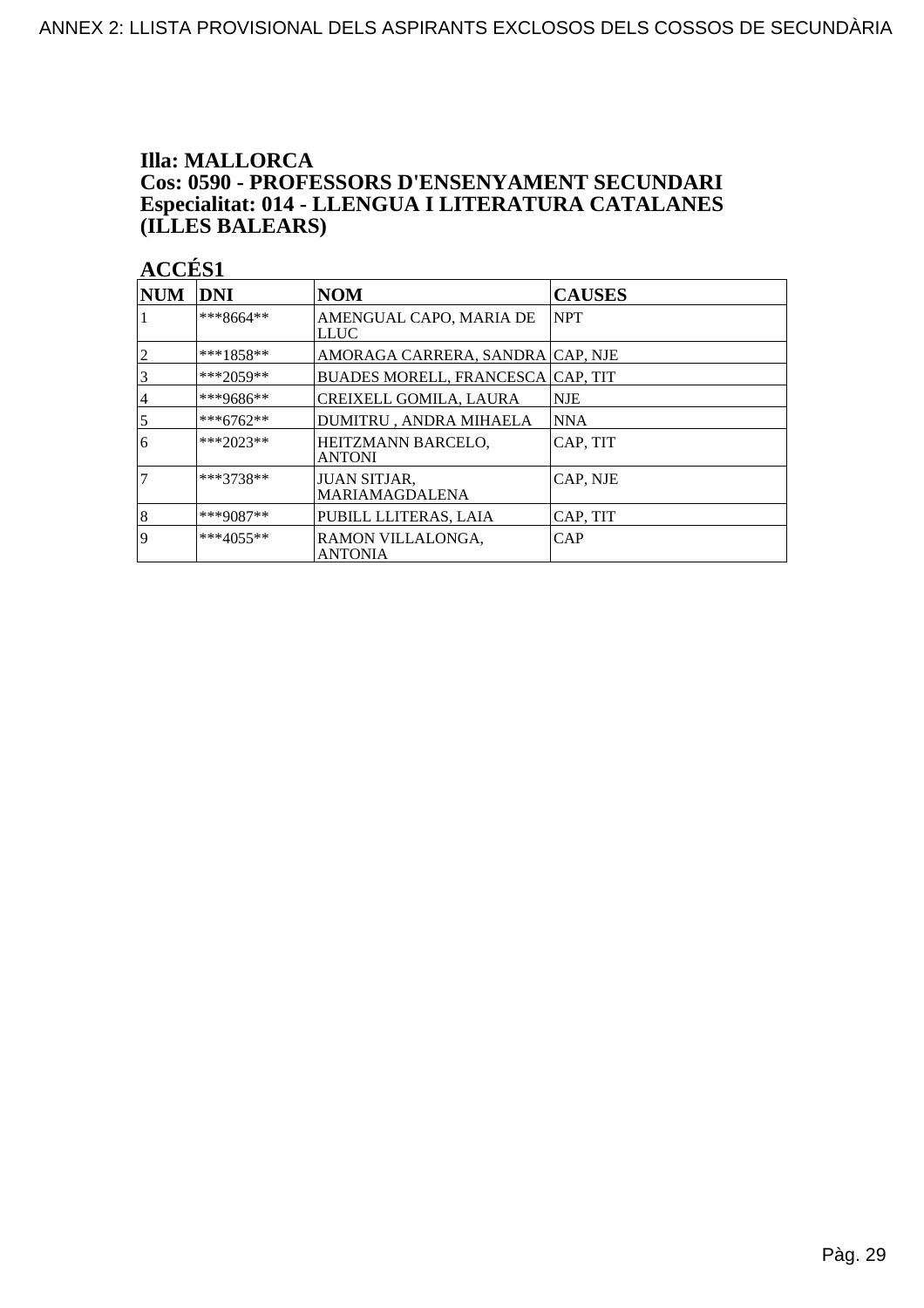### **Illa: MALLORCA Cos: 0590 - PROFESSORS D'ENSENYAMENT SECUNDARI<br>Especialitat: 016 - MÚSICA**

| <b>NUM DNI</b> |              | <b>NOM</b>                            | <b>CAUSES</b> |
|----------------|--------------|---------------------------------------|---------------|
|                | $1***2570**$ | CORTES FERRANDO, AGUSTIN  NJE         |               |
|                | ***1551**    | <b>MONTERO SITGES, FERRAN</b>         | <b>TIT</b>    |
|                | $ ***4717**$ | <b>ORTEGA GOMEZ, PEDRO</b><br>IMANUEL | ICAP          |
|                | ***5849**    | SARRION CARBONELL, BORJA   TIT        |               |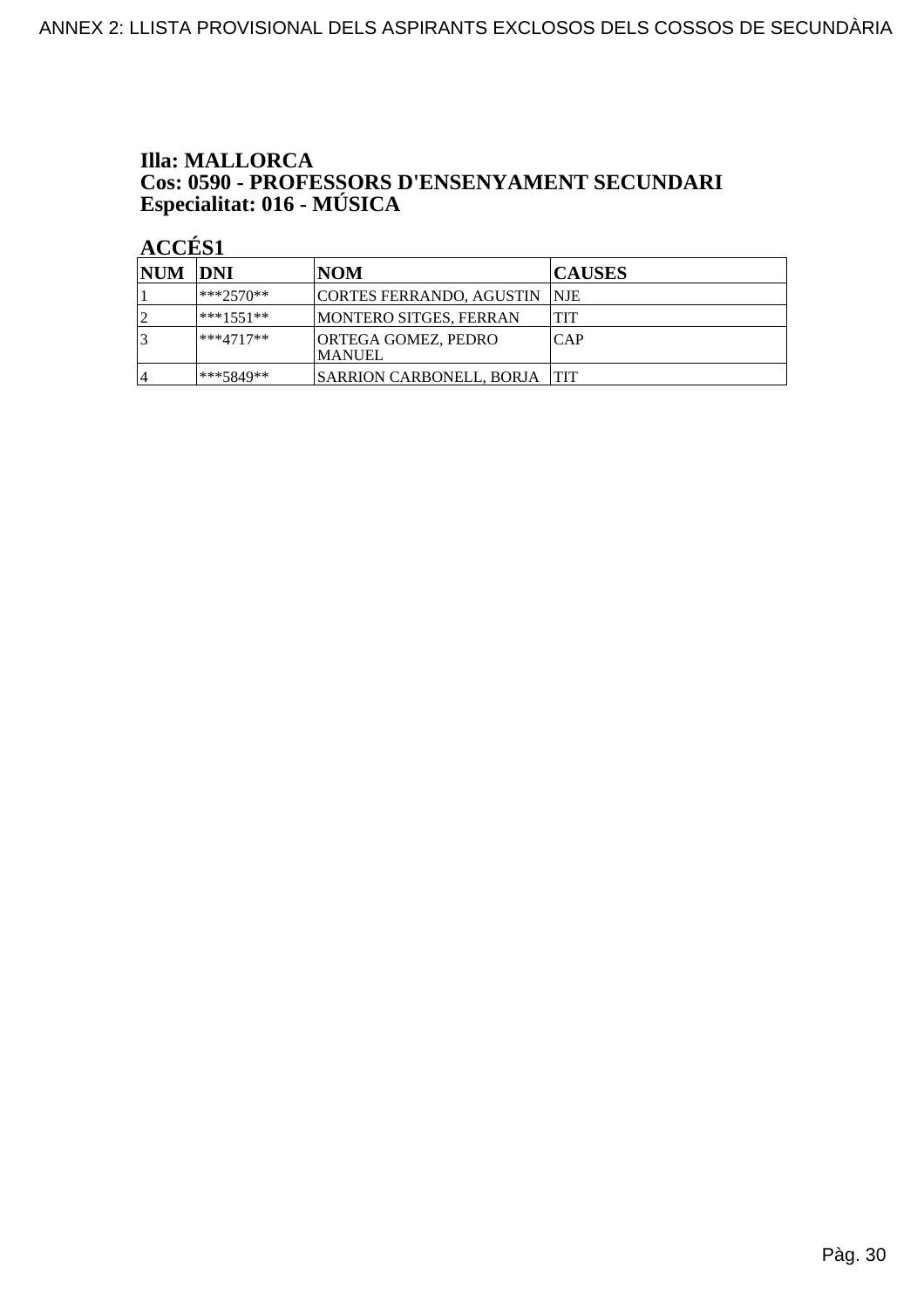## Illa: EIVISSA **Cos: 0590 - PROFESSORS D'ENSENYAMENT SECUNDARI<br>Especialitat: 016 - MÚSICA**

| <b>NUM DNI</b> |              | NOM                          | <b>CAUSES</b>      |
|----------------|--------------|------------------------------|--------------------|
|                | ***7591**    | ARNAL MIGUEL, NURIA          | CAP, CAT, TIT      |
|                | ***3719**    | MARTINEZ VIDAL, INES         | CAP, CAT, NJE, TIT |
|                | $1***5502**$ | PALOMARES OLIVARES,<br>JORGE | NJE                |
| 14             | ***5709**    | <b>RUBIO PEÑA, RUBEN</b>     | CAP                |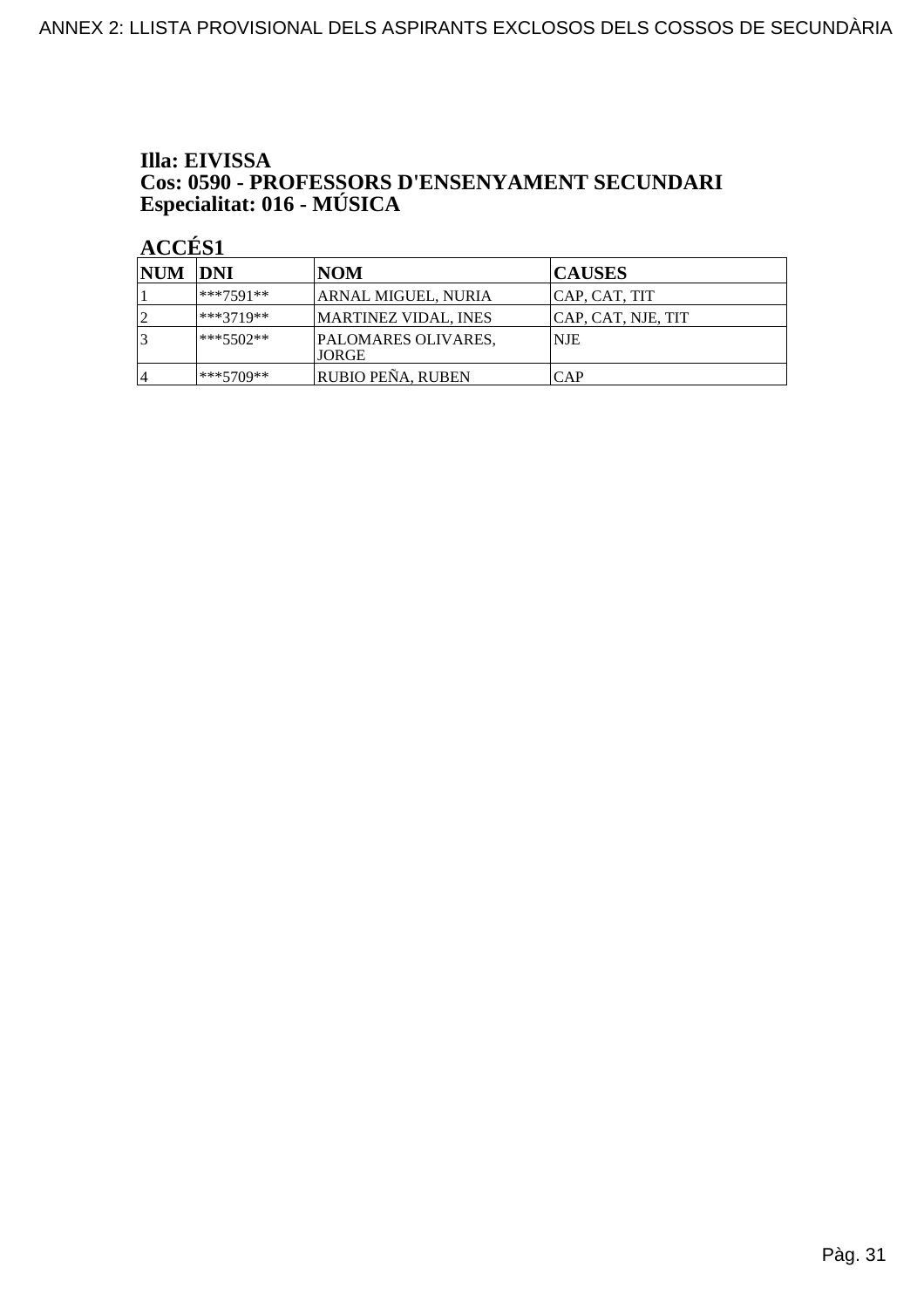#### **Illa: MALLORCA Cos: 0590 - PROFESSORS D'ENSENYAMENT SECUNDARI Especialitat: 017 - EDUCACIÓ FÍSICA**

| <b>NUM</b>              | <b>DNI</b>  | <b>NOM</b>                                       | <b>CAUSES</b> |
|-------------------------|-------------|--------------------------------------------------|---------------|
|                         | $***2409**$ | ARBONA RIERA, BARTOLOME                          | CAP           |
| $\overline{c}$          | $***0787**$ | <b>BUJAN RODRIGUEZ, ALFREDO</b><br><b>RODRIG</b> | <b>TIT</b>    |
| $\overline{\mathbf{3}}$ | ***9322**   | CUQUERELLA GARCIA, PAU                           | <b>NJE</b>    |
| $\overline{4}$          | $***7474**$ | DE LUQUE RAMIS DE<br>AYREFLOR, GABRIEL           | TIT           |
| 5                       | ***1602**   | FERNANDEZ GINARD. JULIAN                         | <b>NPT</b>    |
| 6                       | $***7844**$ | FIOL LUSTENBERGER,<br><b>CYNTHIA</b>             | <b>TIT</b>    |
| $\overline{7}$          | ***8313**   | FORNARI CUNILL, JAUME                            | CAP. TIT      |
| $\overline{8}$          | $***1626**$ | <b>GALMES AMER, CATALINA</b><br><b>MARIA</b>     | <b>NJE</b>    |
| 9                       | $***6586**$ | <b>GARCIA MARTINEZ, MARIA</b><br><b>ESTER</b>    | <b>CAT</b>    |
| 10                      | ***9113**   | <b>GARCIA MORCILLO, CARLOS</b>                   | CAP           |
| 11                      | $***3971**$ | LOMAS LUENGO, JOSE TOMAS                         | CAP           |
| 12                      | ***7298**   | <b>MASCARO BASSA, JAUME</b>                      | <b>TIT</b>    |
| 13                      | $***3326**$ | POZO GARCIA, ANABEL                              | CAP, CAT, TIT |
| 14                      | $***7675**$ | RIBES NEGRE, AGUSTIN                             | CAP, FTE      |
| 15                      | ***2438**   | SAIZ PARRILLA, MARIANO                           | CAP, TIT      |
| 16                      | $***7658**$ | <b>SANCHEZ MAS, FRANCISCO</b><br><b>JAVIER</b>   | <b>NJE</b>    |
| 17                      | $***1758**$ | <b>SASTRE LE MEUR, ARIANT</b><br>PAU             | CAP           |
| 18                      | ***6494**   | <b>SASTRE SORIANO, LOURDES</b>                   | <b>NJE</b>    |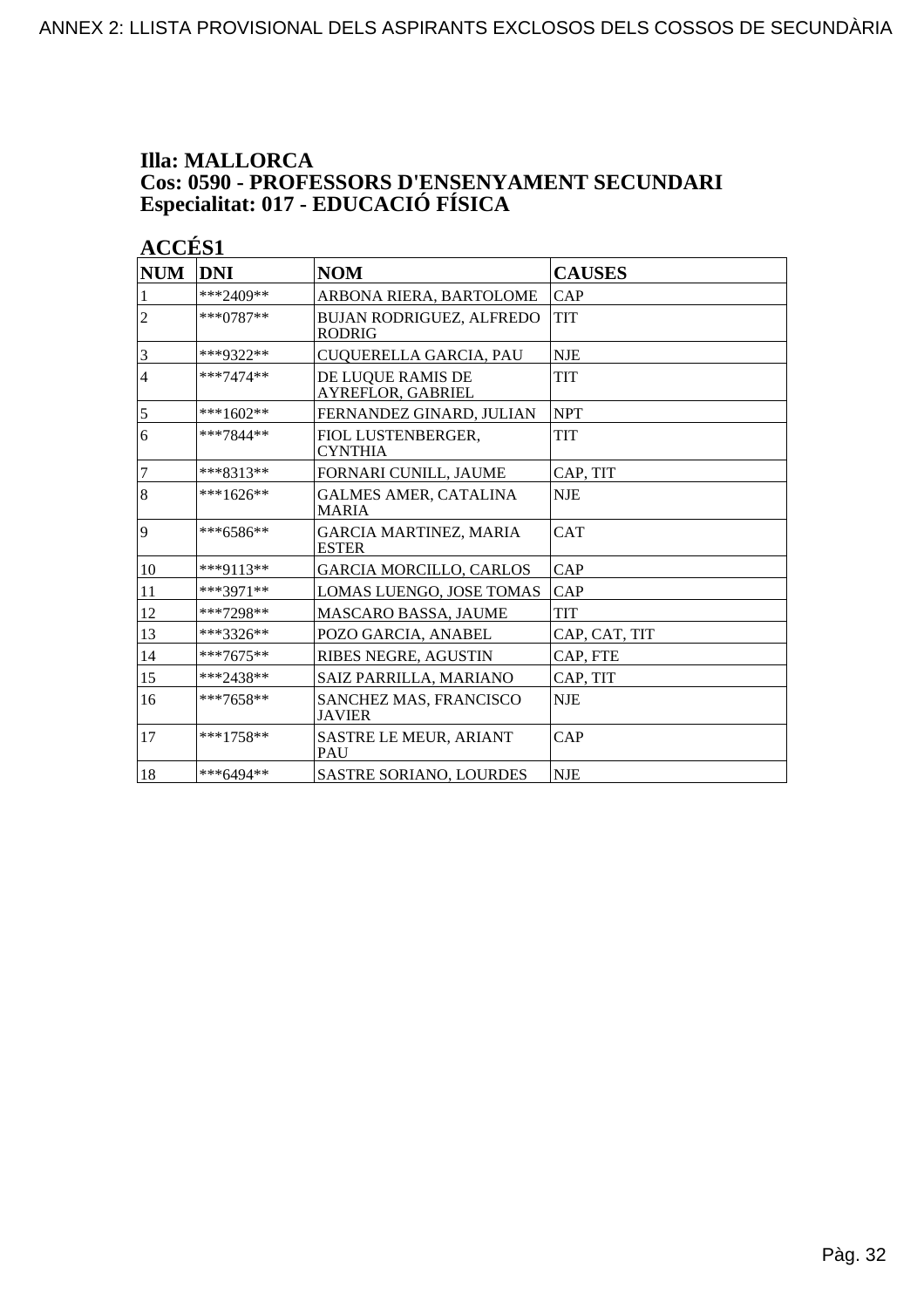### **Illa: MALLORCA** Cos: 0590 - PROFESSORS D'ENSENYAMENT SECUNDARI<br>Especialitat: 017 - EDUCACIÓ FÍSICA

| <b>NUM</b> | DNI         | <b>NOM</b>             | <b>CAUSES</b> |
|------------|-------------|------------------------|---------------|
|            | ***5101**   | RIOS AZUARA. DANIEL    | <b>NDI</b>    |
| ∼          | $***5876**$ | ZARAGOZA SEVILLA. JOSE | <b>NDI</b>    |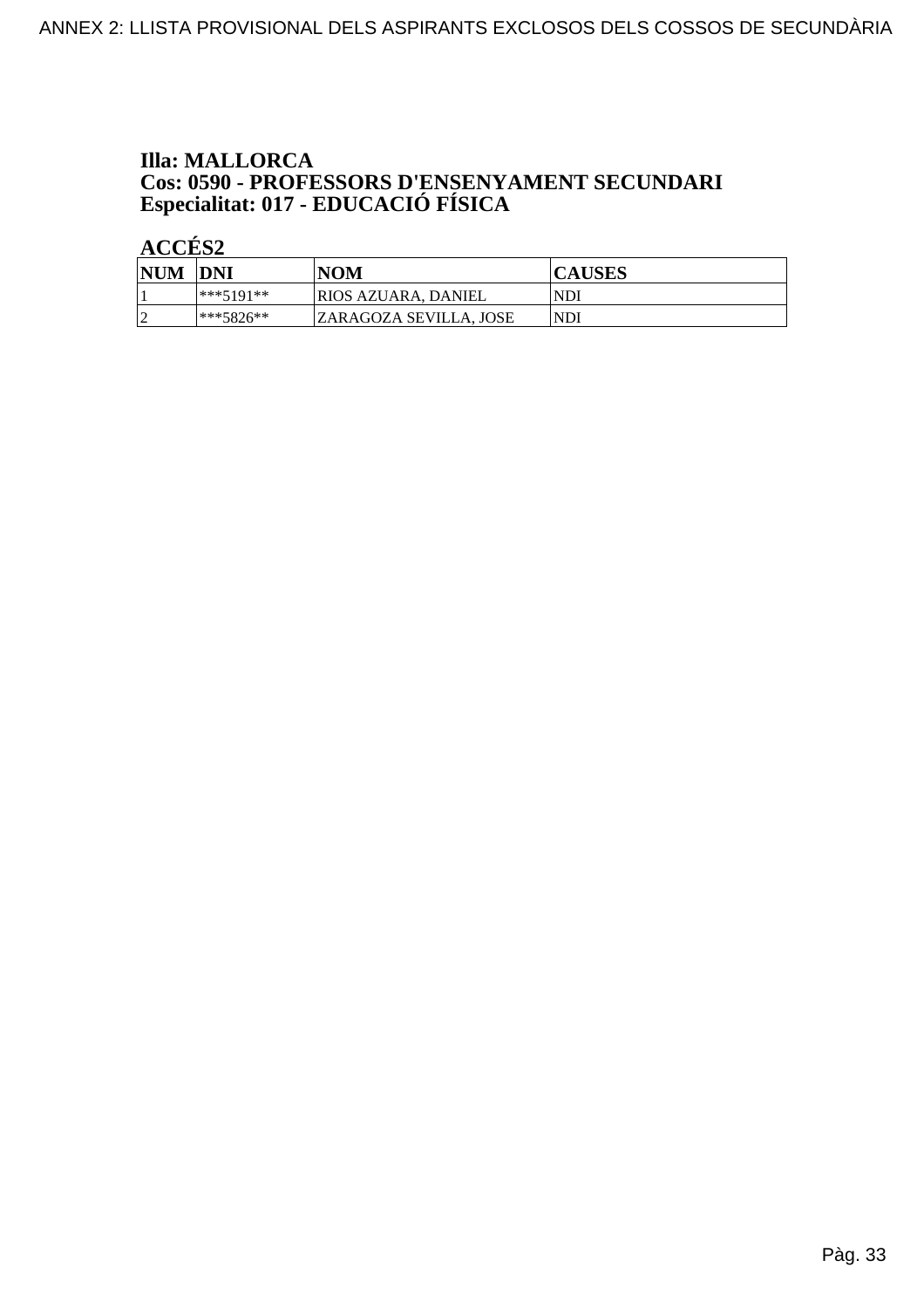### **Illa: MALLORCA** Cos: 0590 - PROFESSORS D'ENSENYAMENT SECUNDARI<br>Especialitat: 017 - EDUCACIÓ FÍSICA

| <b>NUM</b> | <b>DNI</b>    | NOM                           | <b>CAUSES</b>     |
|------------|---------------|-------------------------------|-------------------|
|            | $ ***2671***$ | <b>BRUNO SOLER, ALEJANDRO</b> | CAP. NEX<br>"CAF. |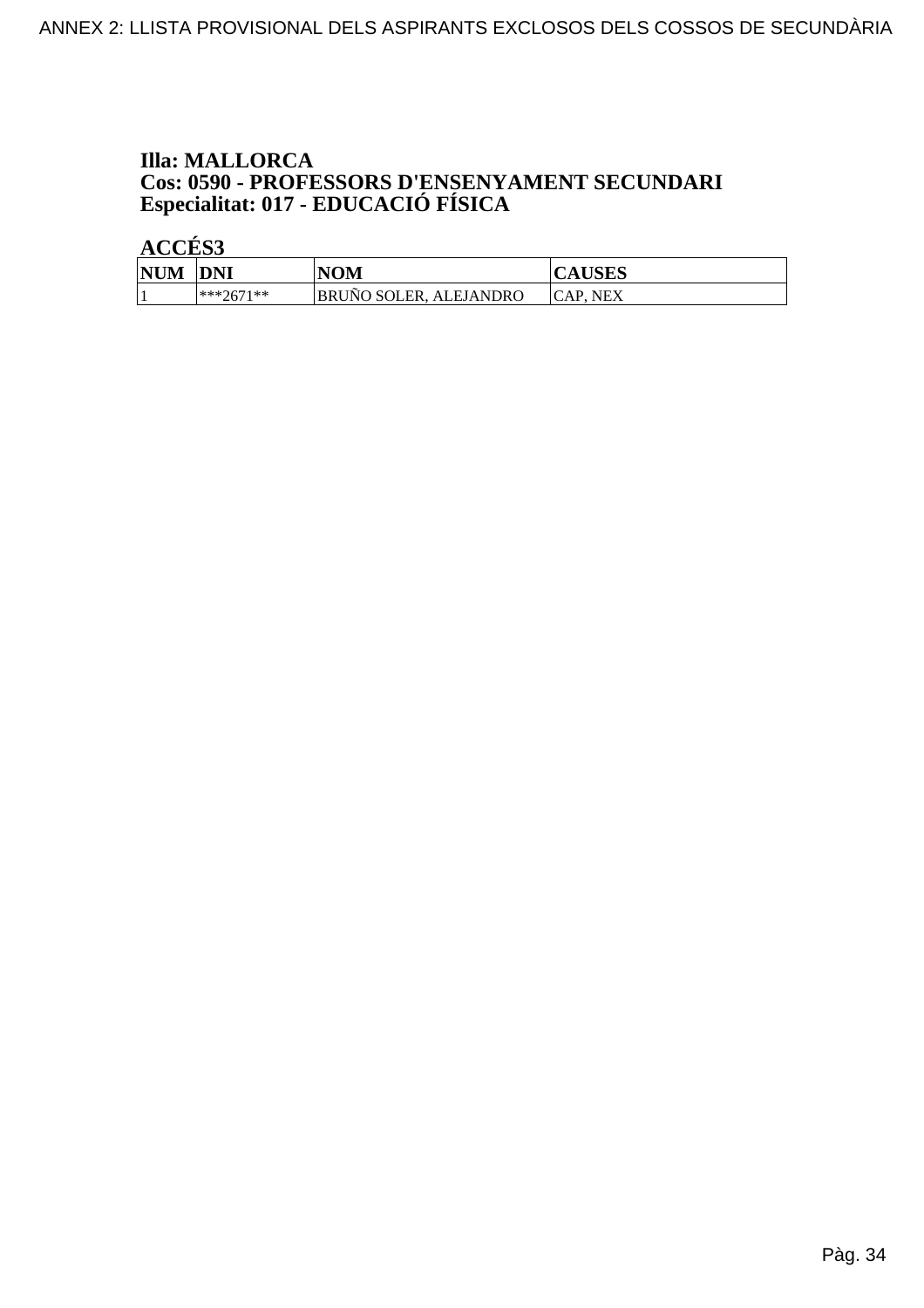### **Illa: MENORCA Cos: 0590 - PROFESSORS D'ENSENYAMENT SECUNDARI<br>Especialitat: 017 - EDUCACIÓ FÍSICA**

| NUM DNI        |             | <b>NOM</b>                              | <b>CAUSES</b> |
|----------------|-------------|-----------------------------------------|---------------|
|                | l***0556**  | CARDONA COLL, TANIA                     | INJE          |
| $\overline{2}$ | $***7700**$ | ESPINOSA GIMENEZ, NEREA<br><b>MARIA</b> | CAP, TIT      |
|                | ***1938**   | SABIO LAGO, YUREMA                      | <b>CAT</b>    |
| $\overline{4}$ | ***4414**   | VILANOVA PI, ROGER                      | <b>CAP</b>    |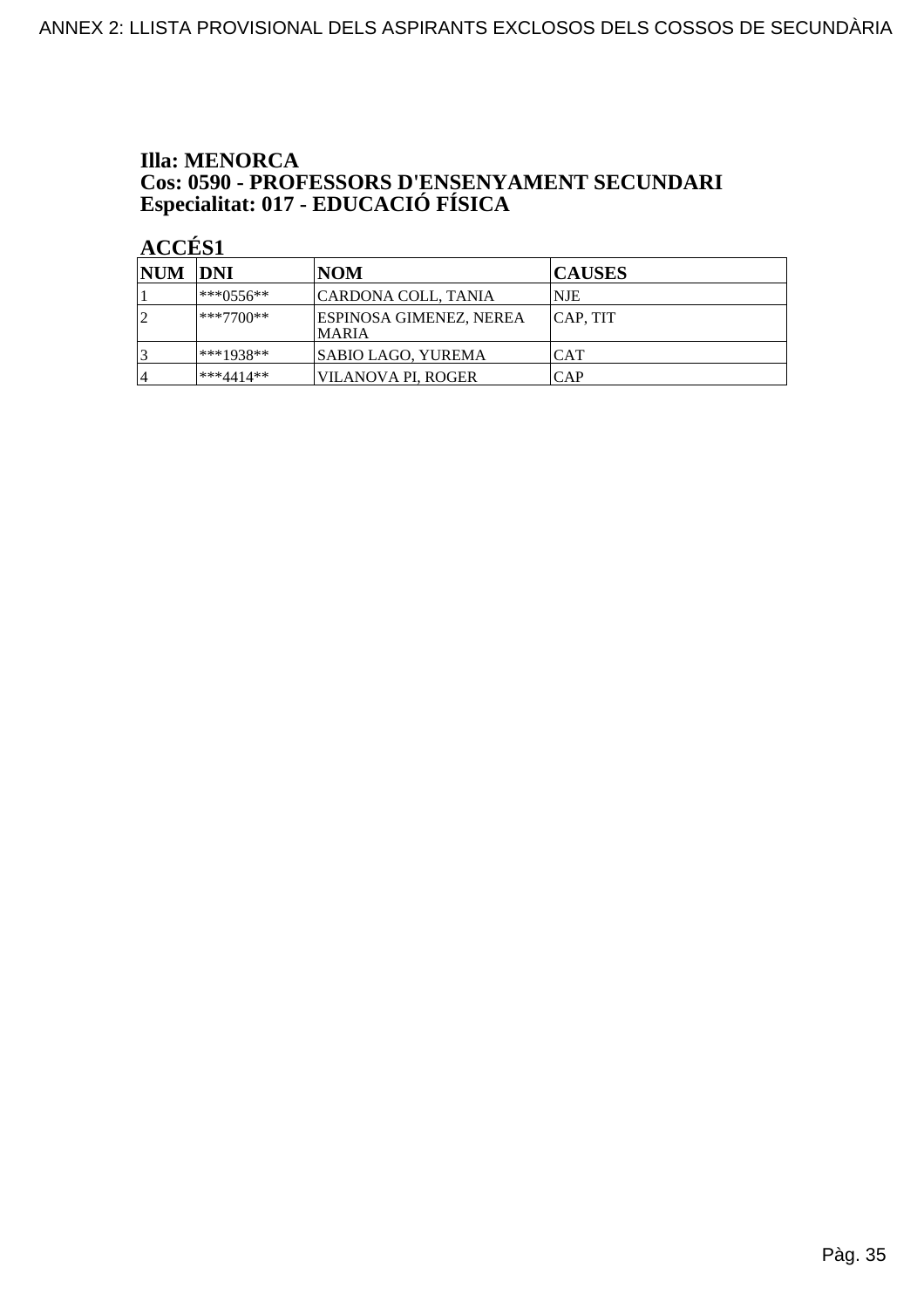# Illa: EIVISSA **Cos: 0590 - PROFESSORS D'ENSENYAMENT SECUNDARI<br>Especialitat: 017 - EDUCACIÓ FÍSICA**

| NUM DNI        |             | <b>NOM</b>                              | <b>CAUSES</b> |
|----------------|-------------|-----------------------------------------|---------------|
|                | ***6337**   | <b>GARCIA GARCIA, PAU</b>               | <b>CAT</b>    |
| $\overline{2}$ | ***5614**   | HERRERA TORRES, LUCIA                   | <b>CAP</b>    |
|                | $***4285**$ | LLITERAS COSTA, LUIS<br><b>SALVADOR</b> | CAP, TIT      |
| 4              | $***5148**$ | PEREZ TUR, FERNANDO                     | CAP, CAT      |
|                | $***6187**$ | RIBAS JUAN, HECTOR                      | <b>NJE</b>    |
| 6              | $***5012**$ | <b>ROIG RIBAS, MARC</b>                 | <b>NJE</b>    |
|                | $***4746**$ | ROYO SUAREZ, LAURA                      | <b>CAT</b>    |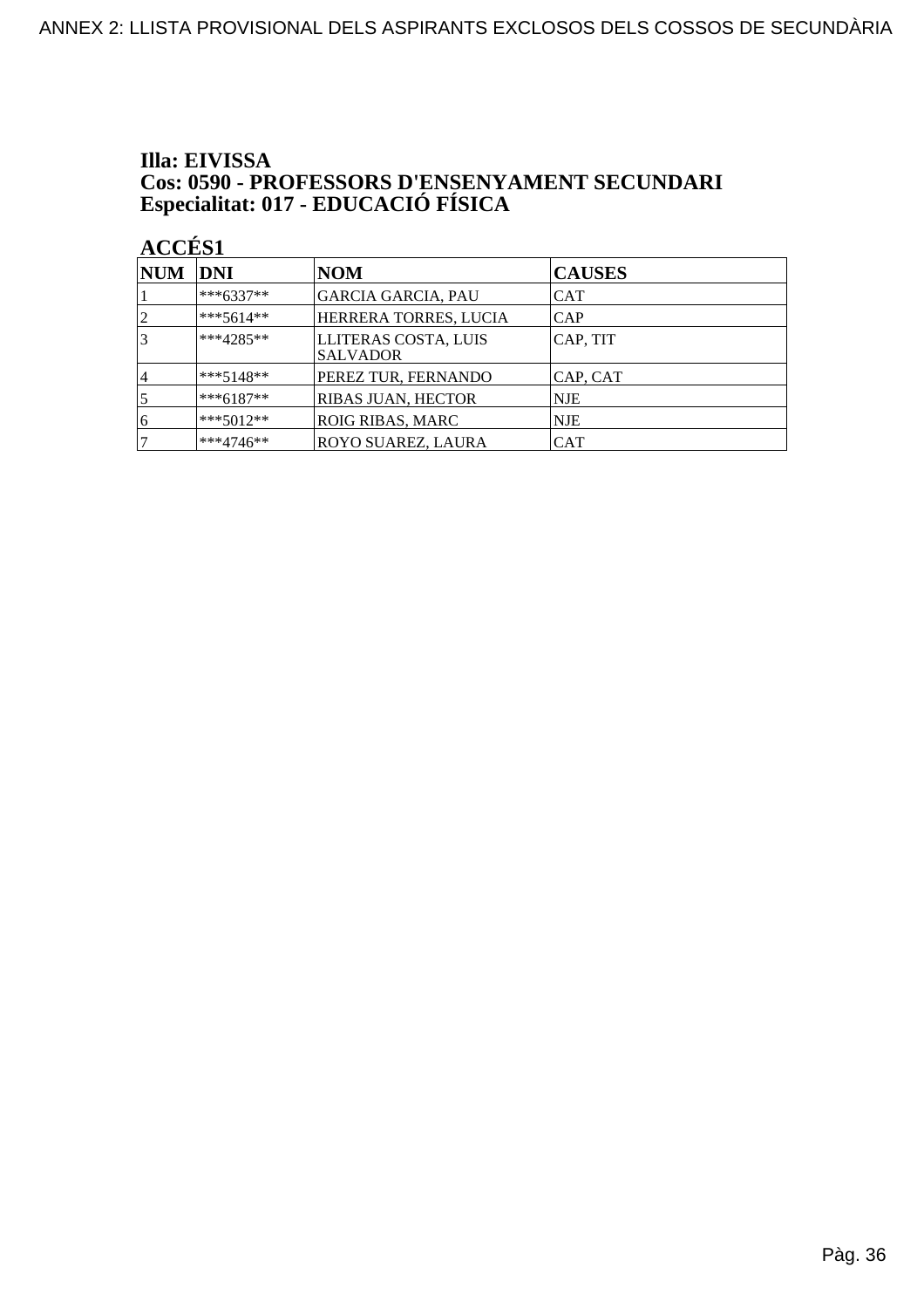### **Illa: MALLORCA Cos: 0590 - PROFESSORS D'ENSENYAMENT SECUNDARI Especialitat: 018 - ORIENTACIÓ EDUCATIVA**

| <b>NUM</b>       | <b>DNI</b>  | <b>NOM</b>                                   | <b>CAUSES</b>      |
|------------------|-------------|----------------------------------------------|--------------------|
| $\mathbf{1}$     | ***9901**   | BAUZA CAÑELLAS, MIQUEL                       | <b>NJE</b>         |
| $\overline{2}$   | $***2356**$ | <b>BENAVIDES HENARES,</b><br><b>SANDRA</b>   | CAP                |
| 3                | $***2804**$ | <b>BOVER ESTRANY, LEONOR</b>                 | CAP, CAT, NPT, TIT |
| $\overline{4}$   | $***3633**$ | CAMPS BOSCH, MARIA ISABEL                    | <b>TIT</b>         |
| 5                | ***9148**   | CARRATALA SANAHUJA,<br><b>MIREIA</b>         | CAT, NJE           |
| 6                | $***3435**$ | CARRIO PALOU, AINA                           | <b>NJE</b>         |
| $\overline{7}$   | $***3022**$ | CERDA MARTORELL, JOAN                        | CAP, CAT, TIT      |
| $\boldsymbol{8}$ | $***1230**$ | GARAU CAÑELLAS, ANTONIA                      | CAP, TIT           |
| 9                | $***9621**$ | <b>GARCIA HERNANDEZ,</b><br><b>ALEJANDRO</b> | TIT                |
| 10               | ***1441**   | MATEU BESTARD, M<br><b>MAGDALENA</b>         | <b>TIT</b>         |
| 11               | $***5560**$ | MINGUEZ DOMINGUEZ, LIDIA                     | <b>TIT</b>         |
| 12               | $***0602**$ | <b>MONTES GOMEZ, ALICIA</b><br><b>DIANA</b>  | CAP, CAT, TIT      |
| 13               | $***0459**$ | PASQUAL AGUILO, JOAN<br><b>JOSEP</b>         | <b>NJE</b>         |
| 14               | ***4880**   | RAMON SALVA, MERCEDES                        | <b>NJE</b>         |
| 15               | ***3313**   | ROMERO DELGADO, ESTER                        | CAP, CAT, TIT      |
| 16               | $***2627**$ | SANCHEZ CERVERA, MARI<br><b>CARMEN</b>       | <b>NJE</b>         |
| 17               | $***2504**$ | SENOVILLA TASIS, OLIVIA                      | <b>CAT</b>         |
| 18               | $***7470**$ | SERVERA UMBERT, MARIA<br><b>DEL MAR</b>      | CAP                |
| 19               | $***5787**$ | <b>SOTO BORT, SUSANA</b>                     | <b>NPT</b>         |
| 20               | ***3999**   | SUREDA SOLER, MARGARITA                      | <b>TIT</b>         |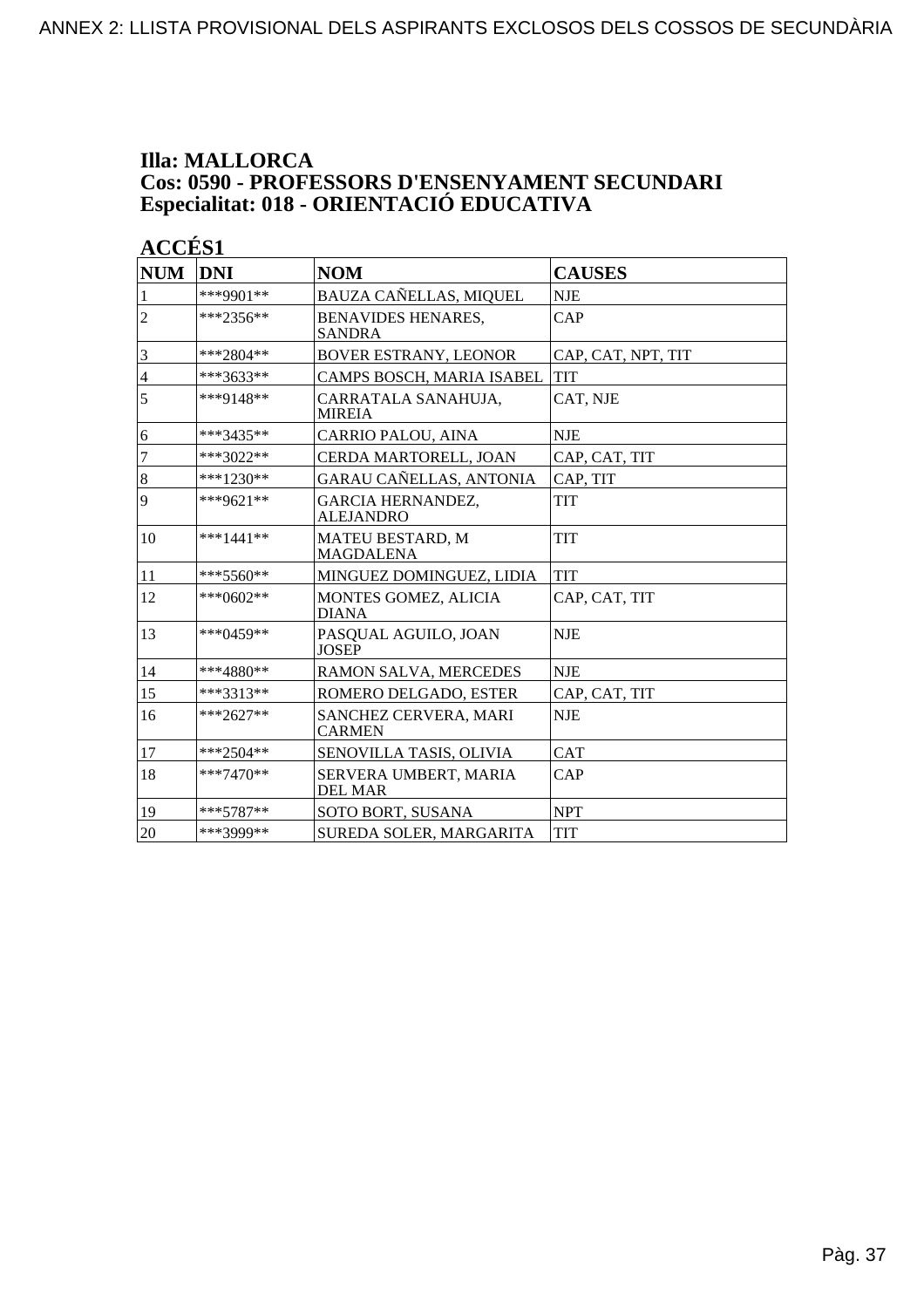# **Illa: MALLORCA Cos: 0590 - PROFESSORS D'ENSENYAMENT SECUNDARI<br>Especialitat: 018 - ORIENTACIÓ EDUCATIVA**

| <b>NUM</b>               | <b>DNI</b> | <b>NOM</b>          | <b>CAUSES</b>  |
|--------------------------|------------|---------------------|----------------|
|                          | ***5504**  | LLATAS PIERA. SONIA | CAT. NDI       |
| $\overline{\phantom{a}}$ | ***6661**  | ISALVA SALVA. MARIA | IDIS. NDI. NJE |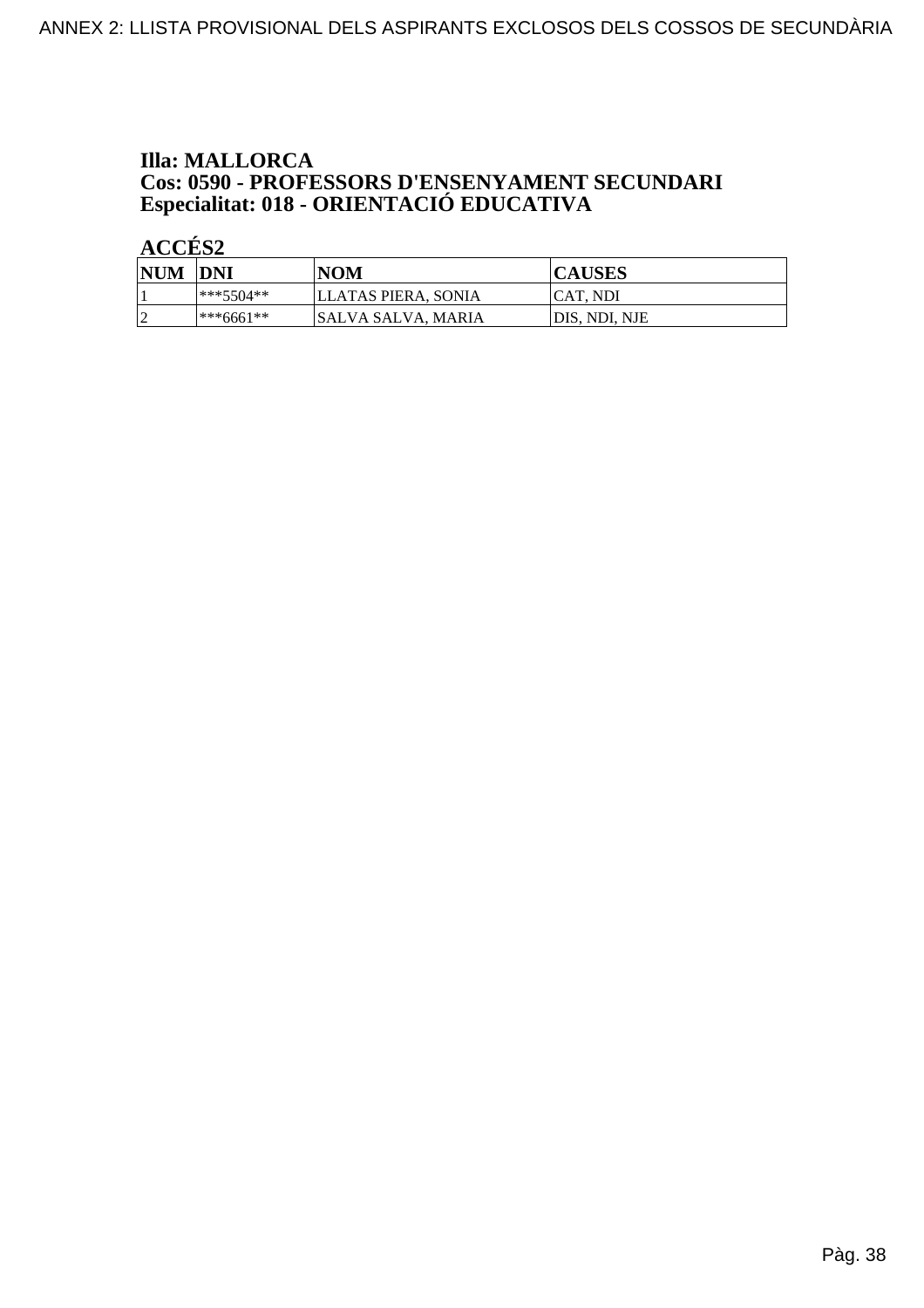# **Illa: MALLORCA Cos: 0590 - PROFESSORS D'ENSENYAMENT SECUNDARI<br>Especialitat: 018 - ORIENTACIÓ EDUCATIVA**

| NUM DNI |             | <b>NOM</b>                                           | <b>CAUSES</b> |
|---------|-------------|------------------------------------------------------|---------------|
|         | ***4984**   | BISOUERRA VENEGAS, MARIA  NEX, NJE<br><b>DOLORES</b> |               |
|         | $***9711**$ | GUTIERREZ NEGRO. NURIA                               | TIT           |
| 2       | $***1621**$ | SABATER NADAL. CATALINA                              | <b>NJE</b>    |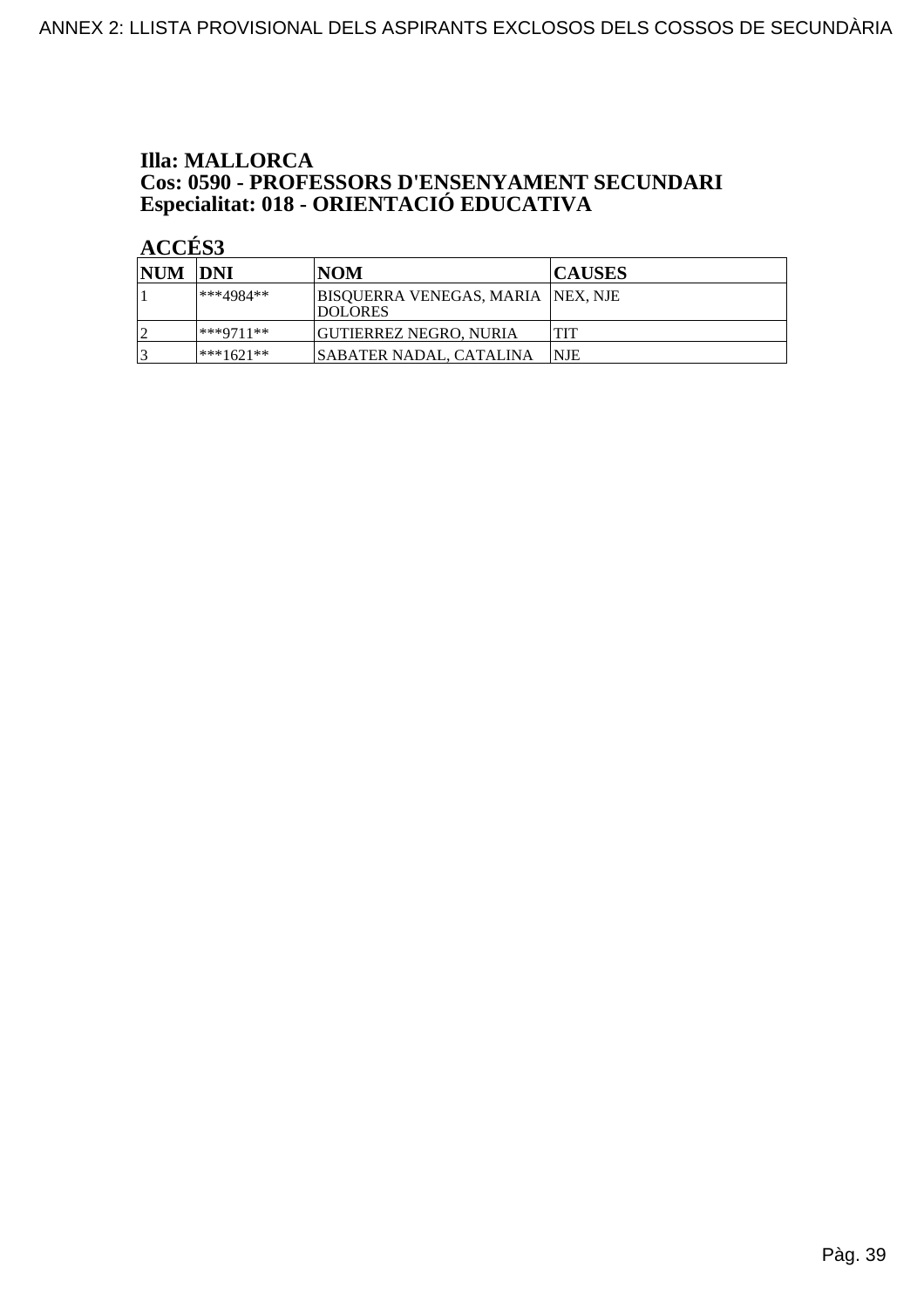# **Illa: MENORCA Cos: 0590 - PROFESSORS D'ENSENYAMENT SECUNDARI<br>Especialitat: 018 - ORIENTACIÓ EDUCATIVA**

| NUM DNI |             | INOM                         | <b>CAUSES</b> |
|---------|-------------|------------------------------|---------------|
|         | $***3476**$ | ALLES PONS, MARGARITA        | <b>CAP</b>    |
| $\cap$  | l***()691** | <b>GOMEZ SANCHEZ, FELIX</b>  | <b>NJE</b>    |
|         | ***()57()** | <b>SINTES ROTGER, PAMELA</b> | <b>CAP</b>    |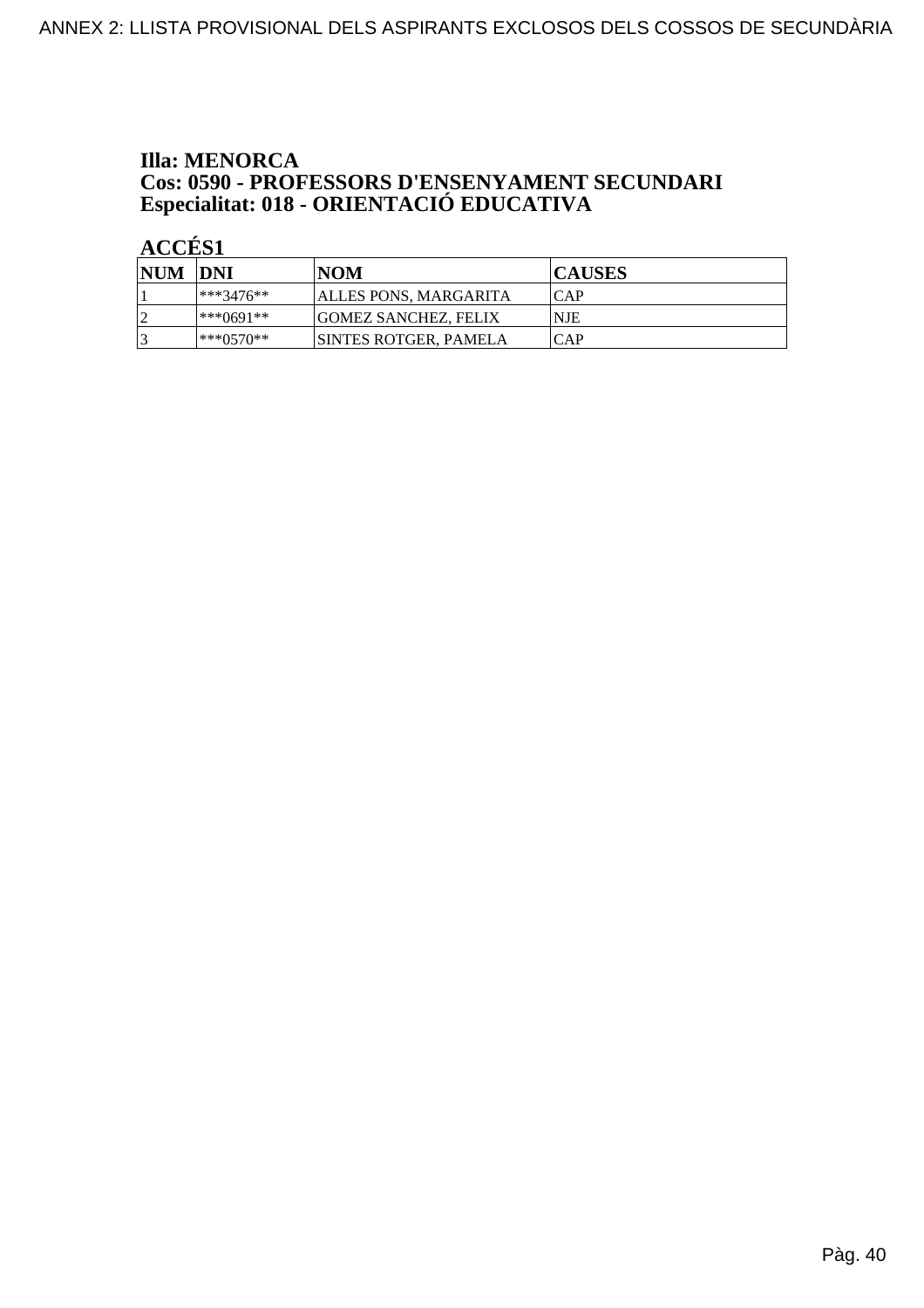# Illa: EIVISSA **Cos: 0590 - PROFESSORS D'ENSENYAMENT SECUNDARI<br>Especialitat: 018 - ORIENTACIÓ EDUCATIVA**

| <b>NUM</b> | <b>IDNI</b> | NOM                     | <b>CAUSES</b> |
|------------|-------------|-------------------------|---------------|
|            | ***5997**   | FRANCES BLASCO, PILAR   | <b>ICAP</b>   |
| ∼          | ***∩325**   | RODRIGUEZ INESTA. DAVID | <b>NJE</b>    |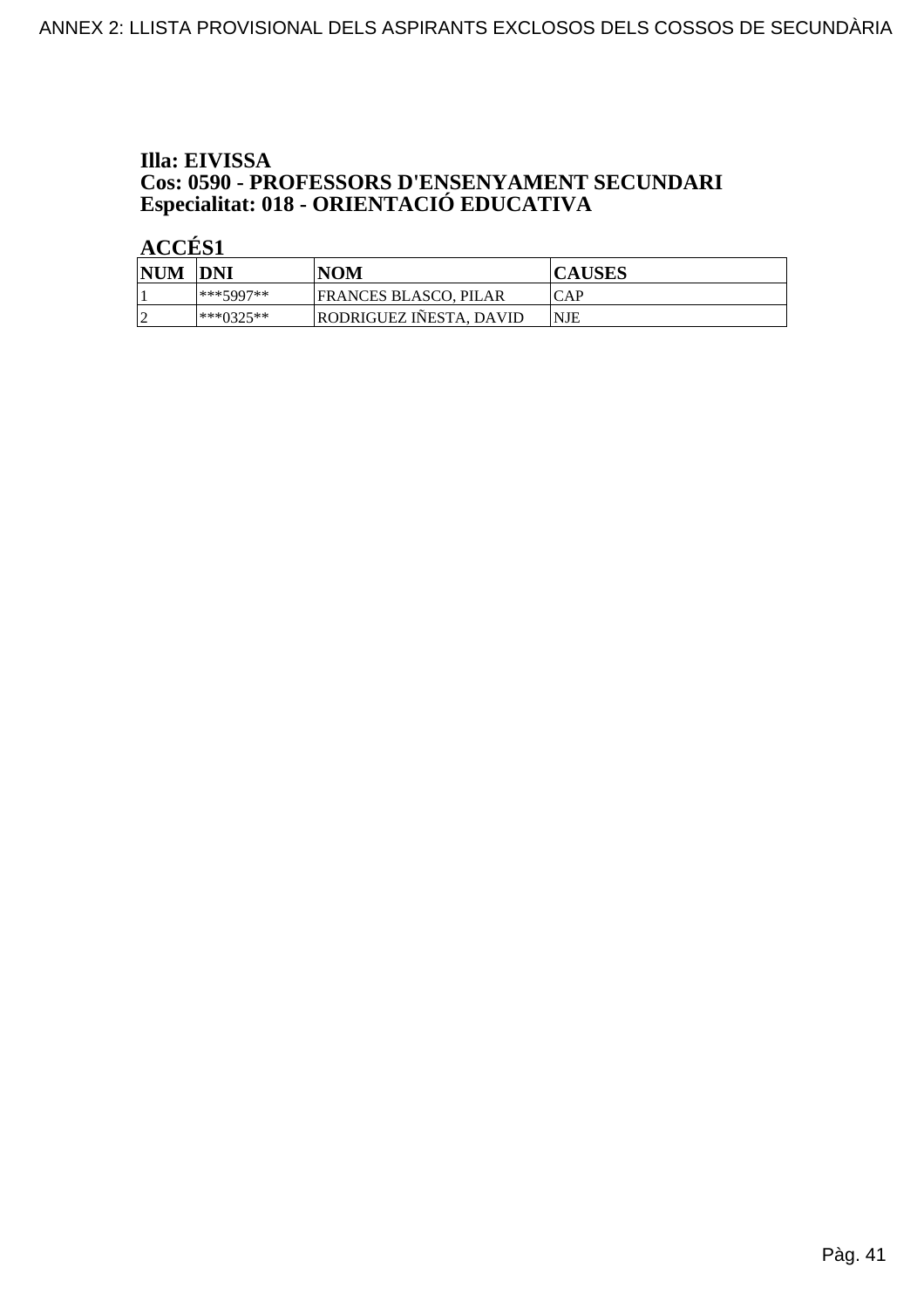### **Illa: MALLORCA** Cos: 0590 - PROFESSORS D'ENSENYAMENT SECUNDARI Especialitat: 019 - TECNOLOGIA

| NUM DNI |             | NOM                                          | <b>CAUSES</b> |
|---------|-------------|----------------------------------------------|---------------|
|         | $***5418**$ | <b>ASENSI RAMON, MARIA</b><br><b>ROSARIO</b> | <b>CAT</b>    |
|         | ***7751**   | COMES I HERNANDEZ, CESAR                     | <b>CAT</b>    |
|         | $***0988**$ | FERNANDEZ ESCANDELL.<br>IMONICA              | TIT           |
| 14      | $***7847**$ | GARIJO SANCHEZ, ALEJANDRO   CAP, CAT, NJE    |               |
| 5       | $***5311**$ | MARTINEZ JIMENEZ,<br><b>FERNANDO</b>         | CAP, NJE, TIT |
| 16      | ***5282**   | VERA CASTILLO. MARTIN                        | <b>CAT</b>    |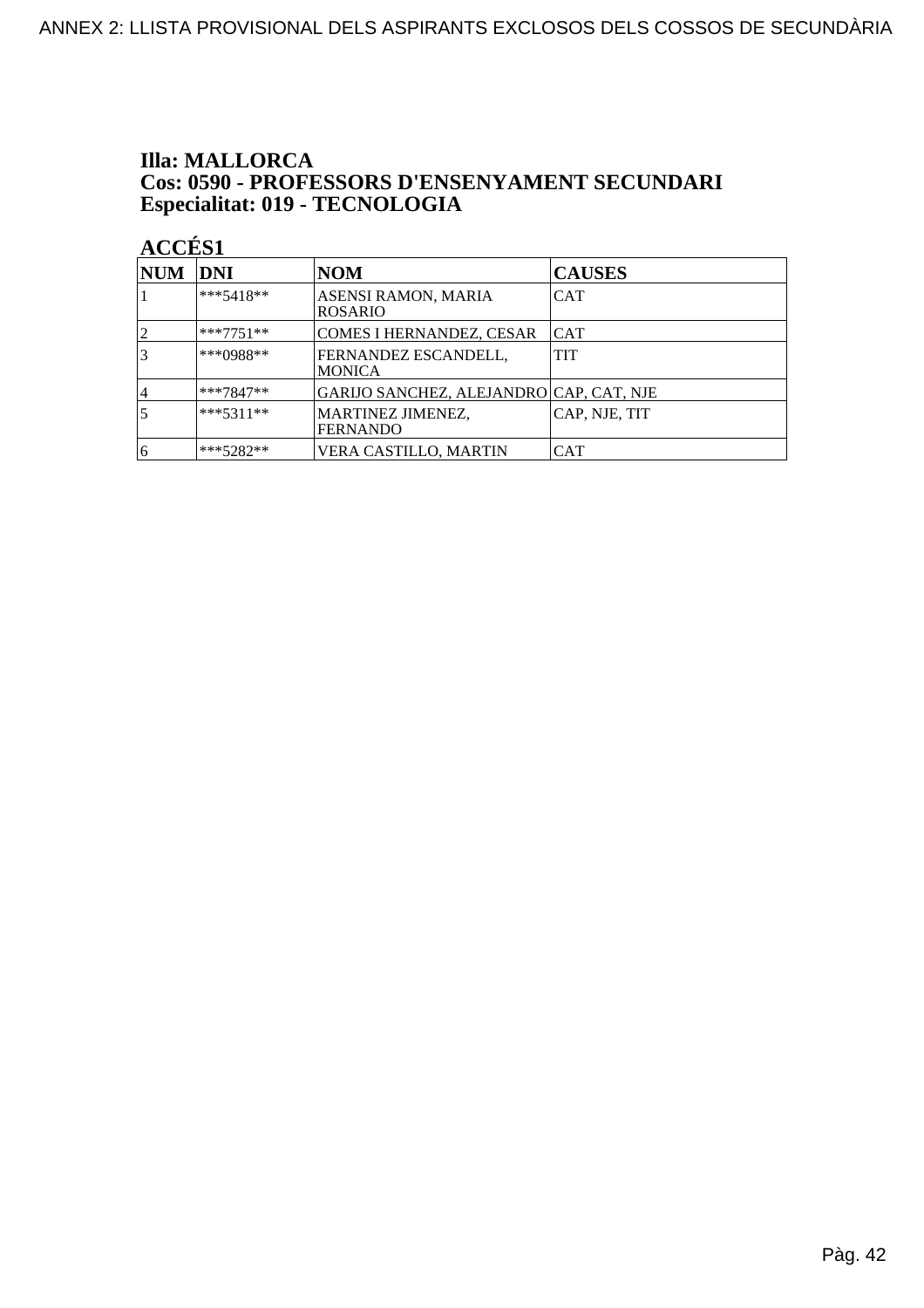### **Illa: MENORCA** Cos: 0590 - PROFESSORS D'ENSENYAMENT SECUNDARI Especialitat: 019 - TECNOLOGIA

| <b>NUM</b> | <b>DNI</b> | <b>NOM</b>              | <b>CAUSES</b> |
|------------|------------|-------------------------|---------------|
|            | ***0129**  | CENDRERO GIL, JUAN LUIS | TIT<br>       |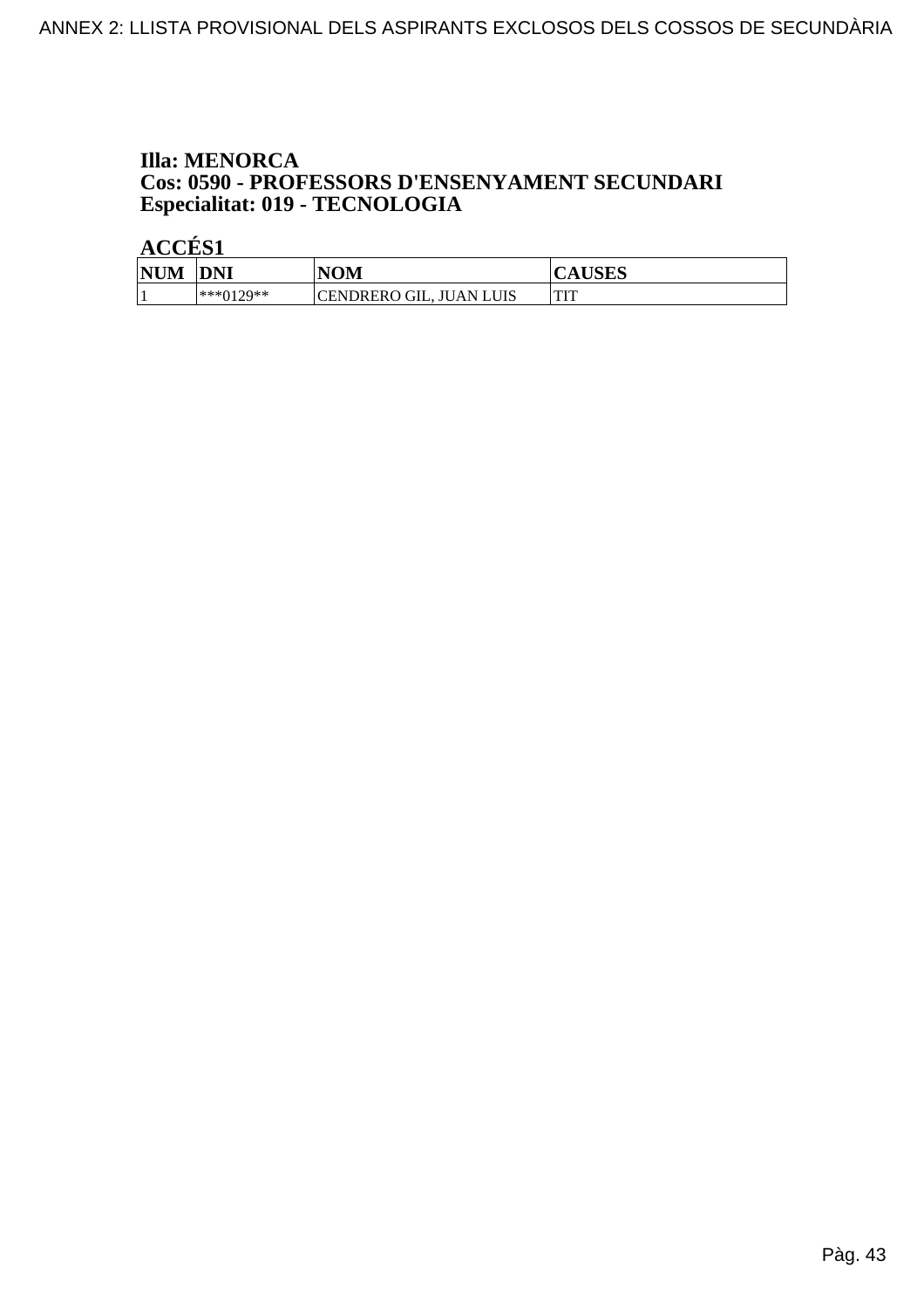### **Illa: MALLORCA** Cos: 0590 - PROFESSORS D'ENSENYAMENT SECUNDARI Especialitat: 061 - ECONOMIA

| <b>NUM</b>     | <b>DNI</b>  | <b>NOM</b>                                    | <b>CAUSES</b> |
|----------------|-------------|-----------------------------------------------|---------------|
|                | $***6302**$ | CARRO GONZALEZ, FCO.<br><b>JAVIER</b>         | CAP, CAT, TIT |
|                | ***9320**   | DURA FERNANDEZ, JAVIER                        | CAP, TIT      |
|                | $***3597**$ | ESCRIVA ESCRIVA, CECILIA                      | <b>CAT</b>    |
| $\overline{4}$ | ***2993**   | <b>GARAU TABERNER, JAUME</b><br><b>MIOUEL</b> | CAP, TIT      |
|                | $***8391**$ | PANDO TORRES, CONCEPCIO                       | NJE           |
| 6              | $***3596**$ | SERRA MARTINEZ, CATALINA                      | TIT           |
|                | ***8832**   | VEDREÑO HERRERO, IRENE                        | CAP           |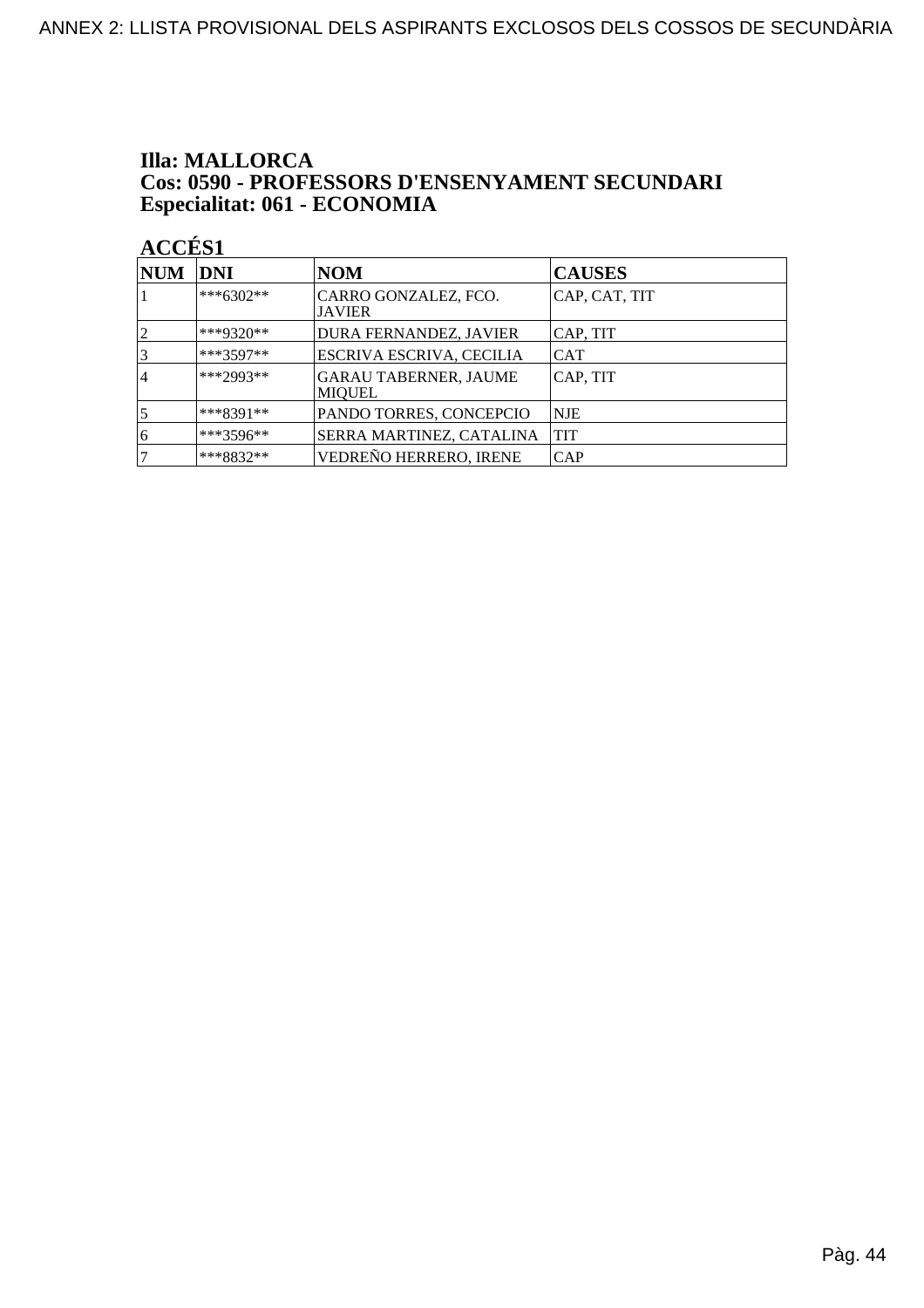# Illa: EIVISSA **Cos: 0590 - PROFESSORS D'ENSENYAMENT SECUNDARI<br>Especialitat: 101 - ADMINISTRACIÓ D'EMPRESES**

| NUM DNI |             | INOM                   | <b>CAUSES</b> |
|---------|-------------|------------------------|---------------|
|         | ***6304**   | ANDREU ZURIAGA, HECTOR | ICAT          |
| l J     | ***9431**   | TARAZON GARCIA. ANDREU | <b>CAT</b>    |
|         | $***5151**$ | VILLA WENDT, ALEXANDER | ICAP          |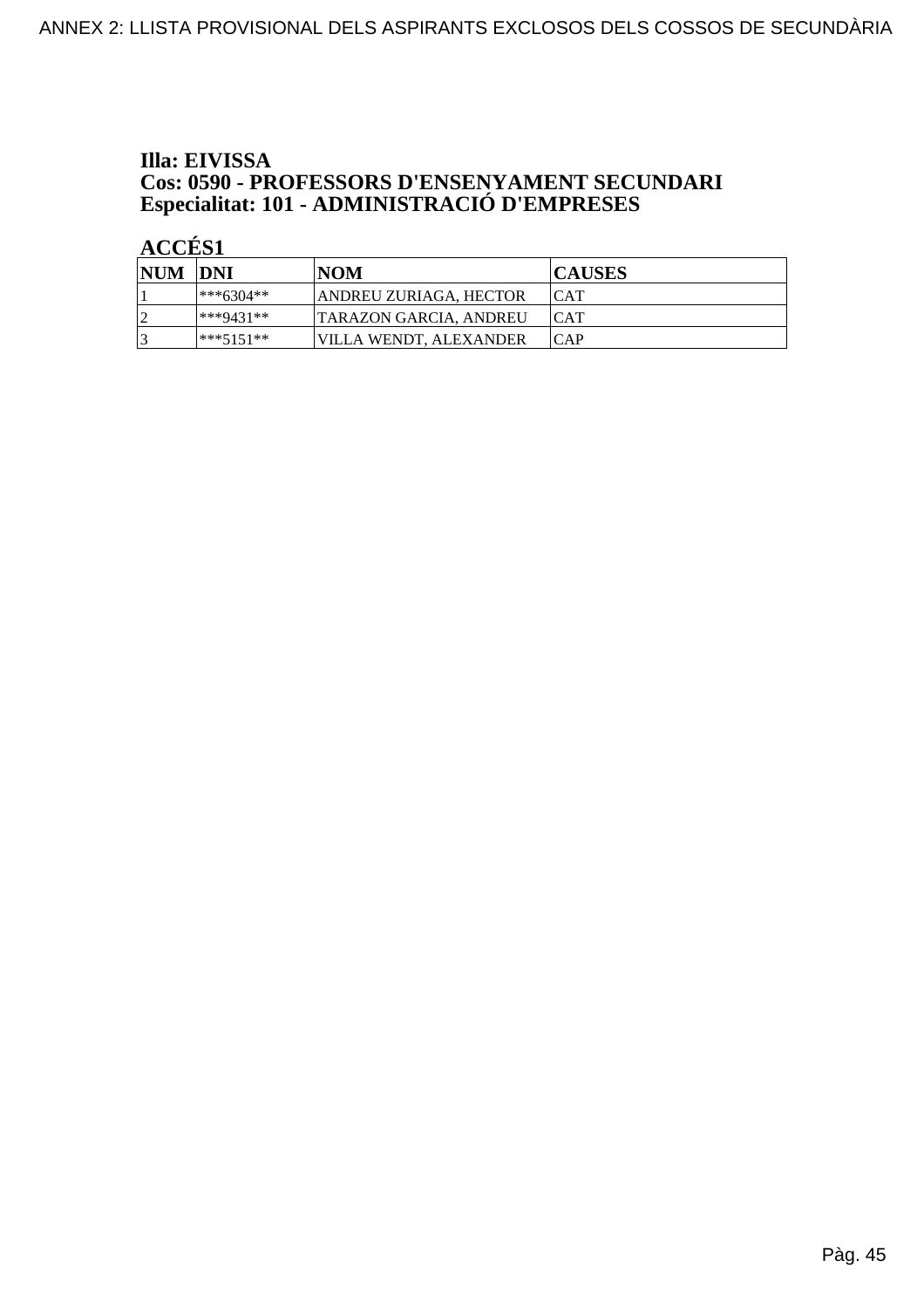# **Illa: MALLORCA Cos: 0590 - PROFESSORS D'ENSENYAMENT SECUNDARI<br>Especialitat: 105 - FORMACIÓ I ORIENTACIÓ LABORAL**

| ı. |
|----|
|    |

| <b>NUM</b>       | <b>DNI</b>   | <b>NOM</b>                                      | <b>CAUSES</b>      |
|------------------|--------------|-------------------------------------------------|--------------------|
| 1                | $***5840**$  | BERENGUER ALCAINE,<br><b>GABRIEL</b>            | CAP, NJE, TIT      |
| $\overline{c}$   | $***7552**$  | CULEBRAS SORIANO, NURIA                         | CAP, TIT           |
| 3                | ***9005**    | FENOLLOSA LEGUA, ALICIA                         | CAP, TIT           |
| $\overline{4}$   | $***8607**$  | FORNES ROSSELLO, LIDIA                          | CAP, NJE           |
| 5                | ***2967**    | <b>GONZALEZ CABRERA,</b><br><b>MONICA MARIA</b> | <b>NJE</b>         |
| 6                | $***8139**$  | LOZANO LOZANO, ADRIAN                           | CAP, TIT           |
| 7                | ***4000**    | <b>MARIMON LEWINSKI,</b><br>NATALIA KARINA      | CAP, CAT, NJE, TIT |
| $\boldsymbol{8}$ | $***0316**$  | MARTINEZ CUBELLS, NURIA                         | CAP                |
| 9                | ***6580**    | MUNOZ MAYORDOMO,<br>AMADA MARIA                 | <b>NJE</b>         |
| 10               | *** $0450**$ | PARREÑO GONZALEZ,<br><b>ESTEFANIA</b>           | CAP, TIT           |
| 11               | $***8971**$  | POZO MOREIRA, FCO-JAVIER                        | CAT                |
| 12               | $***1807**$  | <b>SAEZ ANTON, BEATRIZ</b>                      | CAP                |
| 13               | $***1917**$  | SEPTIEM NAVARRO, MANUEL<br>F                    | CAP, CAT, NJE, TIT |
| 14               | $***2692**$  | VAÑO PARTAL, MARIA<br>MANUELA                   | CAT, NJE           |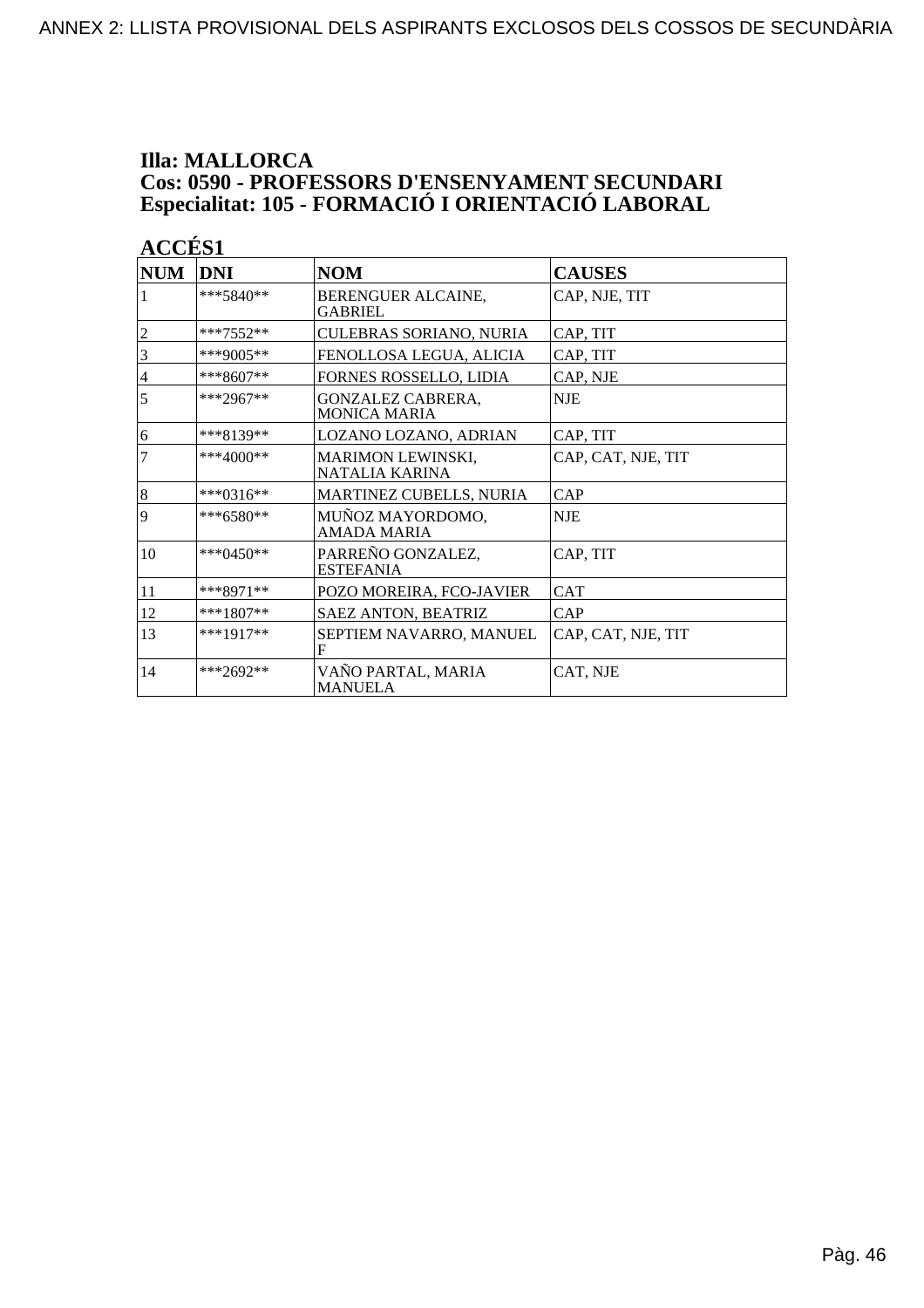# Illa: EIVISSA **Cos: 0590 - PROFESSORS D'ENSENYAMENT SECUNDARI<br>Especialitat: 105 - FORMACIÓ I ORIENTACIÓ LABORAL**

| <b>NUM</b> | <b>IDNI</b>  | <b>NOM</b>                                       | <b>CAUSES</b> |
|------------|--------------|--------------------------------------------------|---------------|
|            | $***8402**$  | <b>NOGUERA SOLER, GUILLERMO CAP</b><br>ISALVADOR |               |
|            | $ ***5503**$ | TORRALBA MARTINEZ. ANAHI  CAP. TIT               |               |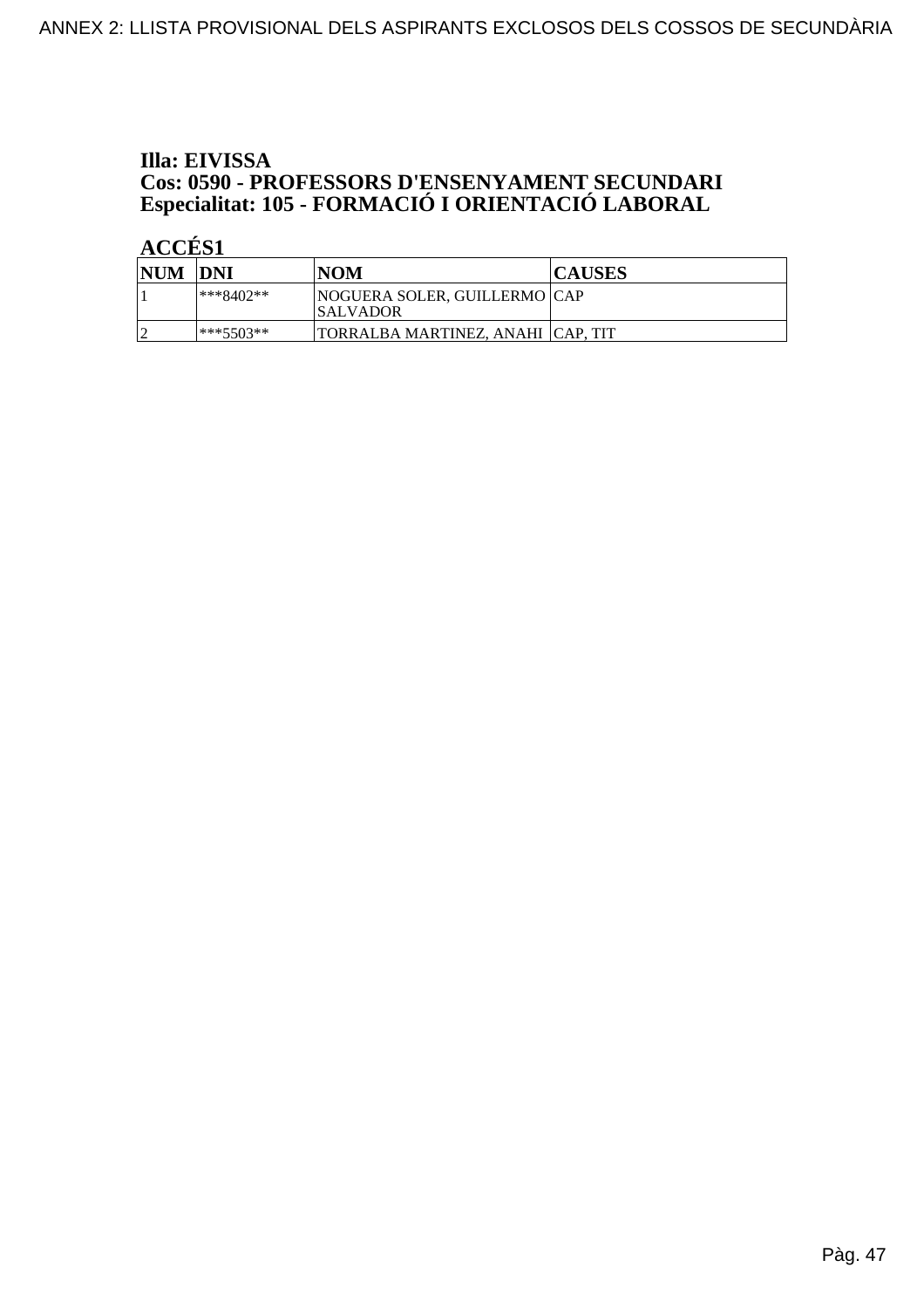# **Illa: MALLORCA Cos: 0590 - PROFESSORS D'ENSENYAMENT SECUNDARI<br>Especialitat: 107 - INFORMÀTICA**

| <b>NUM</b> | <b>DNI</b>   | <b>NOM</b>                     | <b>CAUSES</b> |
|------------|--------------|--------------------------------|---------------|
|            | $ ***1748**$ | <b>PINA SIRER, CRISTOFOL</b>   | CAP. TIT      |
|            | ***9418**    | <b>SORIANO SABATER. ISABEL</b> | ICAP          |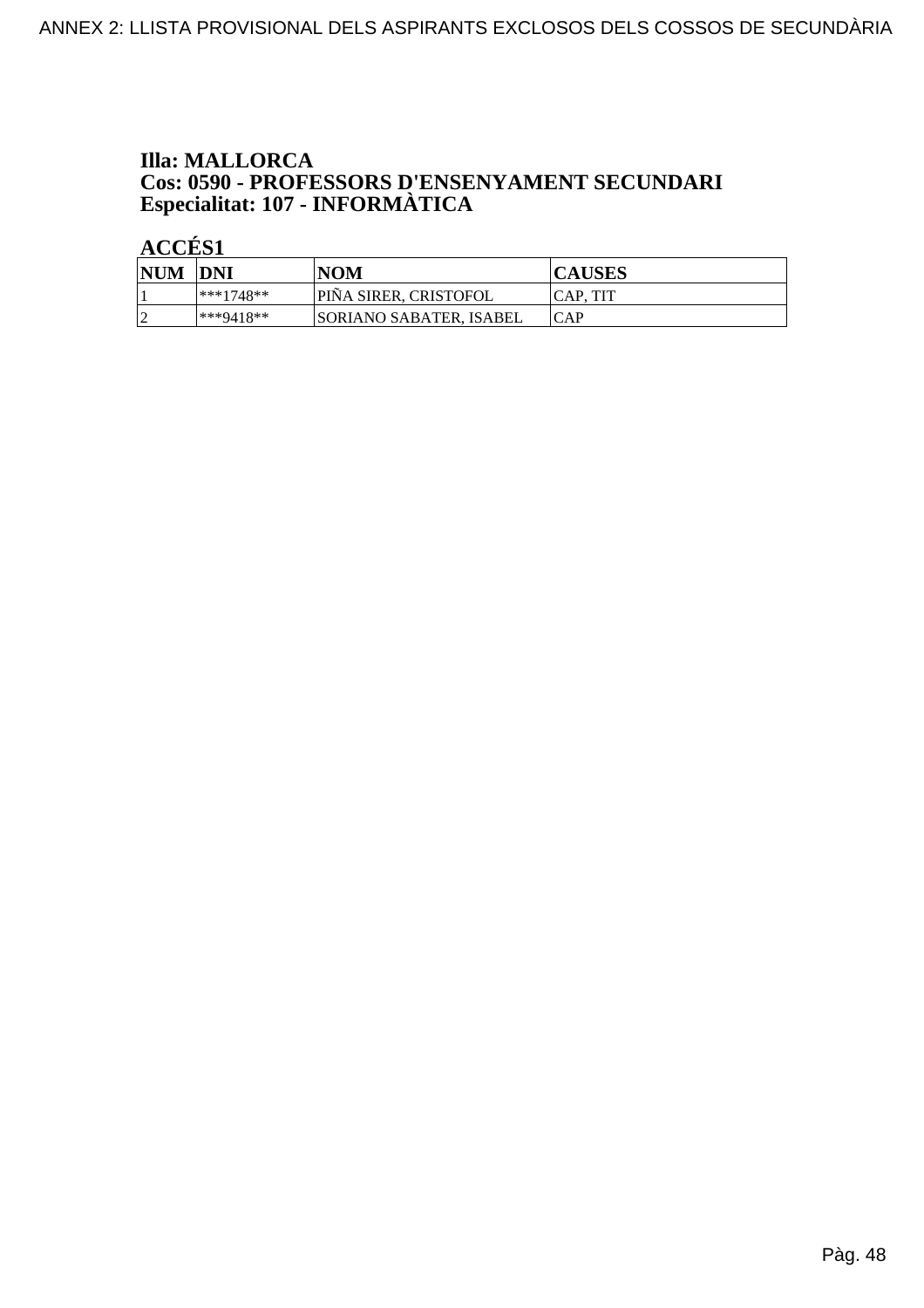# **Illa: MALLORCA Cos: 0590 - PROFESSORS D'ENSENYAMENT SECUNDARI<br>Especialitat: 108 - INTERVENCIÓ SOCIOCOMUNITÀRIA**

| NUM DNI |           | <b>NOM</b>                    | <b>CAUSES</b> |
|---------|-----------|-------------------------------|---------------|
|         | ***6618** | BONET NADAL, INMACULADA   CAP |               |
| ∣ኅ      | ***6218** | CAMPINS CLOQUELL, JOSEP       | ICAP          |
|         | ***5971** | <b>MACHI OLTRA, ALVAR</b>     | CAT           |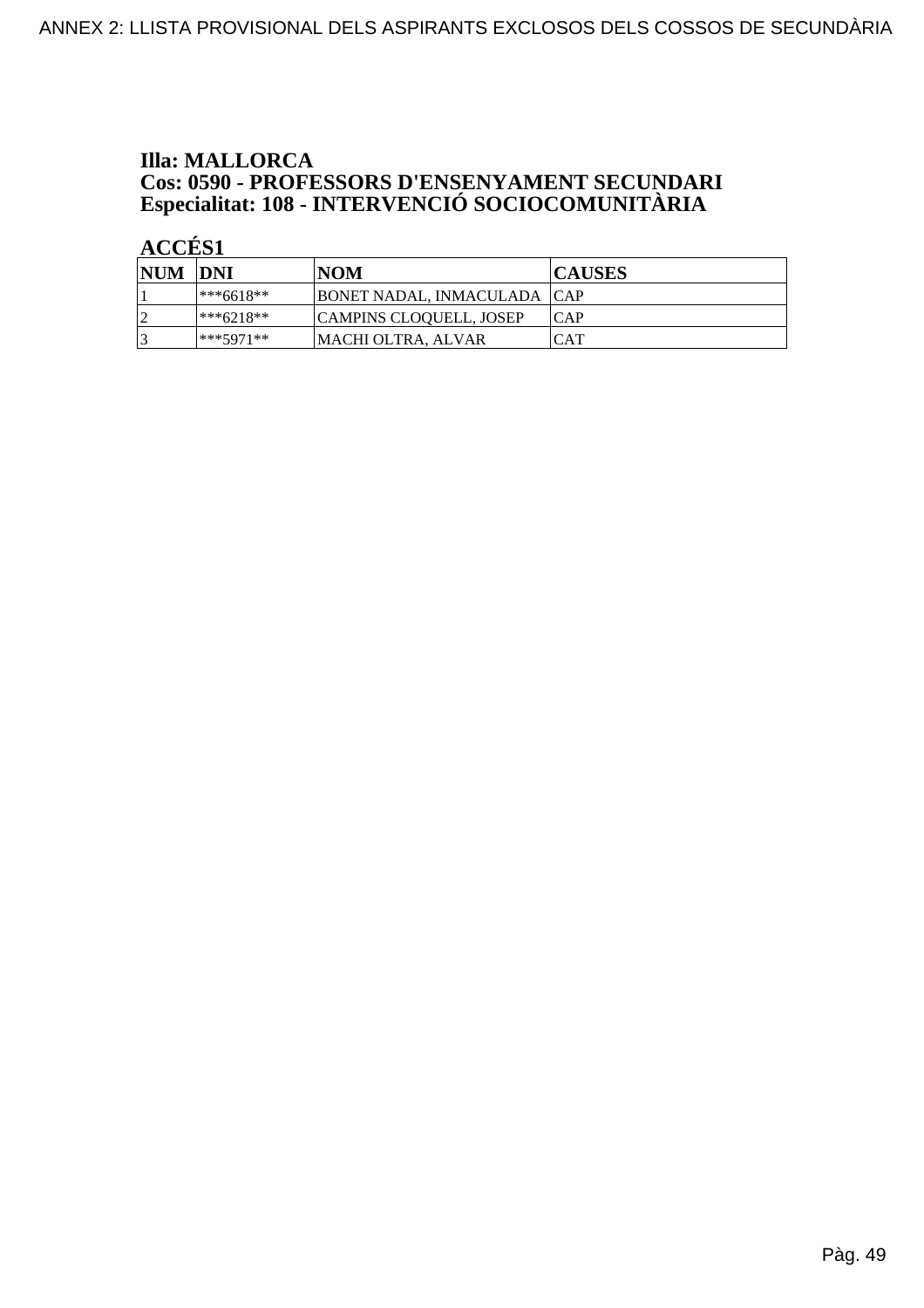# Illa: EIVISSA **Cos: 0590 - PROFESSORS D'ENSENYAMENT SECUNDARI<br>Especialitat: 108 - INTERVENCIÓ SOCIOCOMUNITÀRIA**

| NUM DNI   |              | <b>NOM</b>               | <b>CAUSES</b> |
|-----------|--------------|--------------------------|---------------|
|           | $ ***6346**$ | <b>SAEZ MOYA, ADRIAN</b> | ICAP          |
| $\bigcap$ | $**4568**$   | <b>SOLER FORT, ALBA</b>  | NJE           |
| 2         | ***5869**    | TORRES NOLET, SANDRA     | NJE           |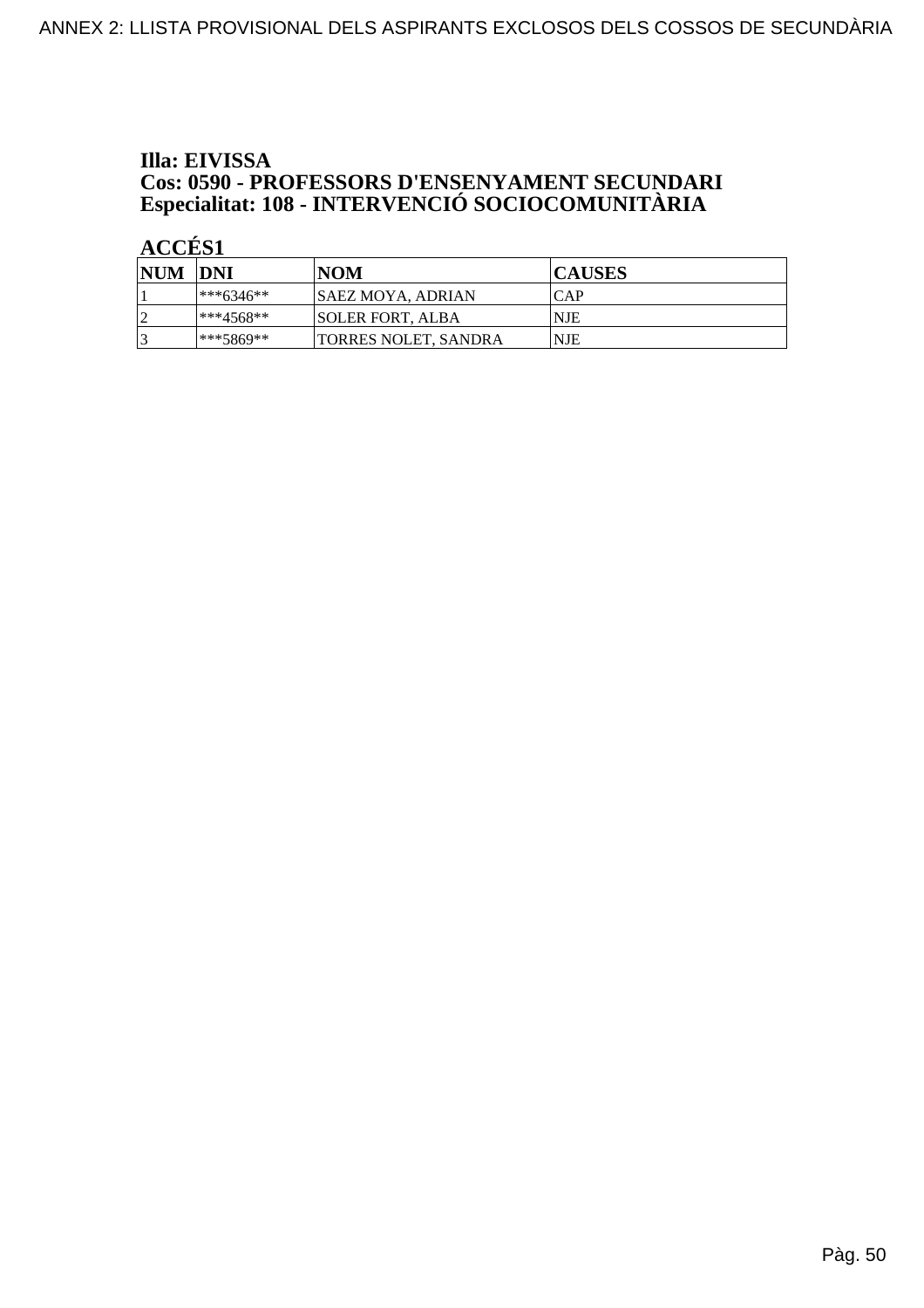# **Illa: MALLORCA Cos: 0590 - PROFESSORS D'ENSENYAMENT SECUNDARI<br>Especialitat: 118 - PROCESSOS SANITARIS**

| <b>NUM</b> | <b>DNI</b>   | <b>NOM</b>               | <b>CAUSES</b>    |
|------------|--------------|--------------------------|------------------|
|            | $ ***3701**$ | GONZALEZ VICENS, AGUSTIN | <b>ICAP</b>      |
| ∼          | $**2401**$   | GUAL CIFRE. JOAN BERNAT  | <b>ICAP. TIT</b> |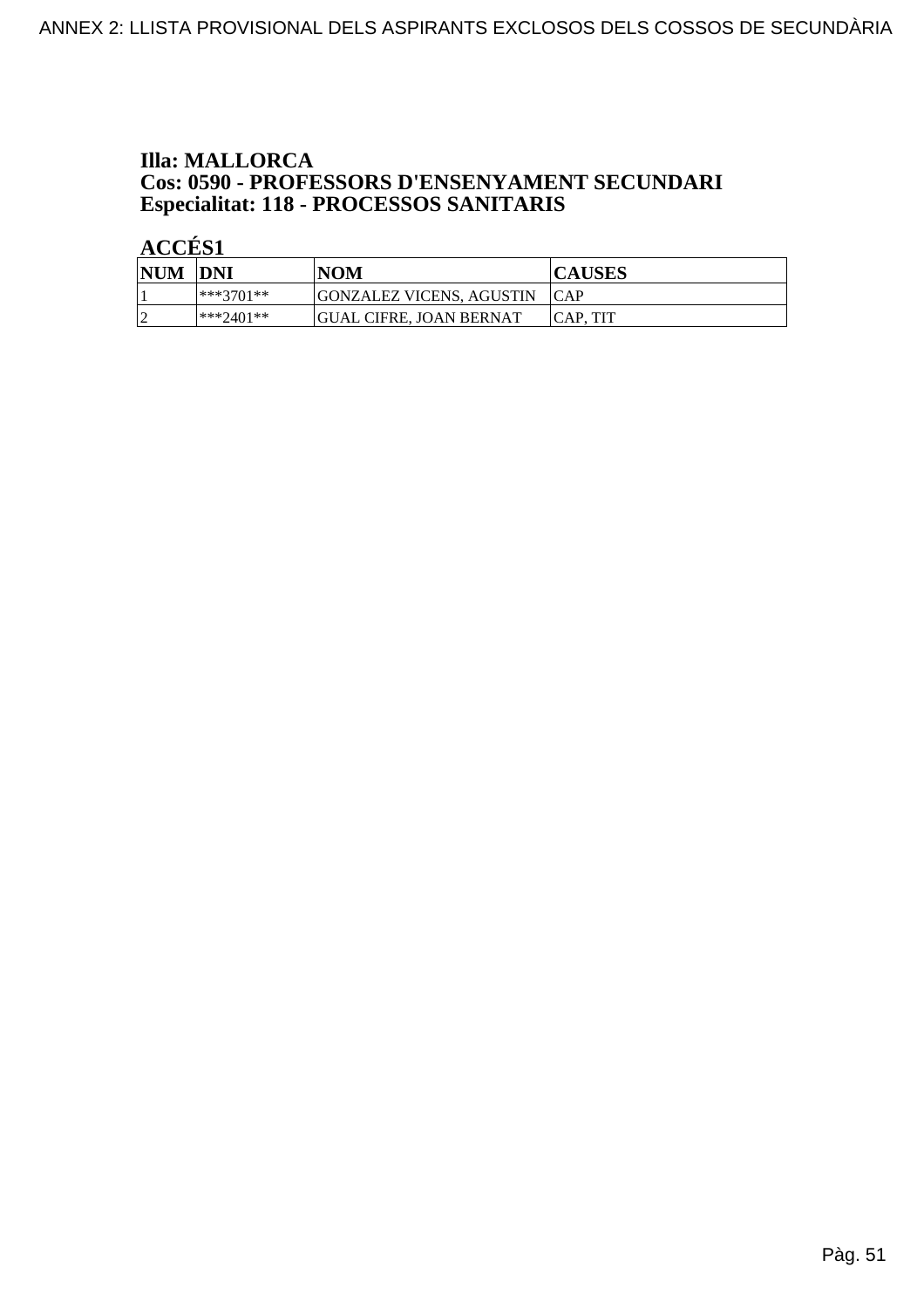# **Illa: MENORCA Cos: 0590 - PROFESSORS D'ENSENYAMENT SECUNDARI<br>Especialitat: 118 - PROCESSOS SANITARIS**

| <b>NUM</b> | <b>DNI</b> | <b>NOM</b>           | <b>CAUSES</b>             |
|------------|------------|----------------------|---------------------------|
|            | ***5934**  | CHIVITE ROMAN, ELENA | <b>CAT</b><br>' A P<br>◡▴ |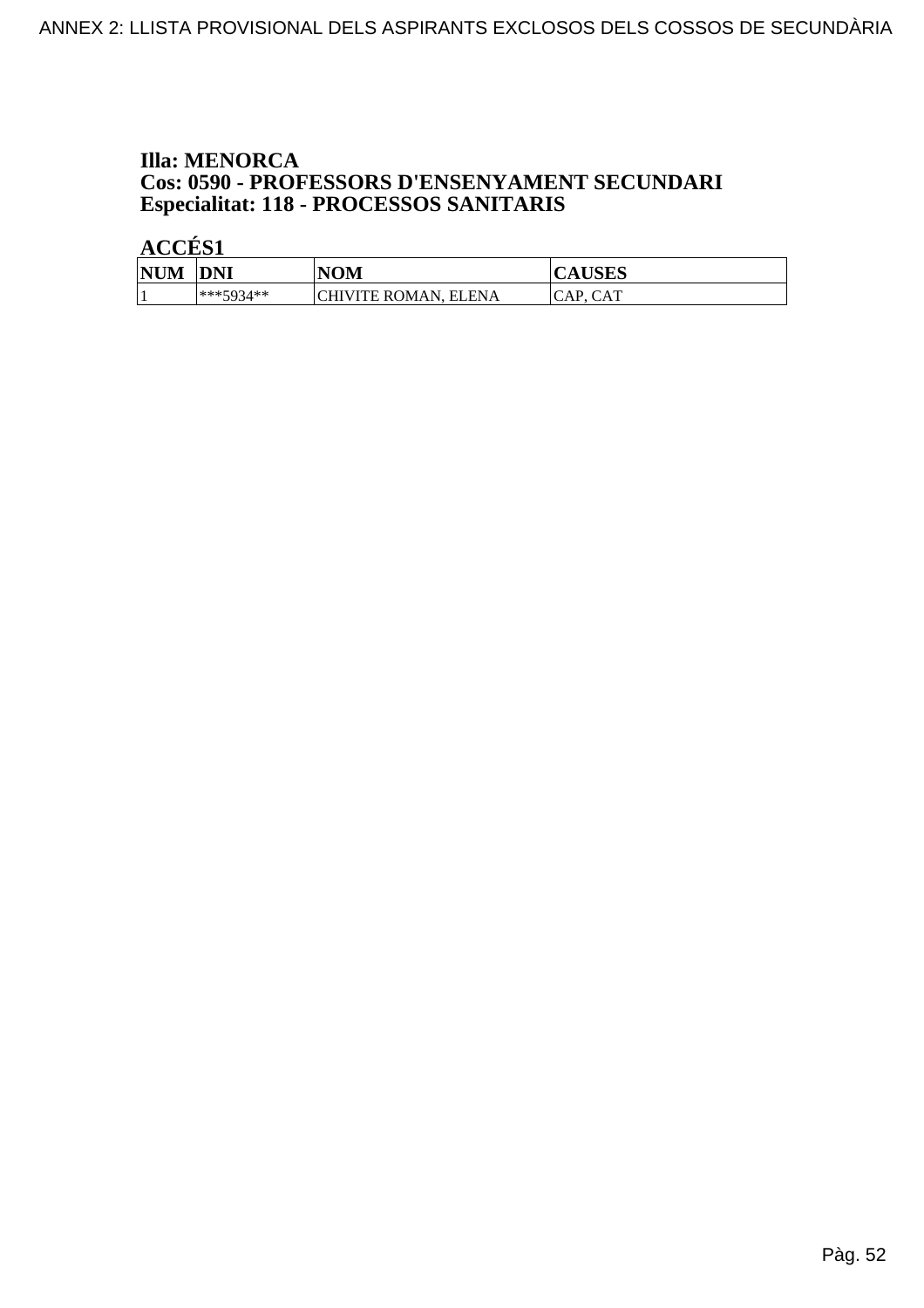# **Illa: MALLORCA Cos: 0590 - PROFESSORS D'ENSENYAMENT SECUNDARI<br>Especialitat: 124 - SISTEMES ELECTRÒNICS**

| <b>NUM</b> | <b>DNI</b>  | <b>NOM</b>                    | <b>CAUSES</b> |
|------------|-------------|-------------------------------|---------------|
|            | $***7075**$ | ALBA RAMON, ONOFRE<br>ALFREDO | CAP           |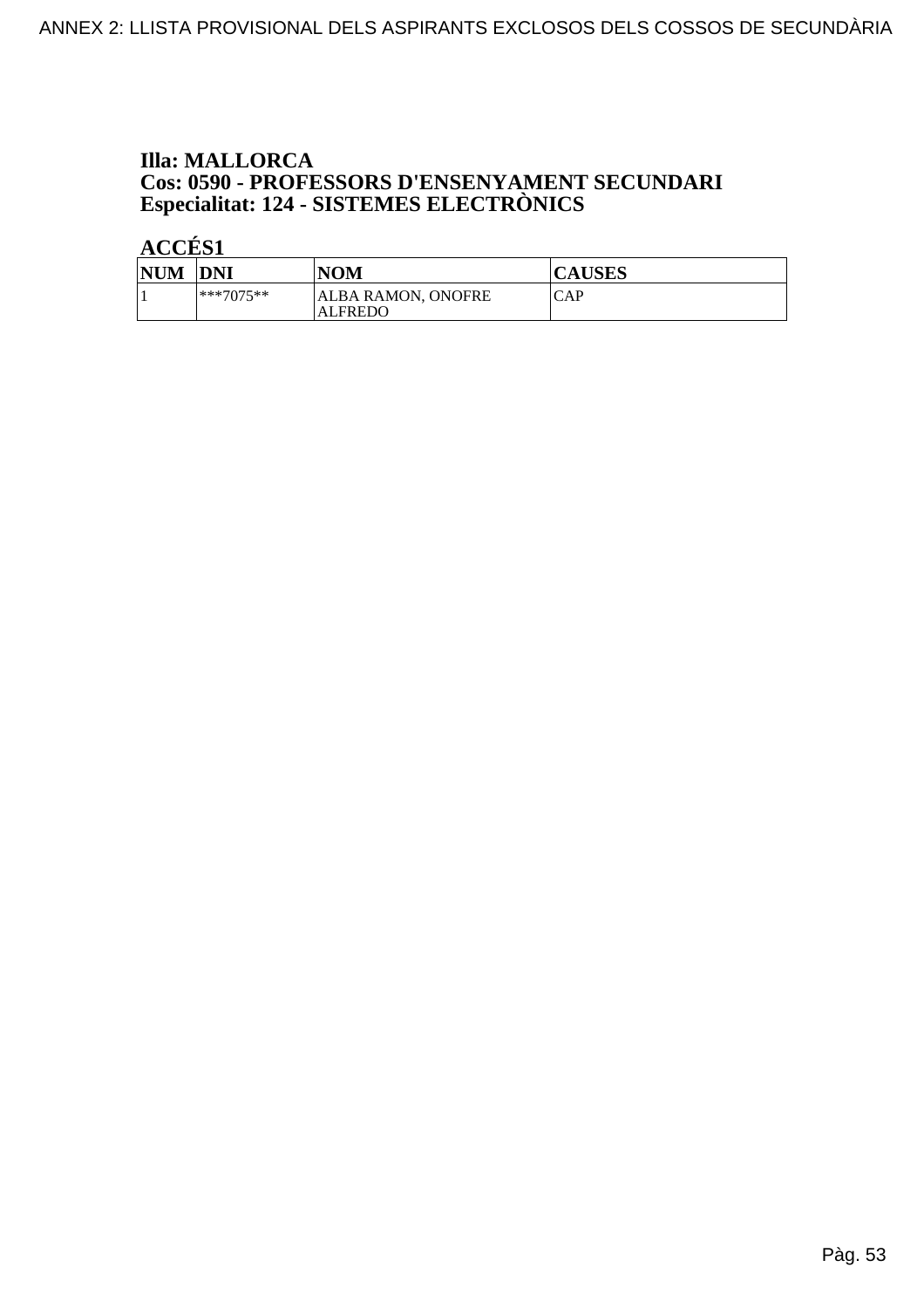### **Illa: MALLORCA** Cos: 0591 - PROFESSORS TÈCNICS DE FORMACIÓ PROFESSIONAL Especialitat: 201 - CUINA I PASTISSERIA

| <b>NUM DNI</b> |             | NOM                                           | <b>CAUSES</b> |
|----------------|-------------|-----------------------------------------------|---------------|
|                | ***0110**   | IANGLADA GOMILA, ANTONIA                      | -INIE         |
|                | $***3725**$ | <b>BAUZA OBRADOR, MARIA</b><br><b>ANTONIA</b> | <b>NJE</b>    |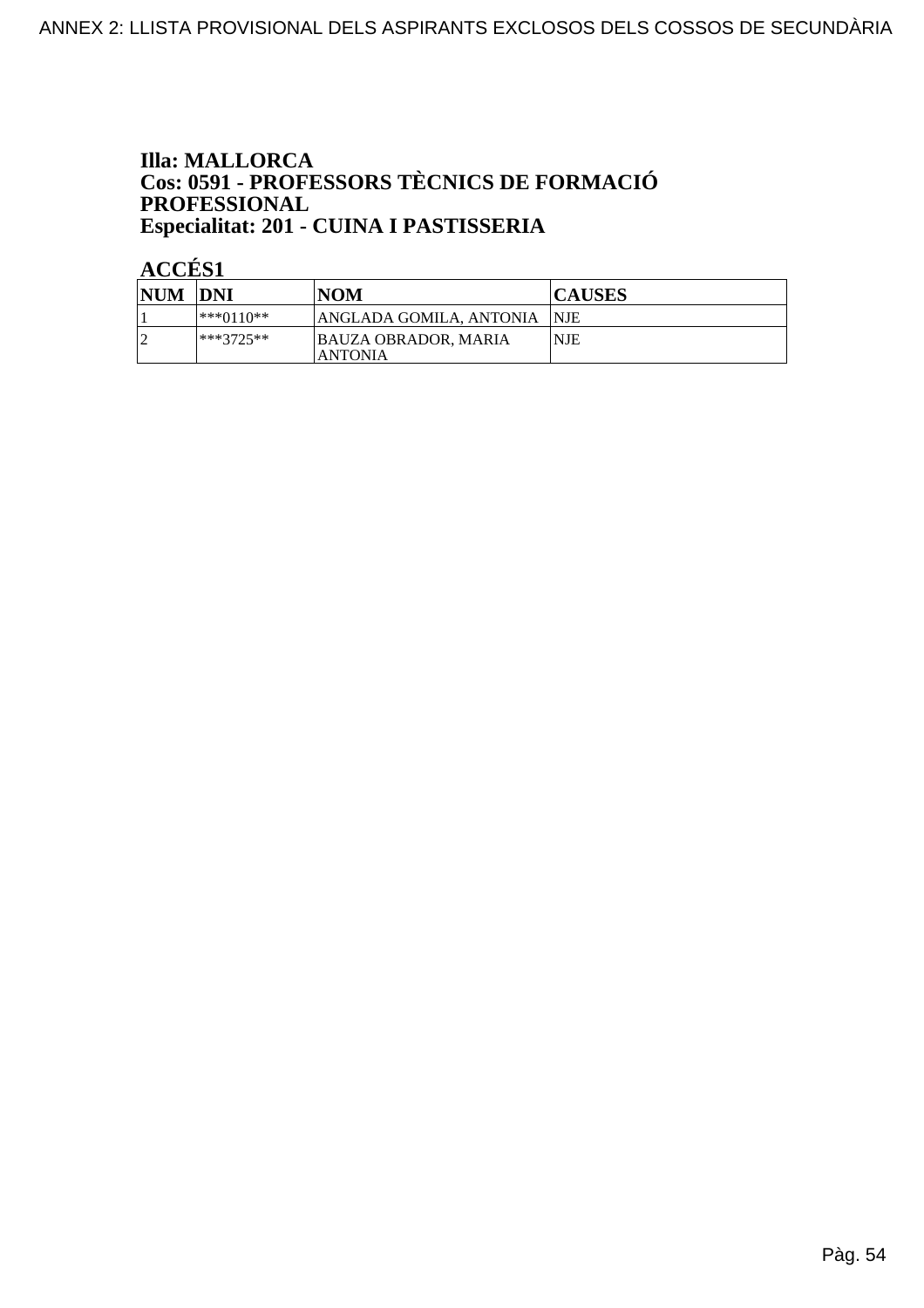## Illa: EIVISSA **Cos: 0591 - PROFESSORS TÈCNICS DE FORMACIÓ<br>PROFESSIONAL** Especialitat: 201 - CUINA I PASTISSERIA

| <b>NUM DNI</b> |           | <b>NOM</b>             | <b>CAUSES</b>   |
|----------------|-----------|------------------------|-----------------|
|                | ***∩731** | CANUT MARTI. JOSE LUIS | ICAT            |
|                | ***0023** | GARCIA ALVAREZ, ROCIO  | <b>CAT. NJE</b> |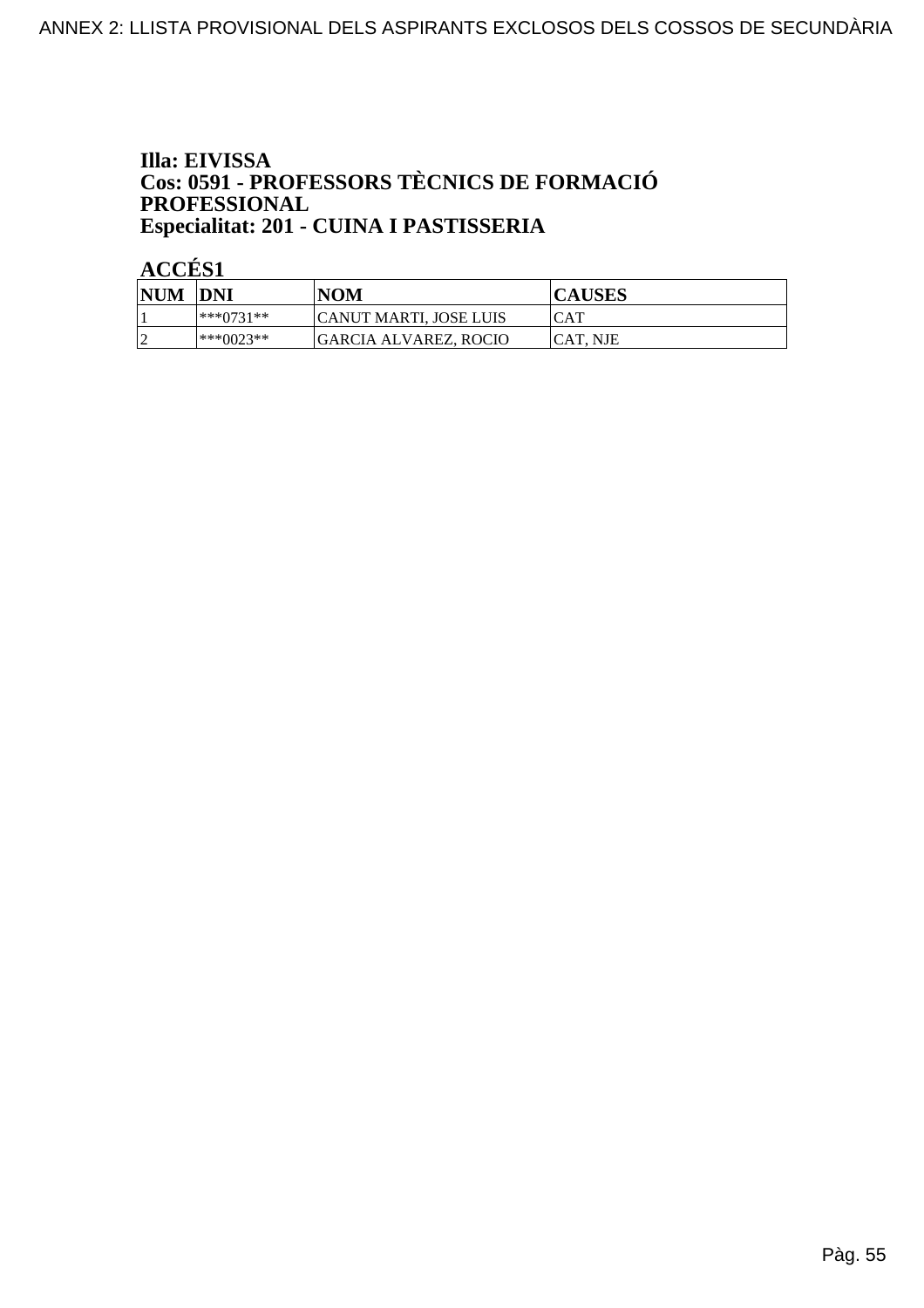## **Illa: MALLORCA Cos: 0591 - PROFESSORS TÈCNICS DE FORMACIÓ<br>PROFESSIONAL** Especialitat: 203 - ESTÈTICA

| <b>NUM</b> | <b>DNI</b>   | NOM                                  | TIQTIQ<br>AUDLO |
|------------|--------------|--------------------------------------|-----------------|
|            | $ ***5600**$ | :IAM<br>HERRANZ.<br>. MIRJ<br>ALIAS, | TTTT<br>        |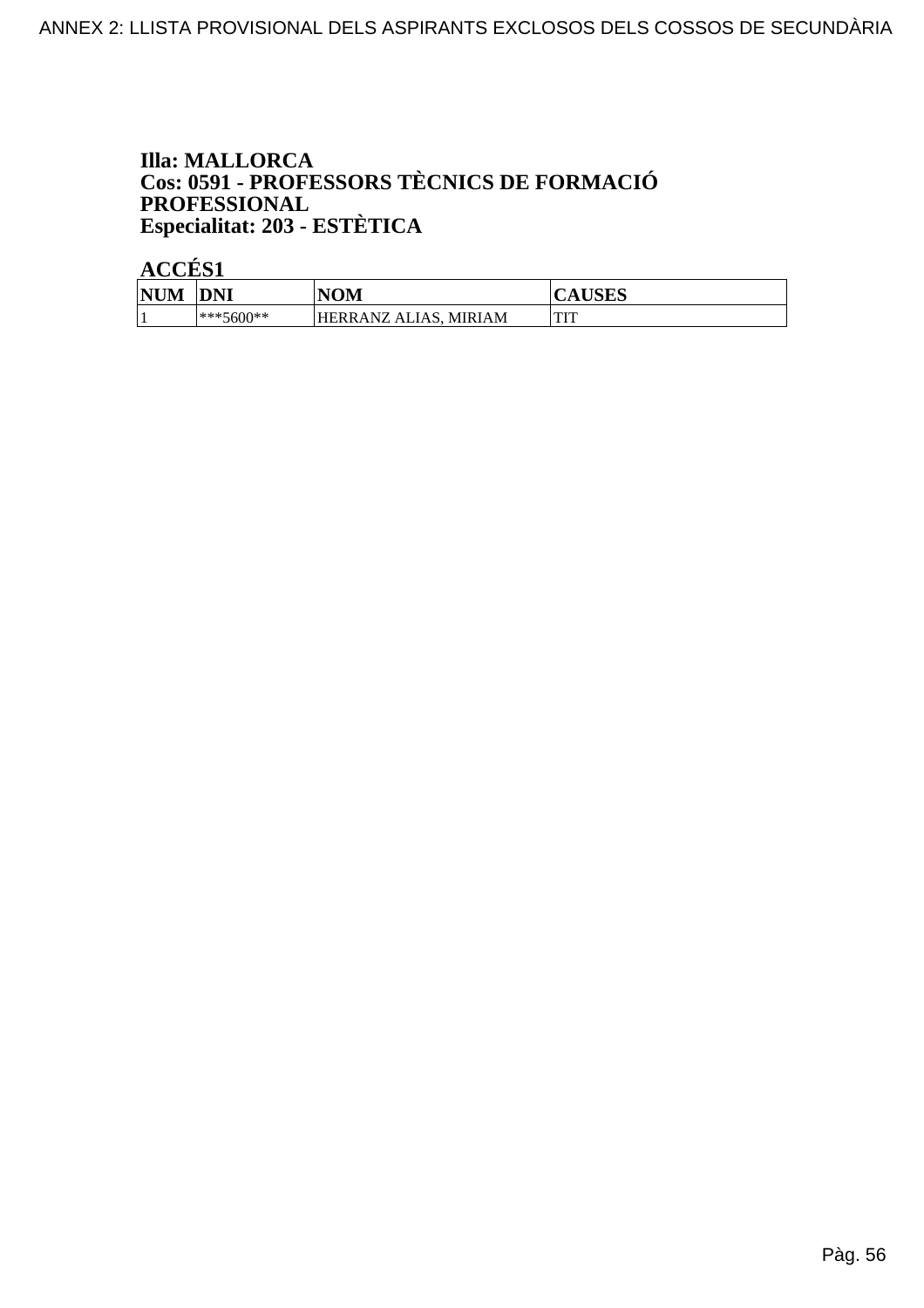### **Illa: MALLORCA** Cos: 0591 - PROFESSORS TÈCNICS DE FORMACIÓ **PROFESSIONAL** Especialitat: 205 - INSTAL.LACIÓ I MANTENIMENT D'EQUIPS<br>TERMICS I DE FLUIDS

| <b>NUM</b> | <b>DNI</b>        | <b>NOM</b>             | <b>CAUSES</b> |
|------------|-------------------|------------------------|---------------|
|            | ***7025**<br>ىدىك | SEGUI MAROUES, GABRIEL | ттт<br>AP     |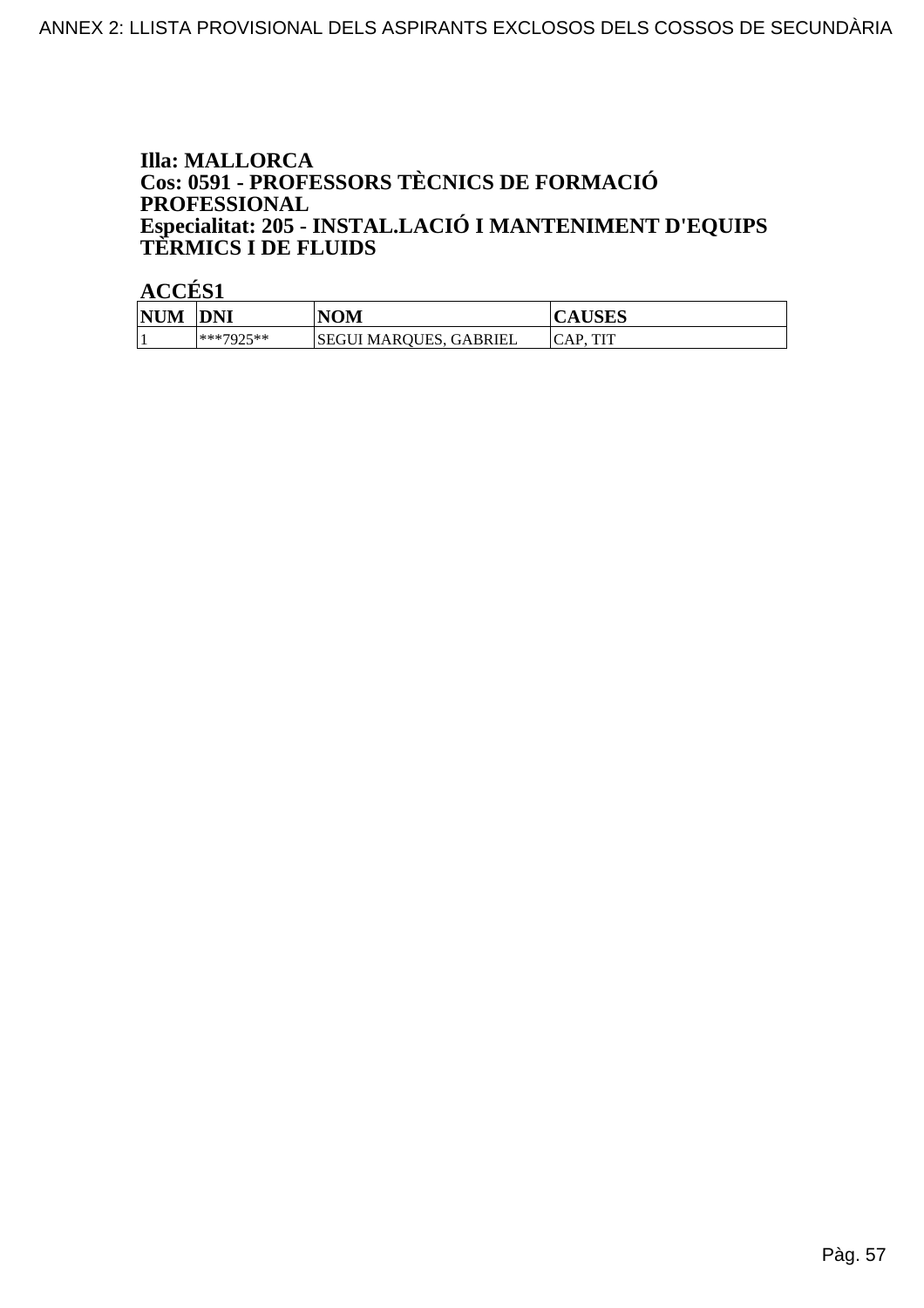### **Illa: MALLORCA** Cos: 0591 - PROFESSORS TÈCNICS DE FORMACIÓ PROFESSIONAL Especialitat: 206 - INSTAL.LACIONS ELECTROTÈCNIQUES

| <b>NUM DNI</b> |             | NOM                                         | <b>CAUSES</b>  |
|----------------|-------------|---------------------------------------------|----------------|
|                | ***9502**   | HONGUERO ESTRADA. JESUS                     | ICAP. NJE. TIT |
|                | $***1560**$ | <b>PONS OLIVER, GUILLEM</b><br><b>DAVID</b> | ICAP           |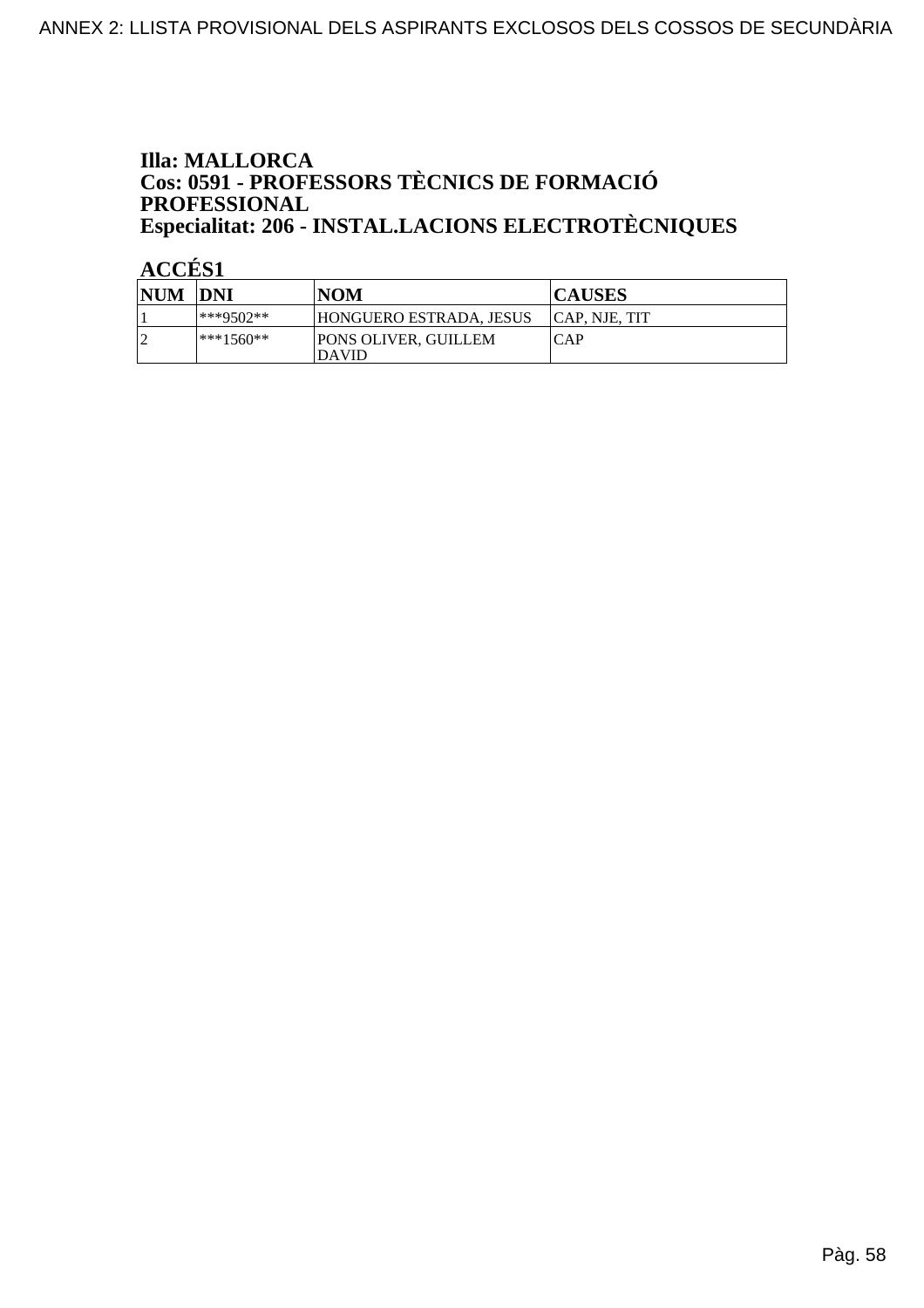### **Illa: MALLORCA** Cos: 0591 - PROFESSORS TÈCNICS DE FORMACIÓ PROFESSIONAL **Especialitat: 209 - MANTENIMENT DE VEHICLES**

| <b>NUM</b> | DNI                            | <b>NOM</b>                     | <b>TICTO</b><br>AUDLD |
|------------|--------------------------------|--------------------------------|-----------------------|
|            | $***$ $977$ $***$<br>- - - - - | <b>VICTOR</b><br>COSTA GARCIA. | CAT                   |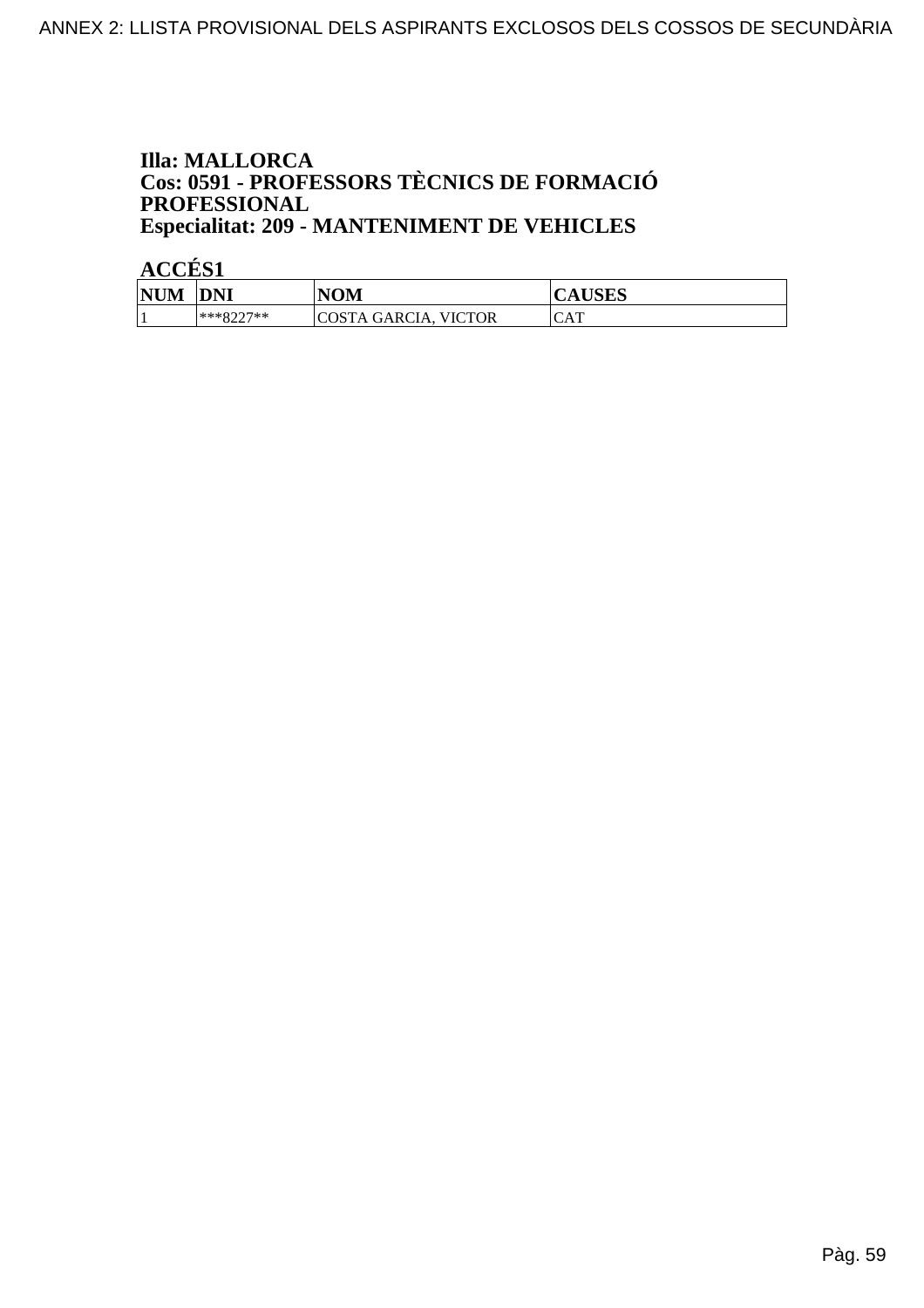### **Illa: MENORCA** Cos: 0591 - PROFESSORS TÈCNICS DE FORMACIÓ PROFESSIONAL **Especialitat: 209 - MANTENIMENT DE VEHICLES**

| <b>NUM</b> | <b>DNI</b>  | <b>NOM</b>                           | <b>CAUSES</b> |
|------------|-------------|--------------------------------------|---------------|
|            | $***4552**$ | <b>FLORIT FUSTER, JOAN</b><br>LAUREA | TIT<br>       |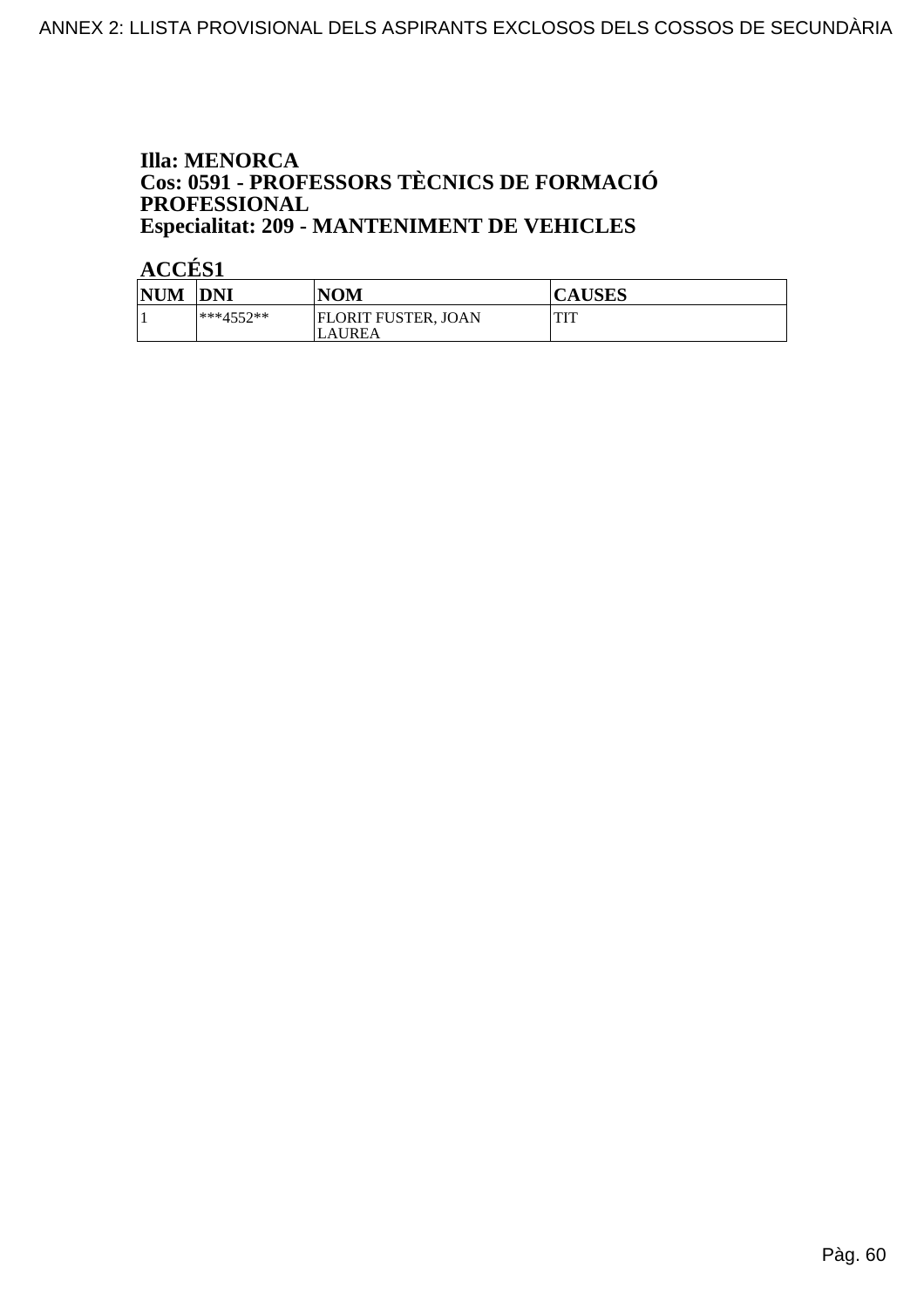## Illa: EIVISSA **Cos: 0591 - PROFESSORS TÈCNICS DE FORMACIÓ<br>PROFESSIONAL Especialitat: 209 - MANTENIMENT DE VEHICLES**

| <b>NUM</b> | <b>DNI</b> | NOM                      | <b>CAUSES</b>  |
|------------|------------|--------------------------|----------------|
|            | ***0755**  | GUIJARRO GUIJARRO. IRENE | ICAT. NDI. NJE |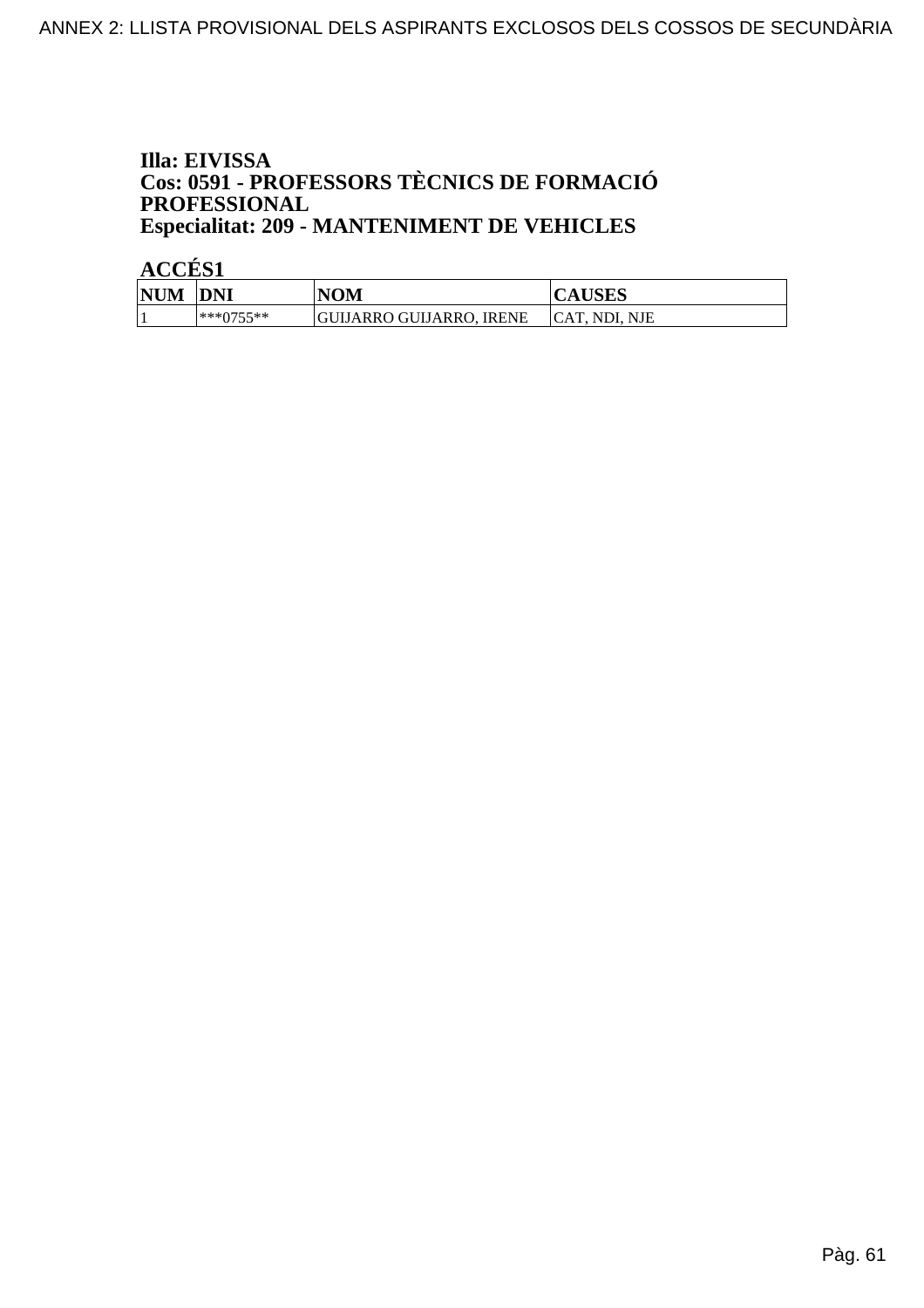## Illa: EIVISSA **Cos: 0591 - PROFESSORS TÈCNICS DE FORMACIÓ<br>PROFESSIONAL** Especialitat: 218 - PERRUQUERIA

| <b>NUM</b> | <b>DNI</b>        | NOM                                     | <b>CAUSES</b> |
|------------|-------------------|-----------------------------------------|---------------|
|            | $***4722$ **<br>- | `AS<br>OPEZ C<br><b>ALODIA</b><br>TILLO | 'NJE          |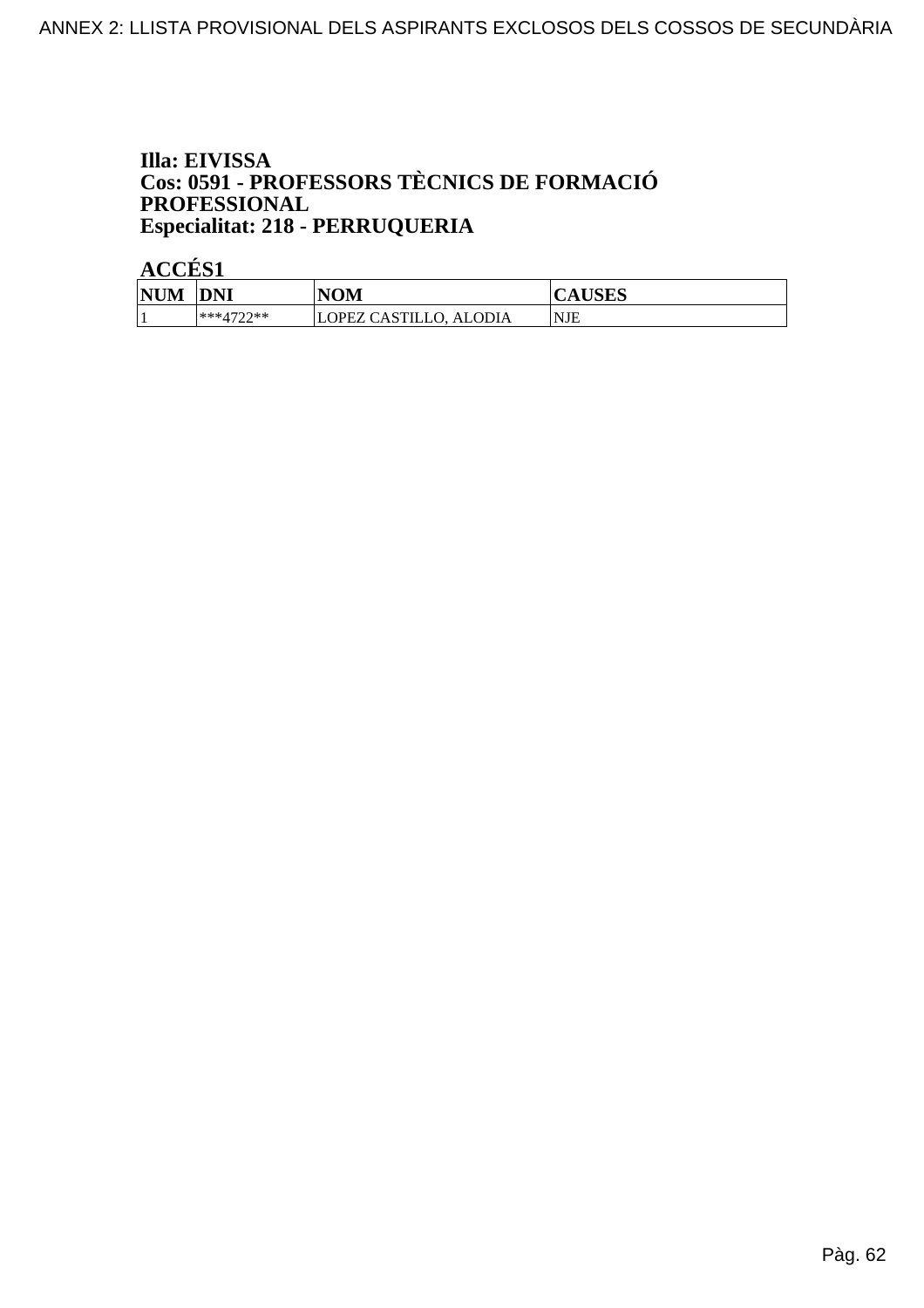### **Illa: MALLORCA** Cos: 0591 - PROFESSORS TÈCNICS DE FORMACIÓ **PROFESSIONAL** Especialitat: 220 - PROCEDIMENTS SANITARIS I **ASSISTENCIALS**

| NUM  DNI |               | <b>NOM</b>                           | <b>CAUSES</b> |
|----------|---------------|--------------------------------------|---------------|
|          | ***8062**     | BENAVENT JARQUE, SILVIA              | ICAT          |
|          | $ ***8465***$ | DOMENECH MOLERO, EVA<br><b>MARIA</b> | CAP, TIT      |
|          | $ ***2768**$  | JUAN CASTELLO, MARIA                 | <b>NJE</b>    |
| 4        | l***7896**    | <b>MENCHON NAJAS, CRISTINA</b>       | ICAP          |
|          | ***8917**     | SAN JOSE TARREGA, JORGE              | ICAT          |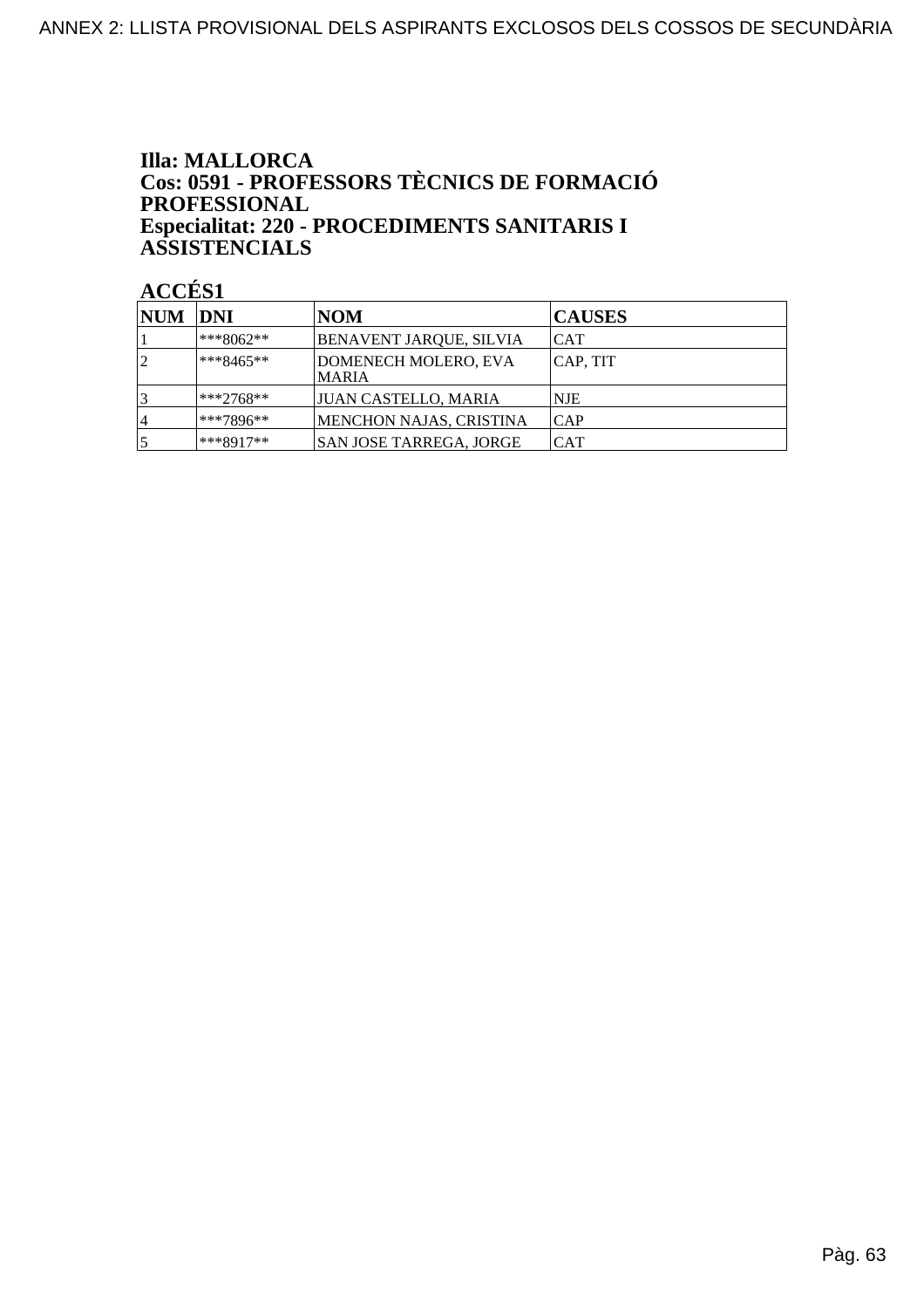### **Illa: MENORCA** Cos: 0591 - PROFESSORS TÈCNICS DE FORMACIÓ **PROFESSIONAL** Especialitat: 220 - PROCEDIMENTS SANITARIS I **ASSISTENCIALS**

| <b>NUM</b> | <b>DNI</b> | <b>NOM</b>                    | <b>CAUSES</b>  |
|------------|------------|-------------------------------|----------------|
|            | ***1158**  | <b>MARTINEZ GARCIA, MARIA</b> | <b>NJE</b>     |
|            | ***5622**  | SANCHO SANSALONI, PAULA       | ICAP. CAT. TIT |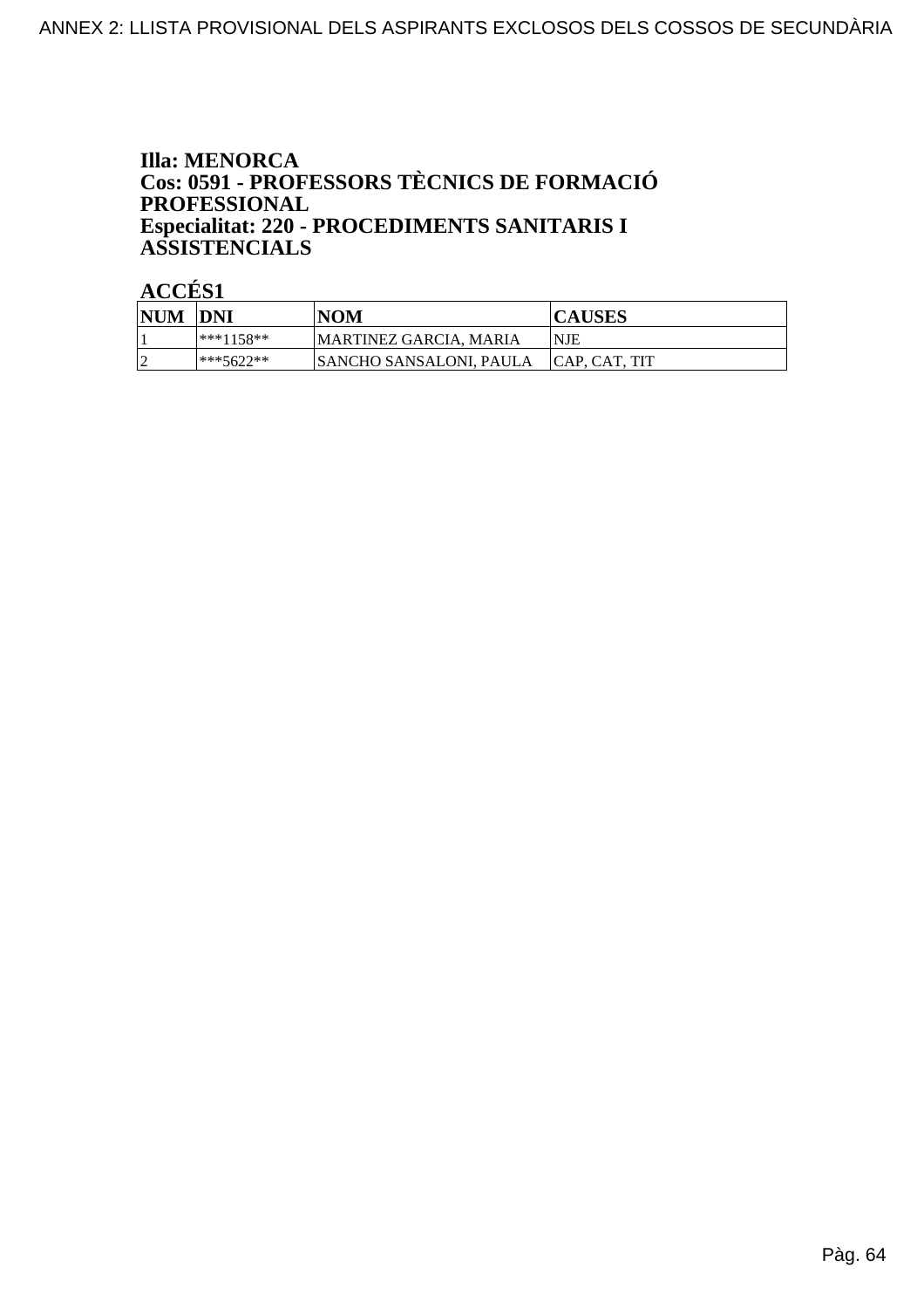### **Illa: MALLORCA** Cos: 0591 - PROFESSORS TÈCNICS DE FORMACIÓ PROFESSIONAL Especialitat: 221 - PROCESSOS COMERCIALS

| <b>NUM DNI</b> |              | INOM                            | <b>CAUSES</b> |
|----------------|--------------|---------------------------------|---------------|
|                | $ ***1825**$ | CRESPI MIQUEL, ISABEL<br>IMARIA | ICAP          |
|                | ***8368**    | PONS MATAS, MIGUEL              | INJE. TIT     |
|                | ***8283**    | <b>SERRANO CANO, ALBERTO</b>    | CAP, CAT, TIT |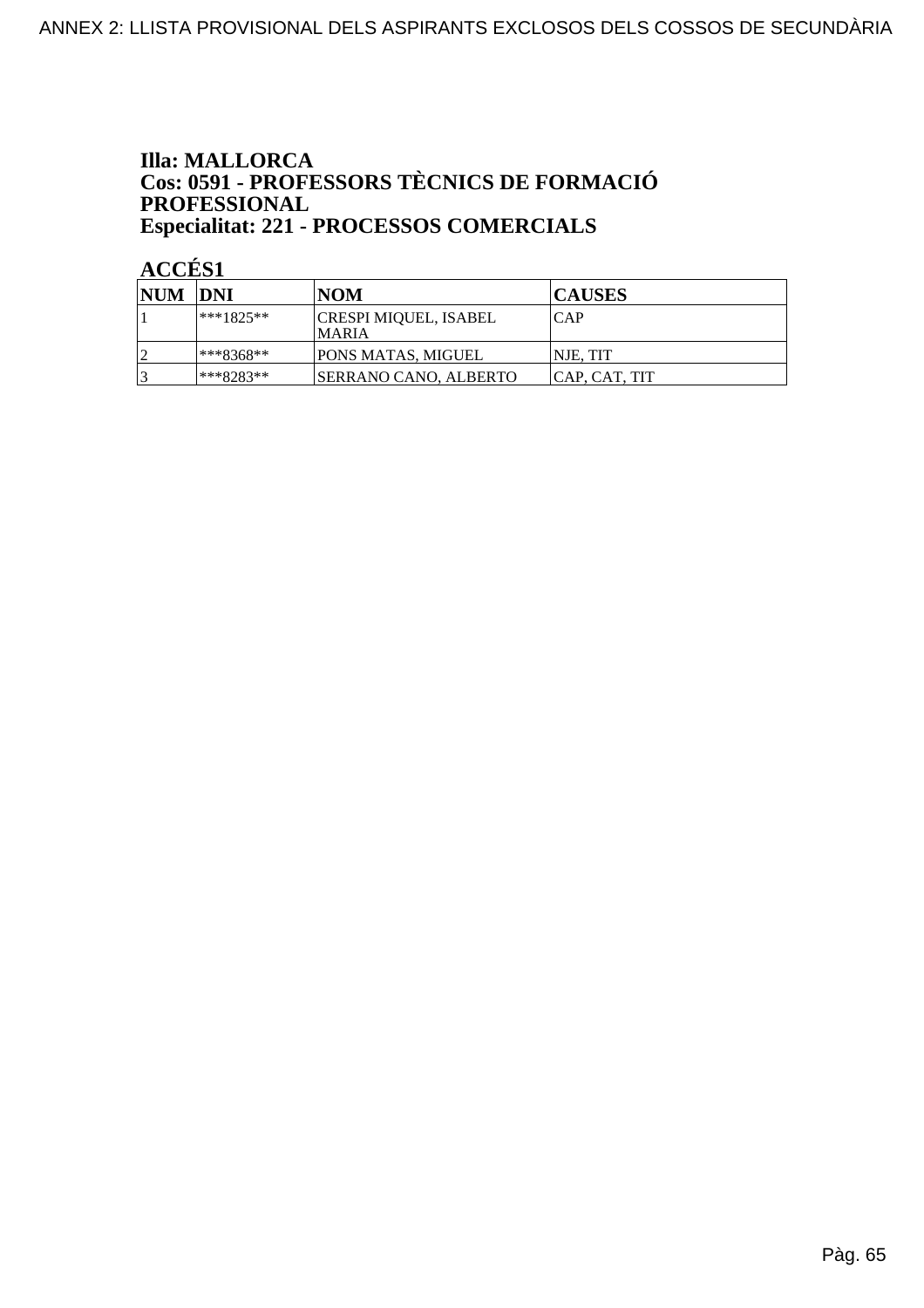### **Illa: MALLORCA** Cos: 0591 - PROFESSORS TÈCNICS DE FORMACIÓ PROFESSIONAL Especialitat: 222 - PROCESSOS DE GESTIÓ ADMINISTRATIVA

| NUM            | <b>DNI</b>  | <b>NOM</b>                              | <b>CAUSES</b> |
|----------------|-------------|-----------------------------------------|---------------|
|                | ***0895**   | DELGADO SANCHEZ,<br><b>FERNANDO</b>     | CAP, TIT      |
| $\overline{c}$ | ***7922**   | ESPINOSA GIMENEZ, PAULA<br>VIRGINIA     | <b>CAT</b>    |
|                | ***3504**   | <b>MASDEU PARERA, MARTA</b>             | <b>NJE</b>    |
| 4              | $***5860**$ | RIBAS GALLARDO, PAU                     | <b>CAP</b>    |
| 5              | $***1624**$ | SERRA MATEU, MARTINA                    | CAP, TIT      |
| 6              | $***7405**$ | TAPADA MORENO, MARIA<br><b>DOLORES</b>  | <b>NJE</b>    |
|                | $***5781**$ | VANRELL MARTINEZ, JOSE<br><b>MANUEL</b> | ICAP          |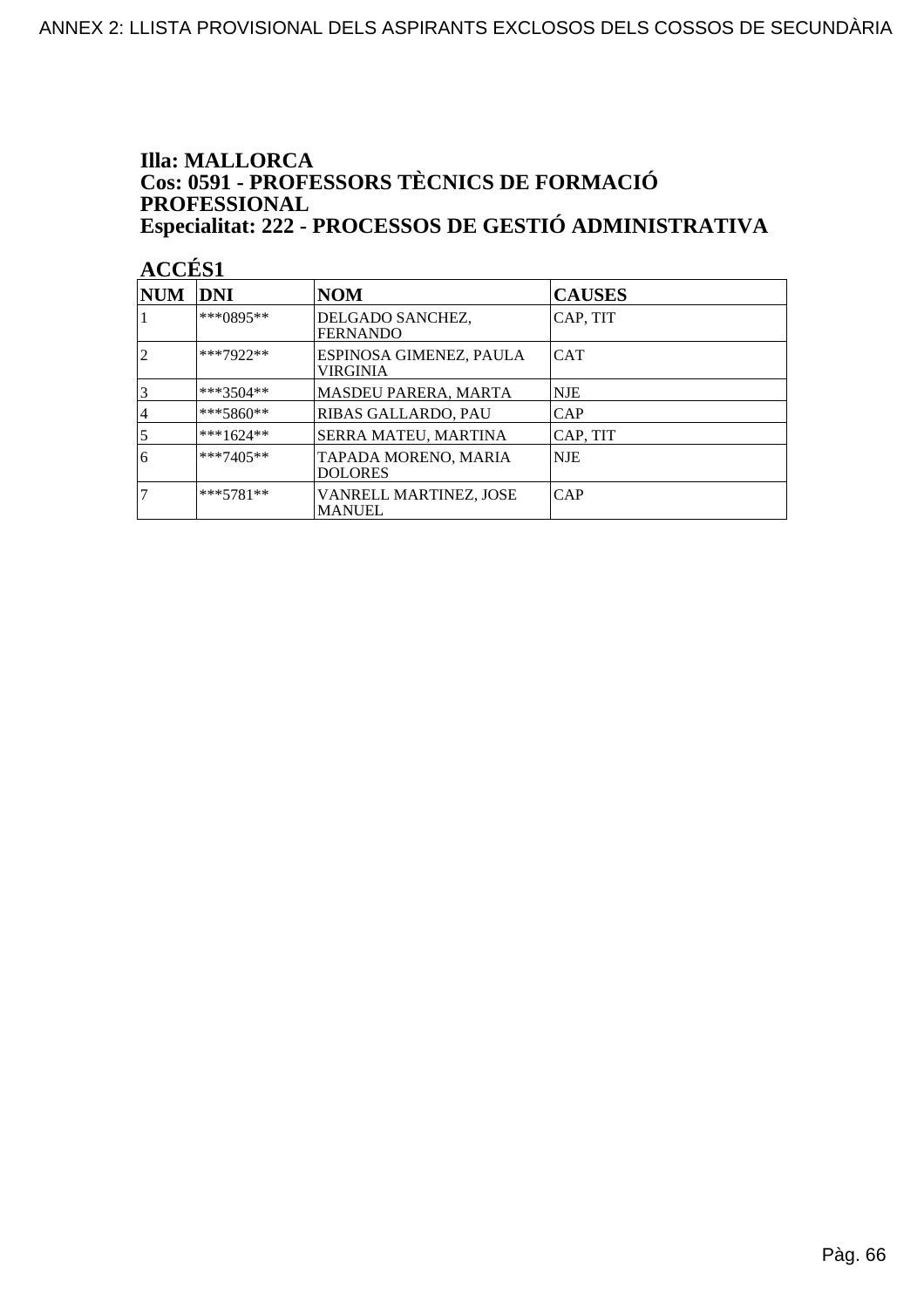### **Illa: MENORCA** Cos: 0591 - PROFESSORS TÈCNICS DE FORMACIÓ PROFESSIONAL Especialitat: 222 - PROCESSOS DE GESTIÓ ADMINISTRATIVA

| <b>NUM</b> | DNI          | <b>NOM</b>                  | <b>CAUSES</b> |
|------------|--------------|-----------------------------|---------------|
|            | $ ***4353**$ | MESQUIDA VAQUERO,<br>ANDREA | NJE           |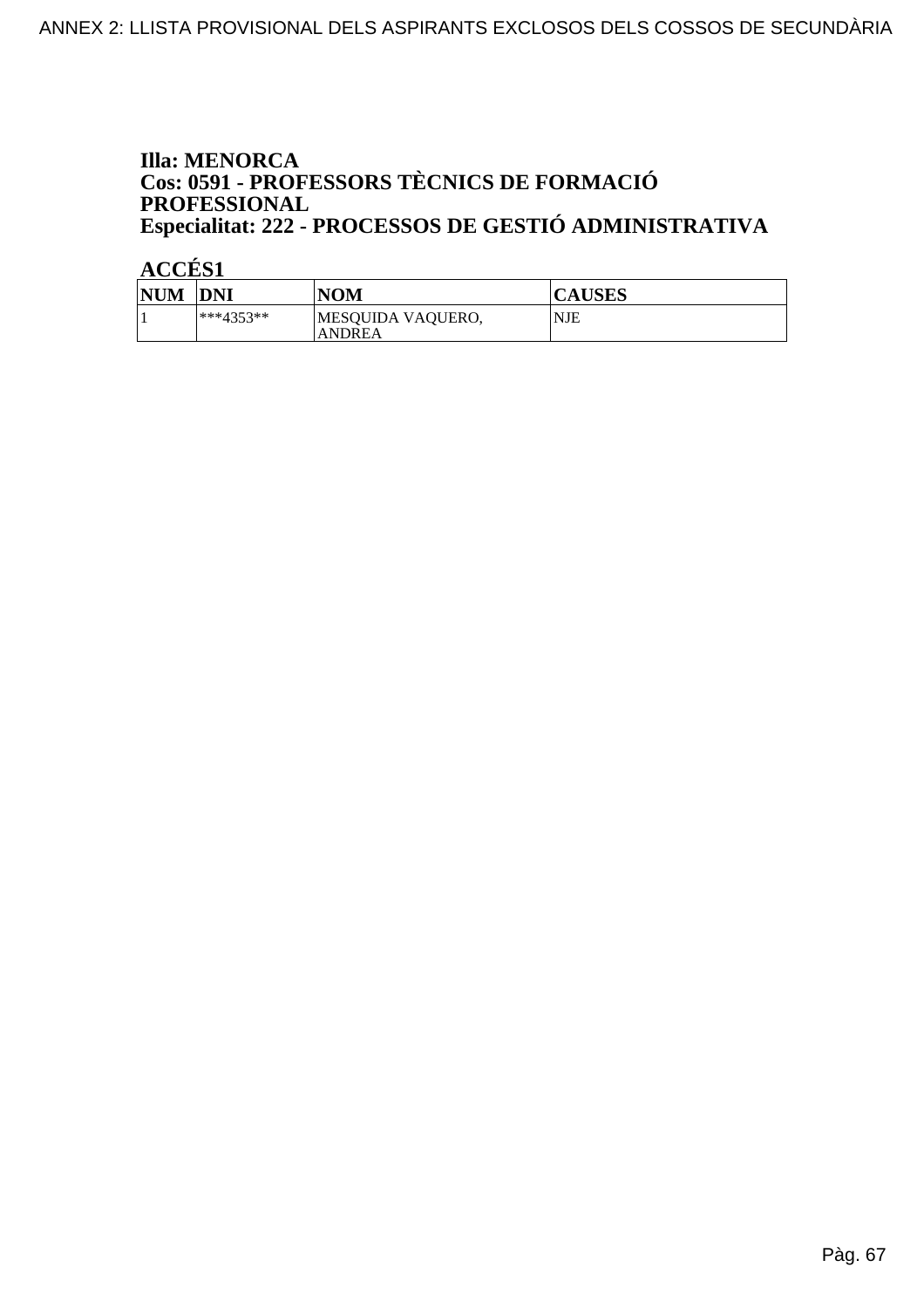### Illa: EIVISSA Cos: 0591 - PROFESSORS TÈCNICS DE FORMACIÓ PROFESSIONAL Especialitat: 222 - PROCESSOS DE GESTIÓ ADMINISTRATIVA

| <b>NUM</b> | <b>DNI</b> | NOM                                    | <b>CAUSES</b> |
|------------|------------|----------------------------------------|---------------|
|            | ***9683**  | JOVER NAVARRO, MARIA<br><b>DOLORES</b> | <b>NJE</b>    |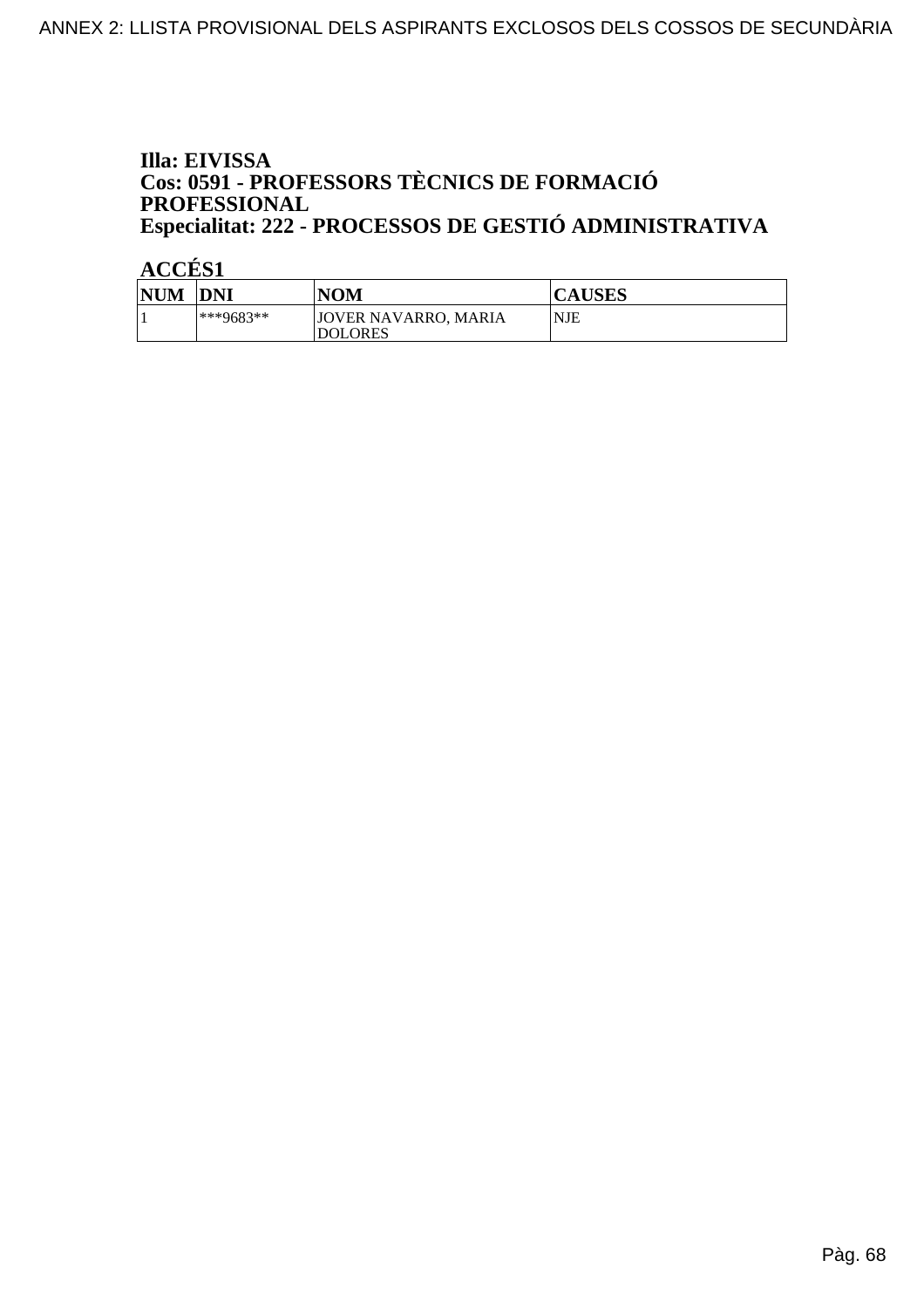### **Illa: MALLORCA** Cos: 0591 - PROFESSORS TÈCNICS DE FORMACIÓ PROFESSIONAL Especialitat: 225 - SERVEIS A LA COMUNITAT

| <b>NUM</b> | DNI         | <b>NOM</b>                  | <b>ITATIA</b><br>$\tilde{\phantom{a}}$<br>AUDLO |
|------------|-------------|-----------------------------|-------------------------------------------------|
|            | $***6813**$ | GINER CADENA<br>LBERT<br>ΔI | <b>TOTT</b><br>                                 |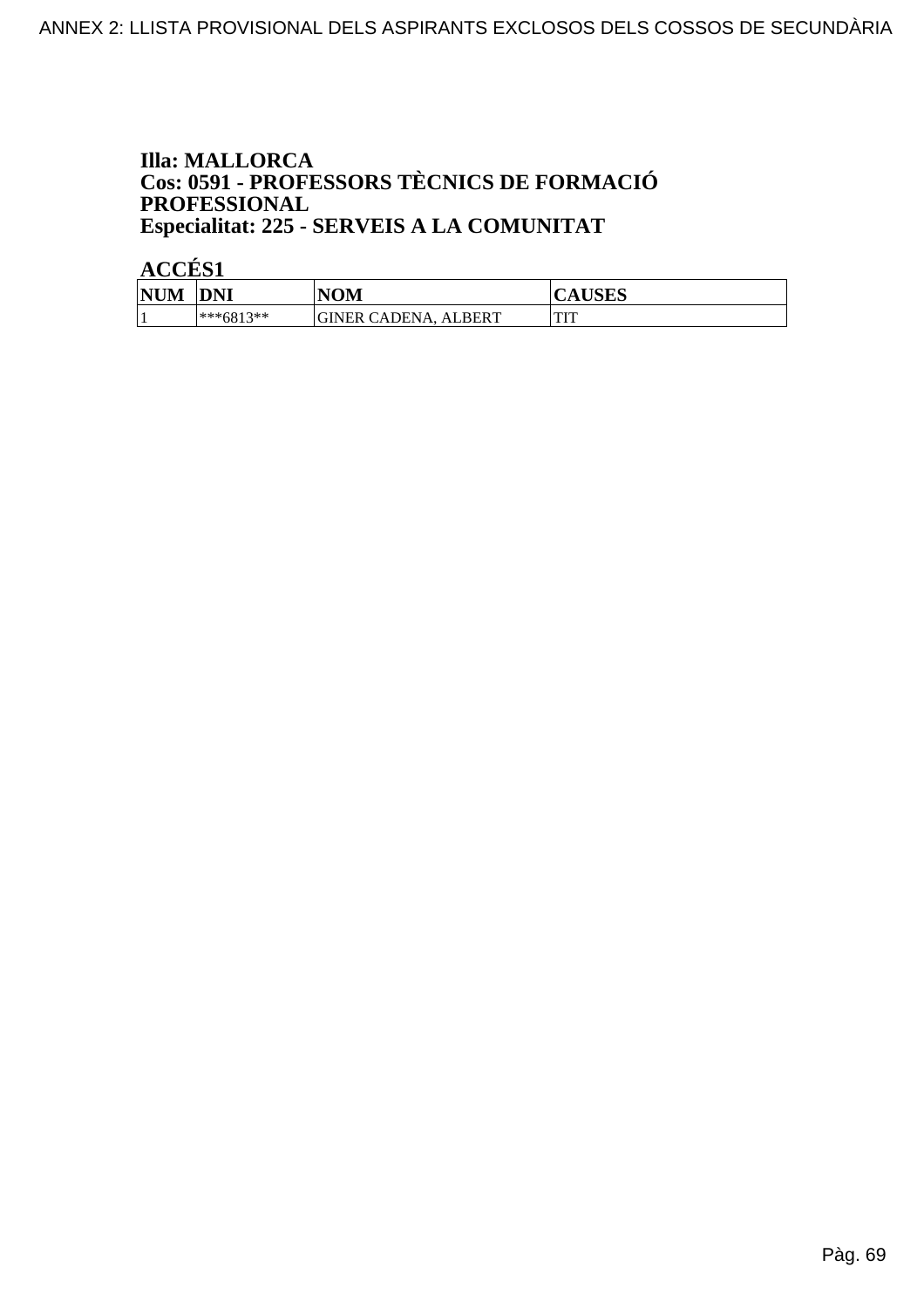### **Illa: MALLORCA** Cos: 0591 - PROFESSORS TÈCNICS DE FORMACIÓ PROFESSIONAL Especialitat: 225 - SERVEIS A LA COMUNITAT

| <b>NUM</b> | <b>DNI</b> | <b>NOM</b>                             | <b>CAUSES</b> |
|------------|------------|----------------------------------------|---------------|
|            | ***3365**  | GUIX JORDA. MARTA                      | <b>NDI</b>    |
|            | ***1151**  | HERNANDEZ VINENT,<br><b>IMARGARITA</b> | <b>CAP</b>    |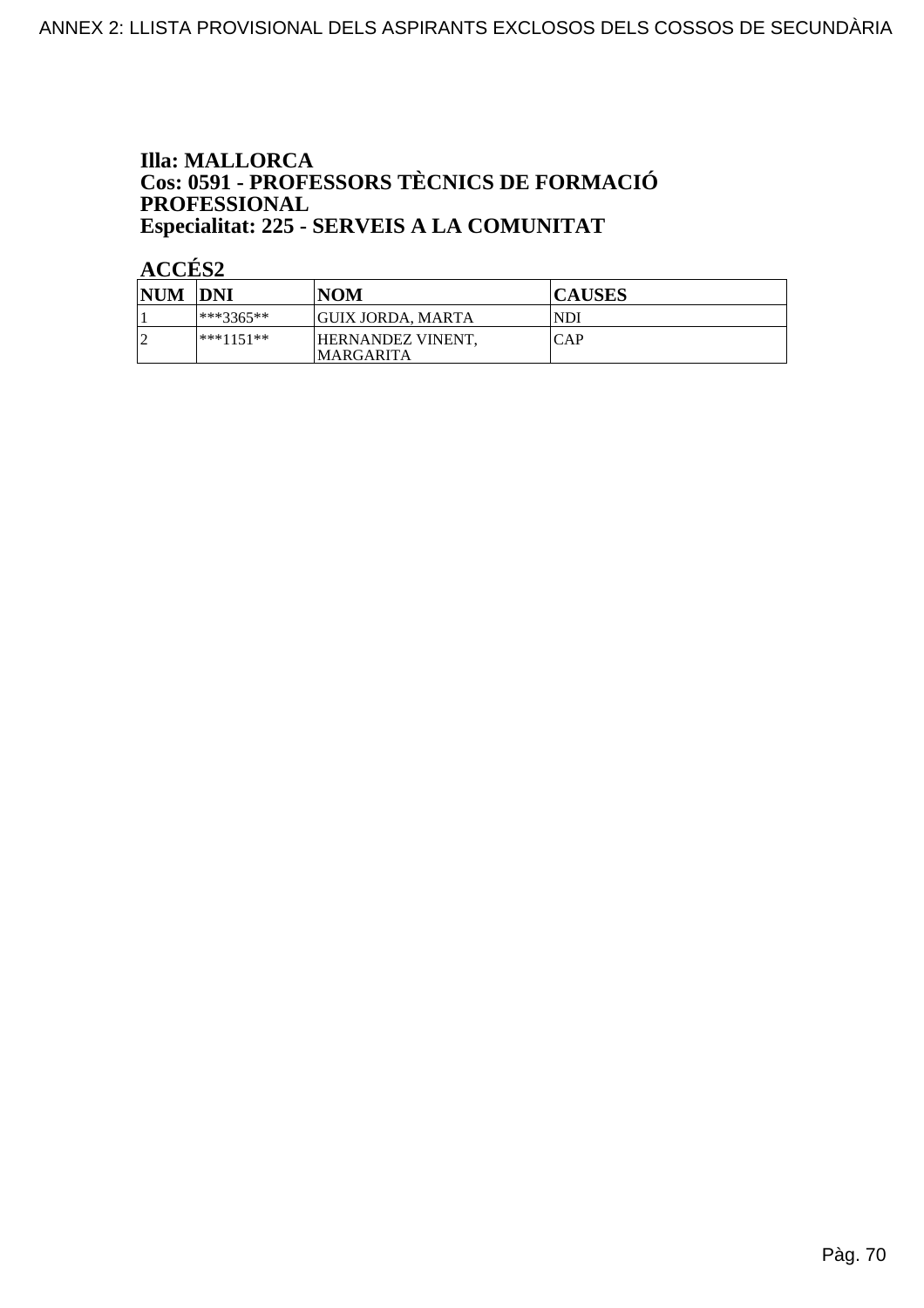### **Illa: MALLORCA** Cos: 0591 - PROFESSORS TÈCNICS DE FORMACIÓ **PROFESSIONAL** Especialitat: 227 - SISTEMES I APLICACIONS<br>INFORMÀTIQUES

| <b>NUM</b> | DNI       | <b>NOM</b>                         | <b>CAUSES</b> |
|------------|-----------|------------------------------------|---------------|
|            | ***4793** | $\sim$<br> MOROÑO MARTINEZ. DANIEL | <b>CAT</b>    |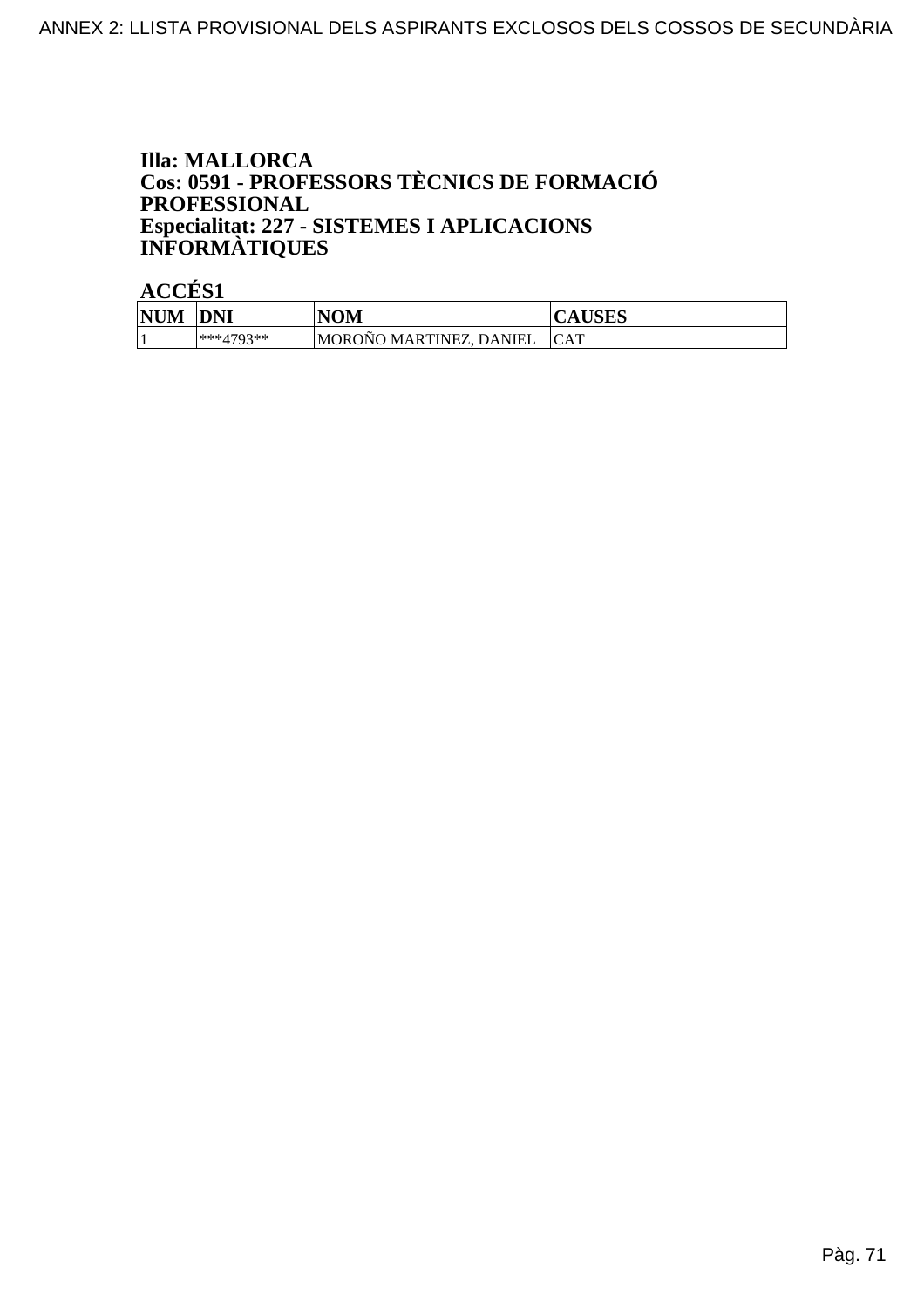### **Illa: MALLORCA** Cos: 0591 - PROFESSORS TÈCNICS DE FORMACIÓ **PROFESSIONAL** Especialitat: 227 - SISTEMES I APLICACIONS<br>INFORMÀTIQUES

ACCÉS<sub>2</sub>

| <b>NUM</b> | <b>DNI</b>  | <b>NOM</b>            | <b>CAUSES</b> |
|------------|-------------|-----------------------|---------------|
|            | $***4304**$ | IMORALES DIAZ, MANUEL | DIS. NDI. NJE |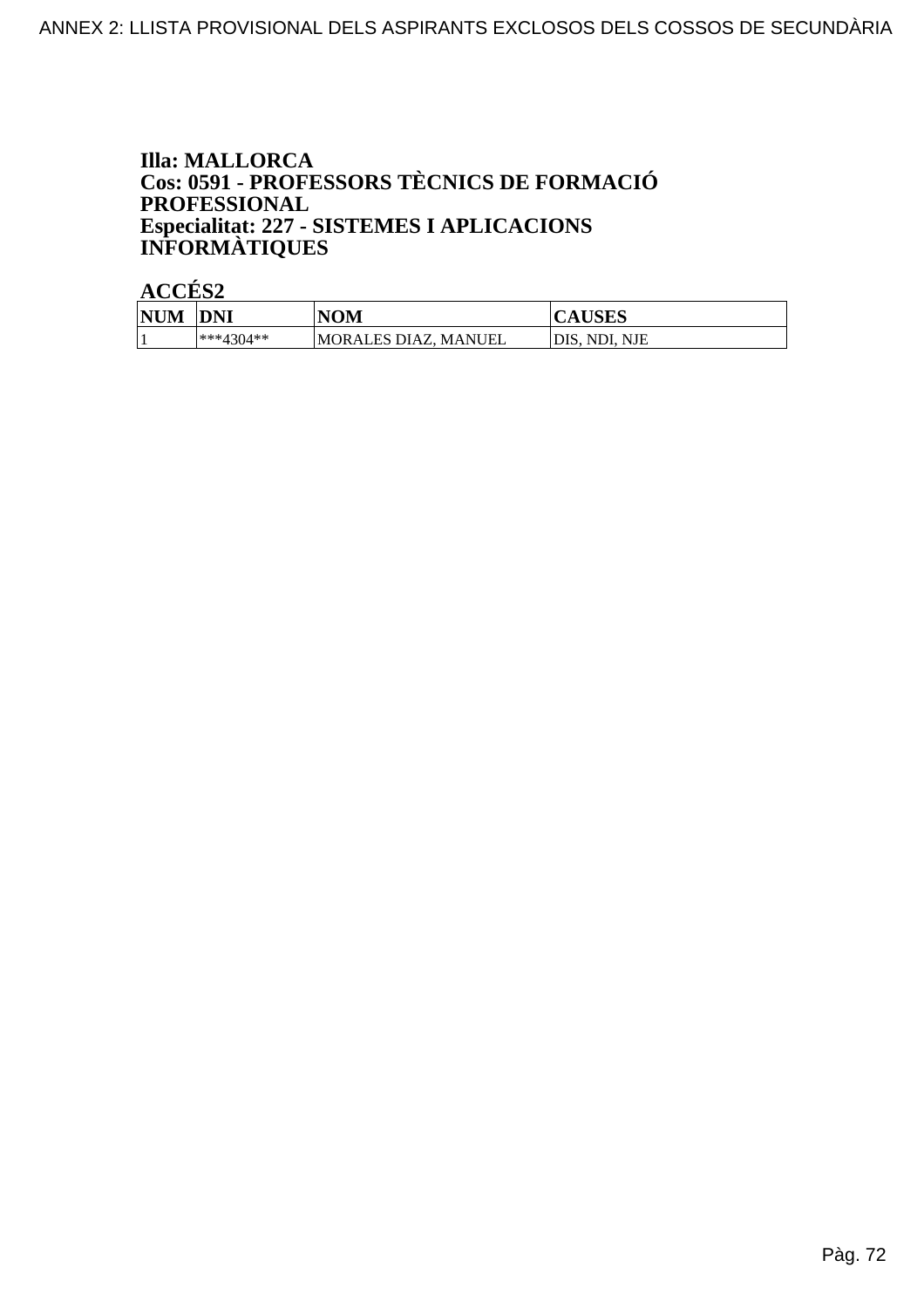#### **Illa: MALLORCA Cos: 0592 - PROFESSORS D'ESCOLES OFICIALS D'IDIOMES<br>Especialitat: 001 - ALEMANY**

| NUM DNI |             | <b>NOM</b>                  | <b>CAUSES</b>   |
|---------|-------------|-----------------------------|-----------------|
|         | $***5453**$ | BOUREUX, FANETTE            | INNA            |
| ا ∂     | ***3517**   | <b>FLECKENSTEIN, ANGELA</b> | ICAP            |
| 3       | ***5791**   | <b>SANCHEZ DIAZ, ROCIO</b>  | <b>CAP. TIT</b> |
| 14      | ***8379**   | VICO PATRICIO. PATRICIA     | <b>CAT</b>      |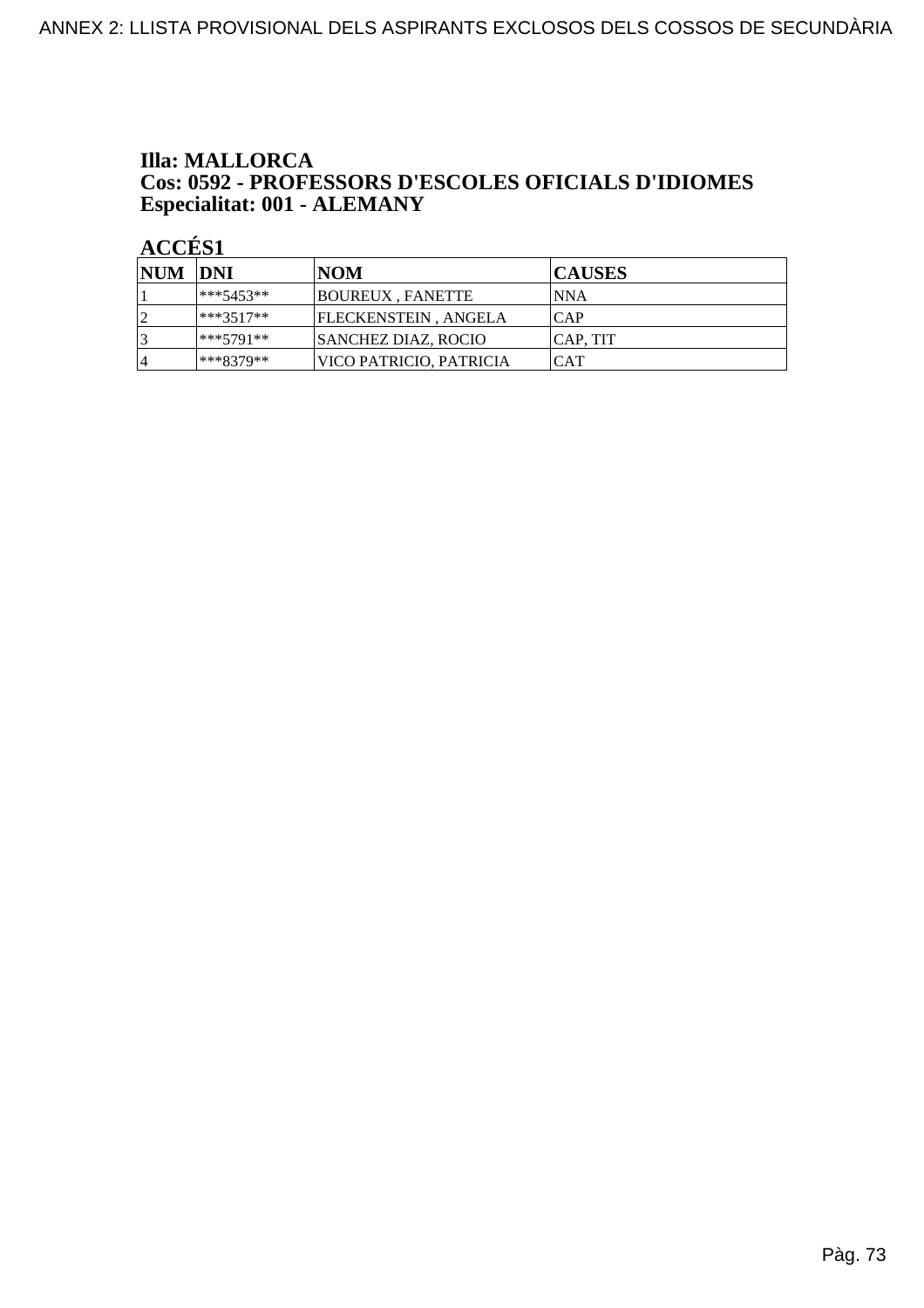#### **Illa: MALLORCA** Cos: 0592 - PROFESSORS D'ESCOLES OFICIALS D'IDIOMES<br>Especialitat: 011 - ANGLÈS

| $\bf NUM$      | <b>DNI</b>  | <b>NOM</b>                                | <b>CAUSES</b>      |
|----------------|-------------|-------------------------------------------|--------------------|
|                | ***9759**   | ALCANTARA GOMEZ, JOSE<br><b>ANTONIO</b>   | NJE                |
| $\overline{2}$ | $***2328**$ | ALVAREZ ROIG, CAROLINA                    | CAP, TIT           |
| $\overline{3}$ | $***4930**$ | <b>BENNETT, LISA ANN</b>                  | NNA                |
| 4              | $***1736**$ | CARASOL CEBOLLADA,<br><b>FATIMA IRENE</b> | CAP, CAT, DNI, TIT |
| $\overline{5}$ | $***1010**$ | FARR GINN, SERENA                         | NNA                |
| 6              | $***0514**$ | LLANSOLA CHIVA, ELSA                      | CAP, TIT           |
| 7              | $***7702**$ | RODRIGUEZ MORENO.<br>ARABELA              | CAP, CAT, TIT      |
| 8              | ***5346**   | ROMERA PERICAS, LLORENÇ                   | <b>NJE</b>         |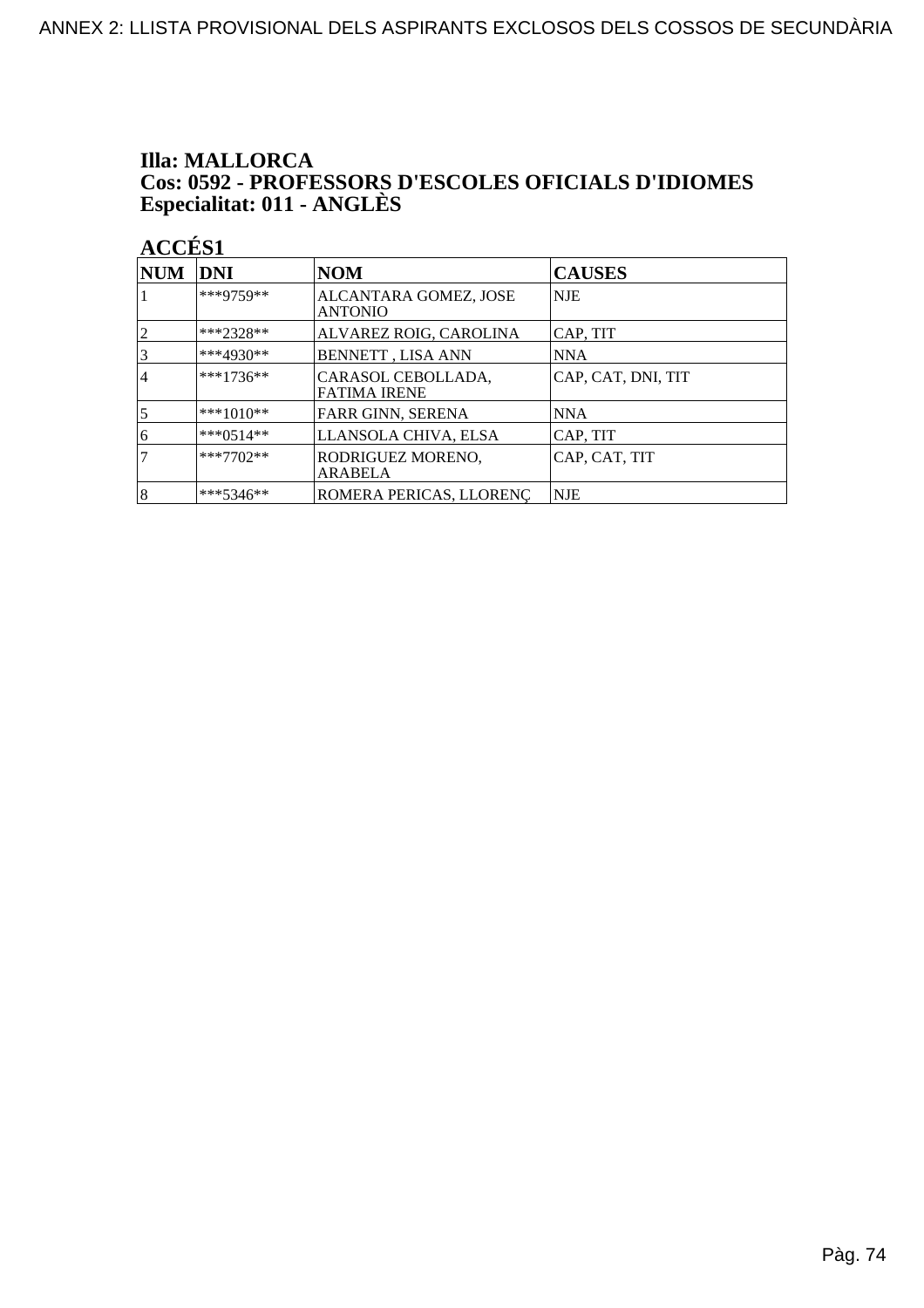#### **Illa: FORMENTERA** Cos: 0592 - PROFESSORS D'ESCOLES OFICIALS D'IDIOMES<br>Especialitat: 011 - ANGLÈS

| <b>NUM</b> | <b>IDNI</b>  | NOM                    | <b>CAUSES</b> |
|------------|--------------|------------------------|---------------|
|            | $ ***7944**$ | AMPOSTA MONFORT, LAURA | <b>ICAT</b>   |
|            | $***7904**$  | MEDINA MEDINA. LOURDES | ICAP          |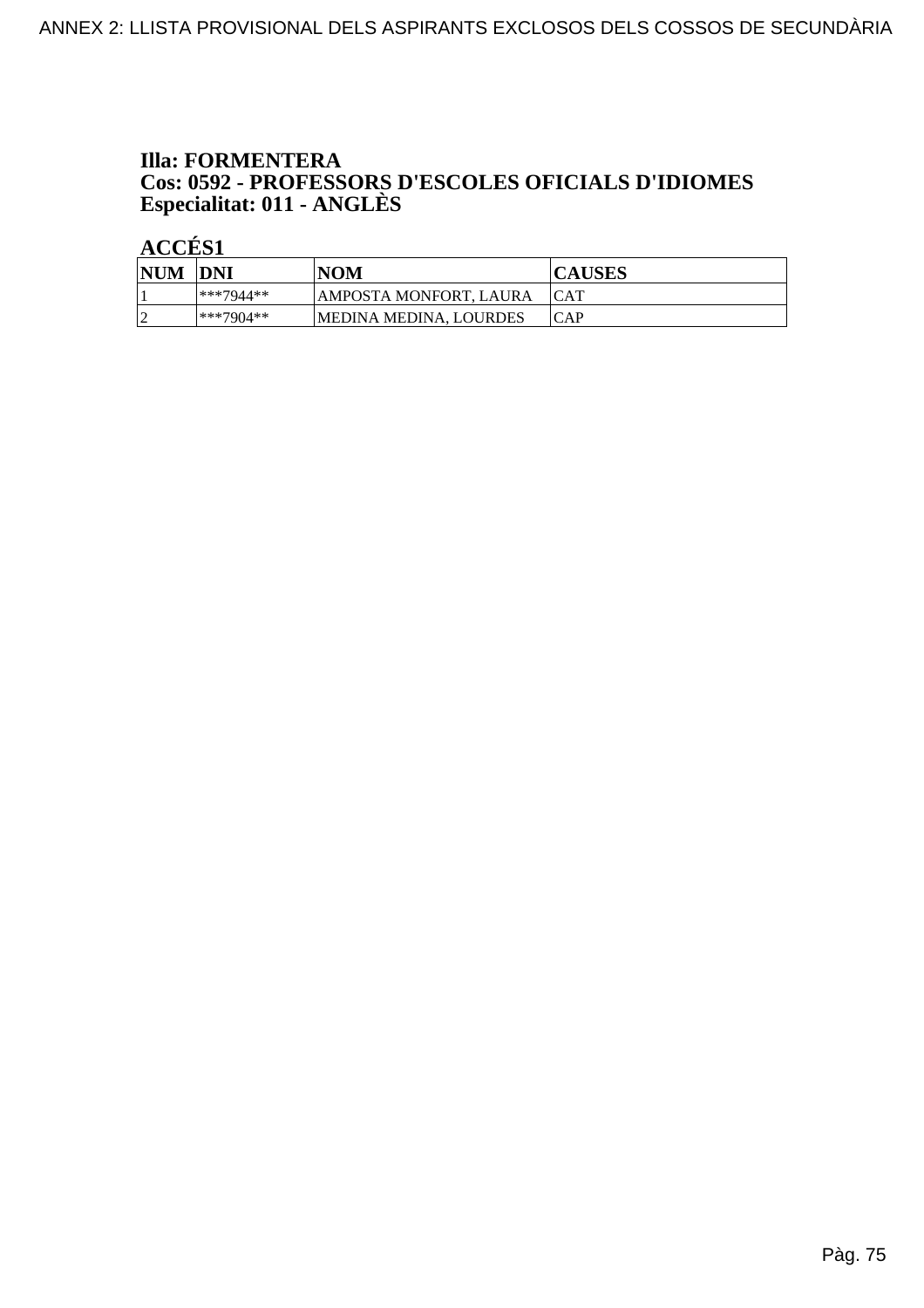# **Illa: MALLORCA Cos: 0594 - PROFESSORS DE MÚSICA I ARTS ESCÈNIQUES<br>Especialitat: 402 - ARPA**

| <b>NUM</b>  | <b>DNI</b>    | <b>NOM</b>              | <b>CAUSES</b> |
|-------------|---------------|-------------------------|---------------|
|             | $ ***8256***$ | JUNQUERA ACIEN, NOELIA  | ICAT. TIT     |
| $\sim$<br>∼ | $ ***6049**$  | VIDRIER SAMBLAS. NOELIA | <b>IFTE</b>   |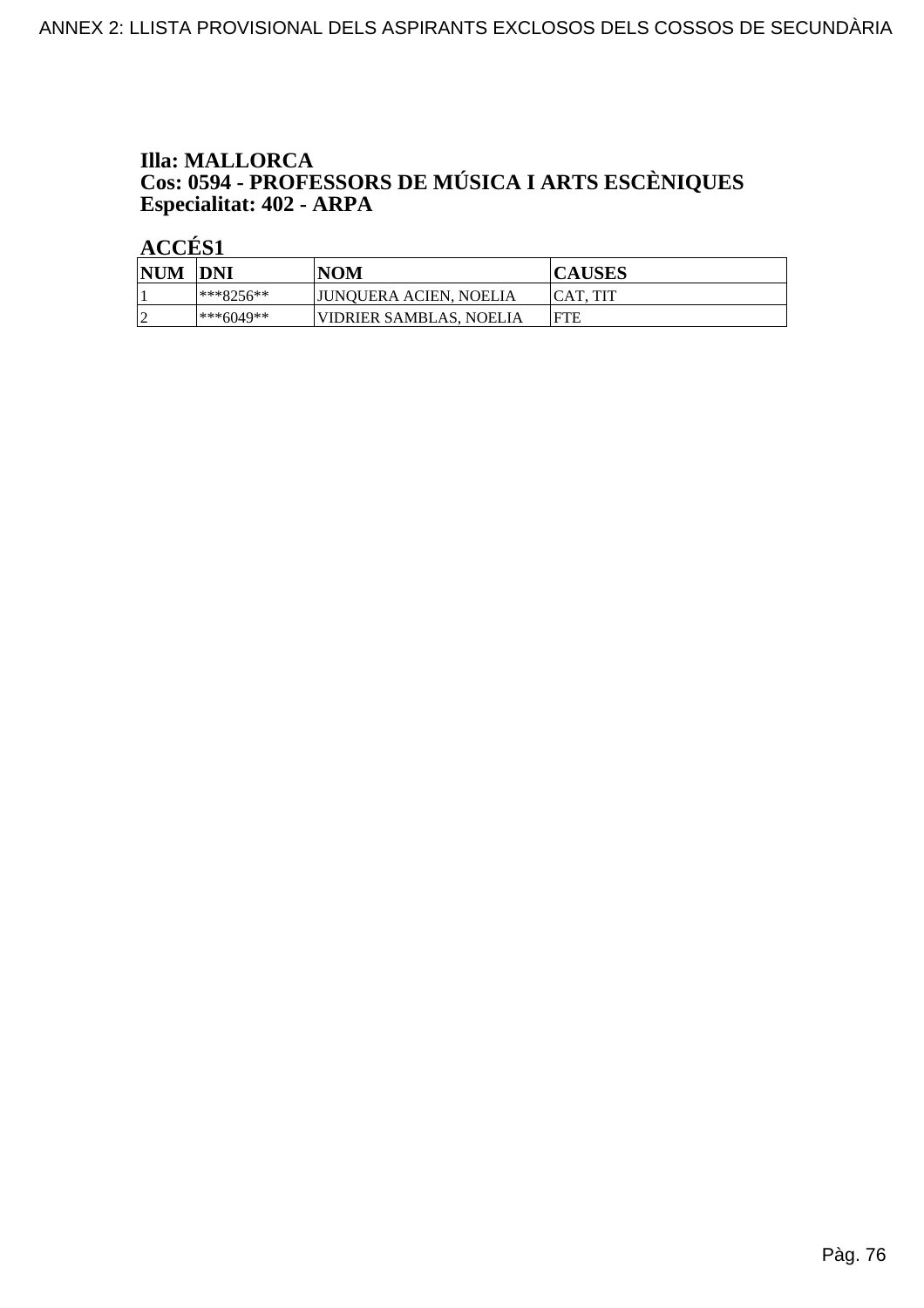#### **Illa: MALLORCA Cos: 0594 - PROFESSORS DE MÚSICA I ARTS ESCÈNIQUES<br>Especialitat: 412 - FONAMENTS DE COMPOSICIÓ**

| <b>NUM</b>      | DNI          | <b>NOM</b>               | <b>CAUSES</b>   |
|-----------------|--------------|--------------------------|-----------------|
|                 | ***?311**    | PAMIES OLIVE, JOAN ARNAU | ICAT. TIT       |
| $\sqrt{ }$<br>- | $ ***8600**$ | VENDRELL ROSELLO. DAVID  | <b>CAT. TIT</b> |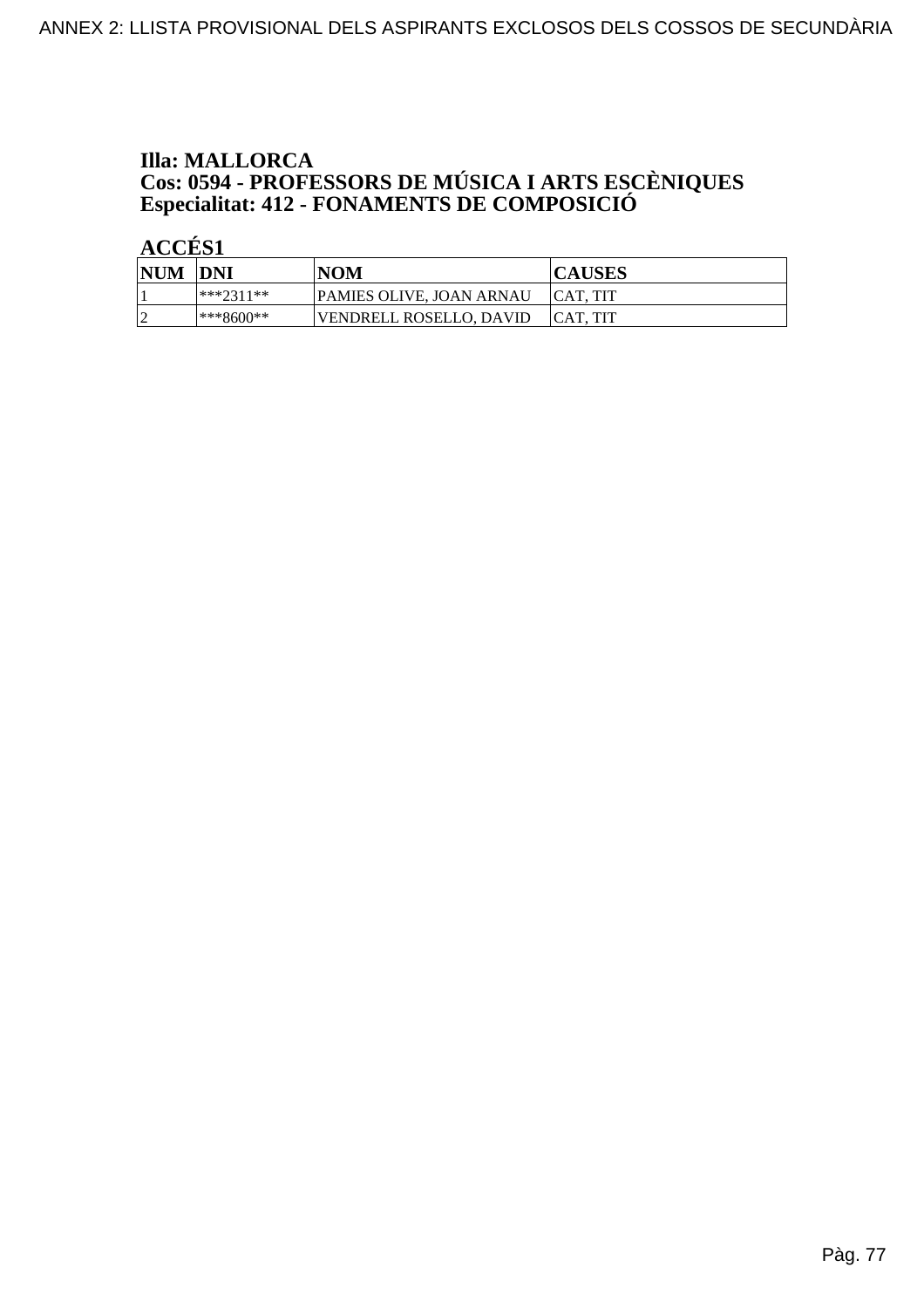# **Illa: MENORCA Cos: 0594 - PROFESSORS DE MÚSICA I ARTS ESCÈNIQUES<br>Especialitat: 412 - FONAMENTS DE COMPOSICIÓ**

| <b>NUM</b> | <b>DNI</b>  | NOM                              | <b>CAUSES</b> |
|------------|-------------|----------------------------------|---------------|
|            | $***1058**$ | PINTA ESCRIBANO, MARIA<br>ISABEL | TIT           |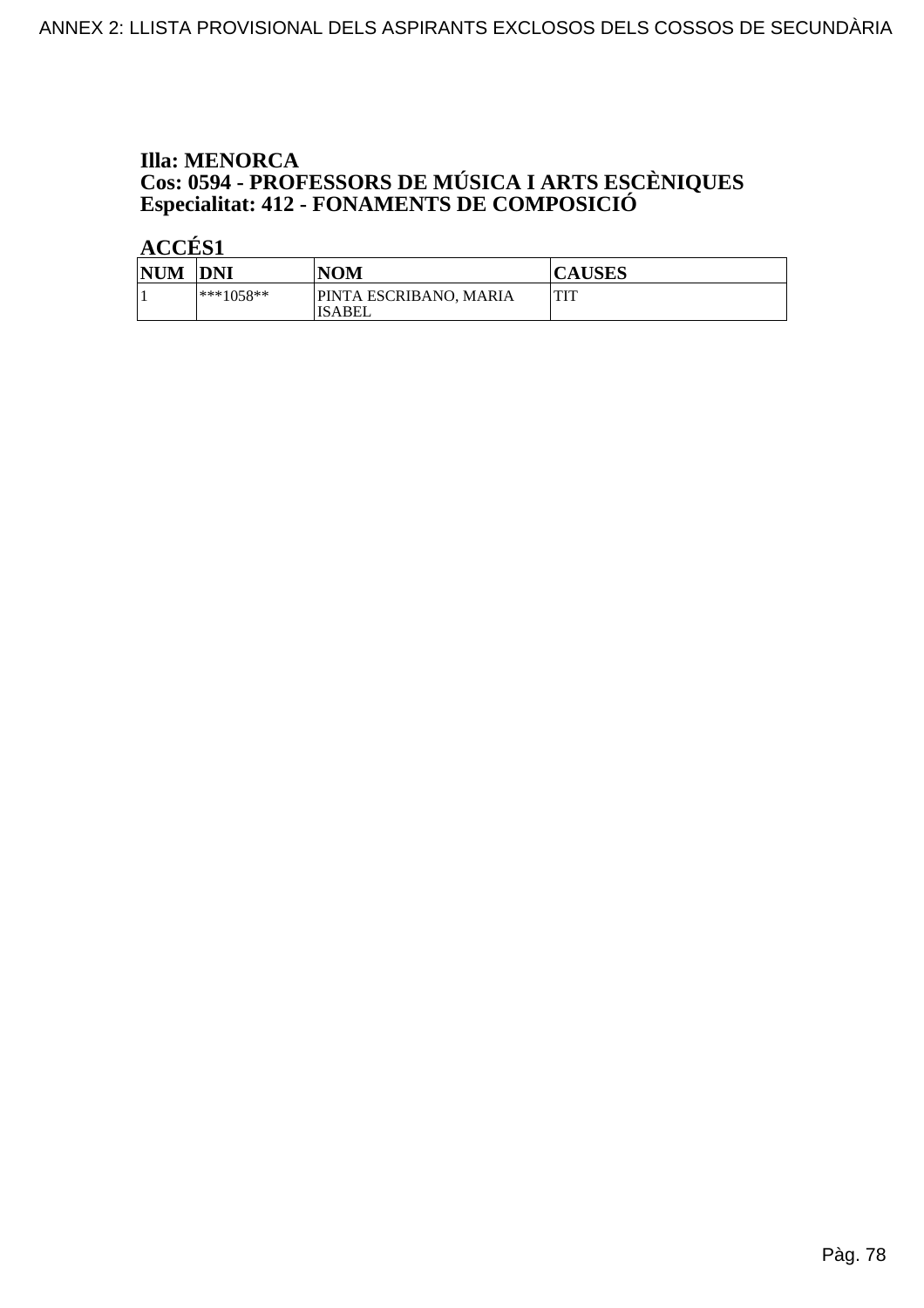# **Illa: MALLORCA Cos: 0594 - PROFESSORS DE MÚSICA I ARTS ESCÈNIQUES<br>Especialitat: 414 - GUITARRA**

| NUM DNI |               | INOM                                         | <b>CAUSES</b> |
|---------|---------------|----------------------------------------------|---------------|
|         | ***2135**     | LUIS DIAZ, TANAUSU                           | CAT           |
|         | $ ***9366***$ | MARTINEZ DOMINGO, CARLOS  TIT<br><b>JOSE</b> |               |
|         | $***2775**$   | MEZOUITA SOLER, SARA                         |               |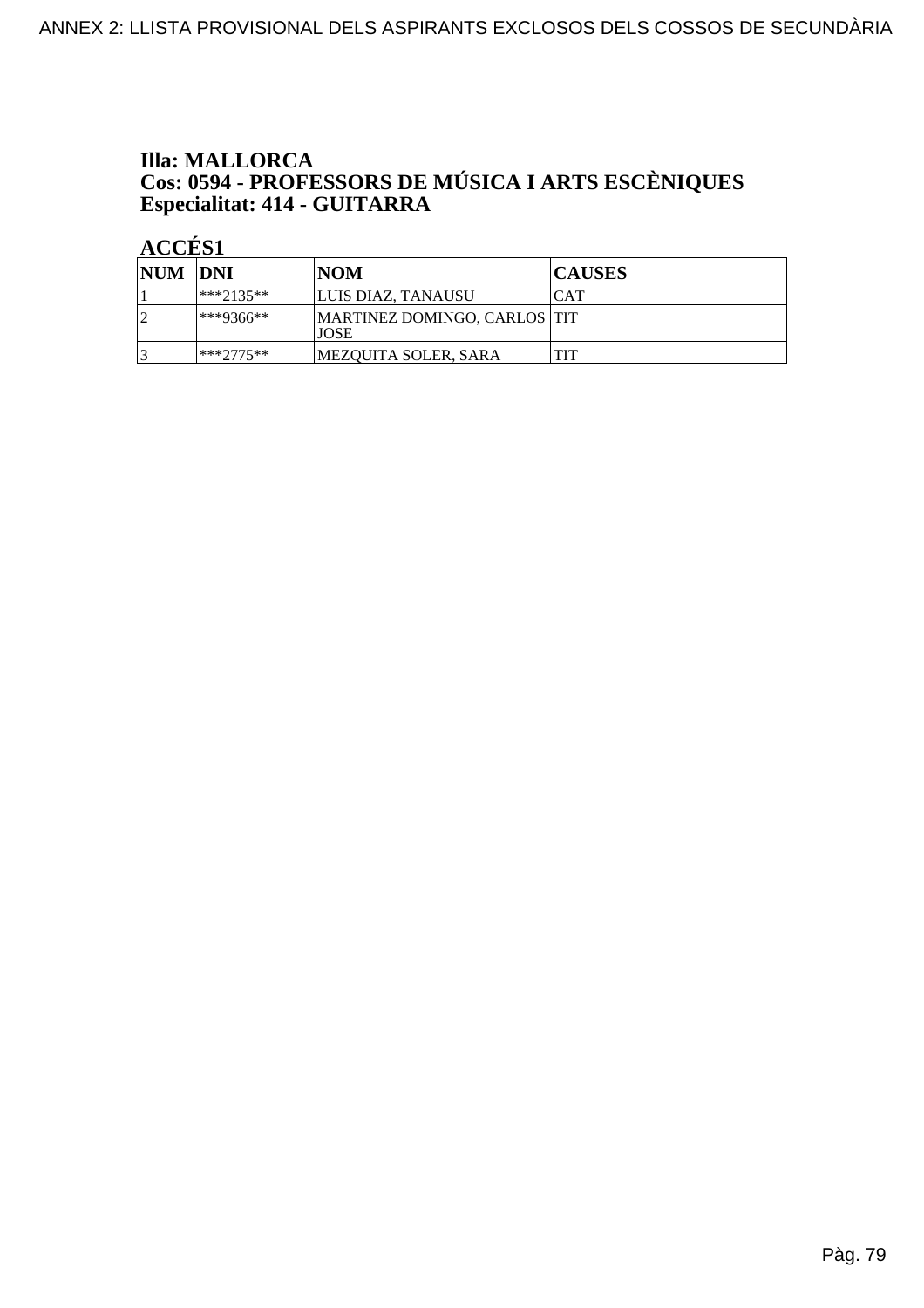# **Illa: MALLORCA** Cos: 0594 - PROFESSORS DE MÚSICA I ARTS ESCÈNIQUES<br>Especialitat: 422 - PERCUSSIÓ

| <b>NUM</b> | <b>DNI</b>   | <b>NOM</b>                              | <b>CAUSES</b>    |
|------------|--------------|-----------------------------------------|------------------|
|            | $***5941**$  | LAFARGA GARCIA, MARINA<br><b>ICORAL</b> | <b>INJE, TIT</b> |
|            | $ ***3633**$ | MARTINEZ CANTO. ELENA                   | <b>CAT. TIT</b>  |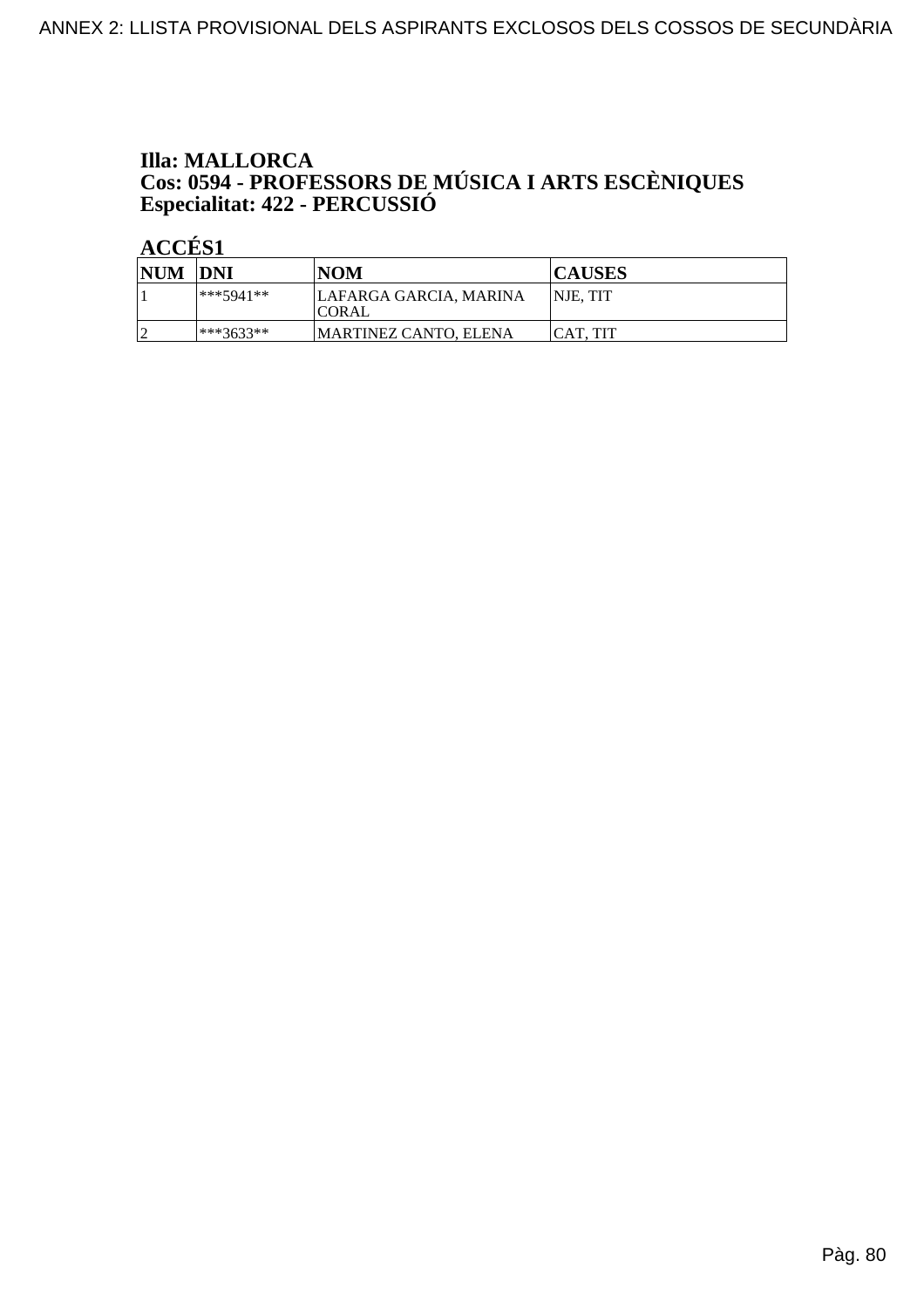# **Illa: MENORCA** Cos: 0594 - PROFESSORS DE MÚSICA I ARTS ESCÈNIQUES<br>Especialitat: 422 - PERCUSSIÓ

| <b>NUM</b> | <b>DNI</b>    | <b>NOM</b>                           | <b>CAUSES</b> |
|------------|---------------|--------------------------------------|---------------|
|            | $ ***0855***$ | BORDES MORAGUES, JUAN                | <b>TIT</b>    |
|            | $**9528**$    | <b>FORNER PAULO, MIGUEL</b><br>ANGEL | ICAT. TIT     |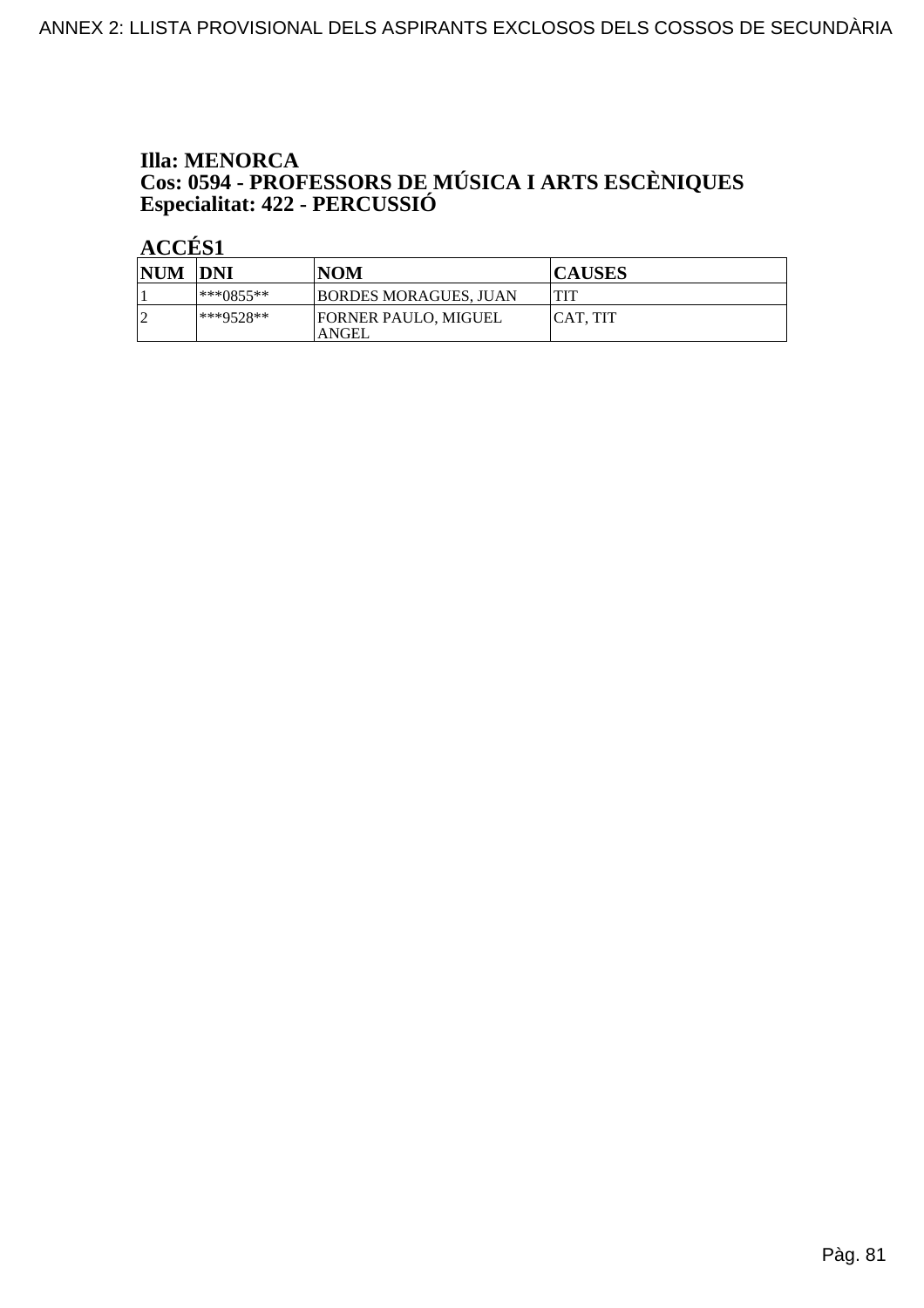# Illa: EIVISSA **Cos: 0594 - PROFESSORS DE MÚSICA I ARTS ESCÈNIQUES<br>Especialitat: 422 - PERCUSSIÓ**

| <b>NUM</b> | <b>DNI</b>  | <b>NOM</b>                             | IIAIN<br>CAUDLD     |
|------------|-------------|----------------------------------------|---------------------|
|            | $***6877**$ | VALLS, MIQUEL<br>'LA I<br>$\mathbf{N}$ | <b>TIT</b><br>m<br> |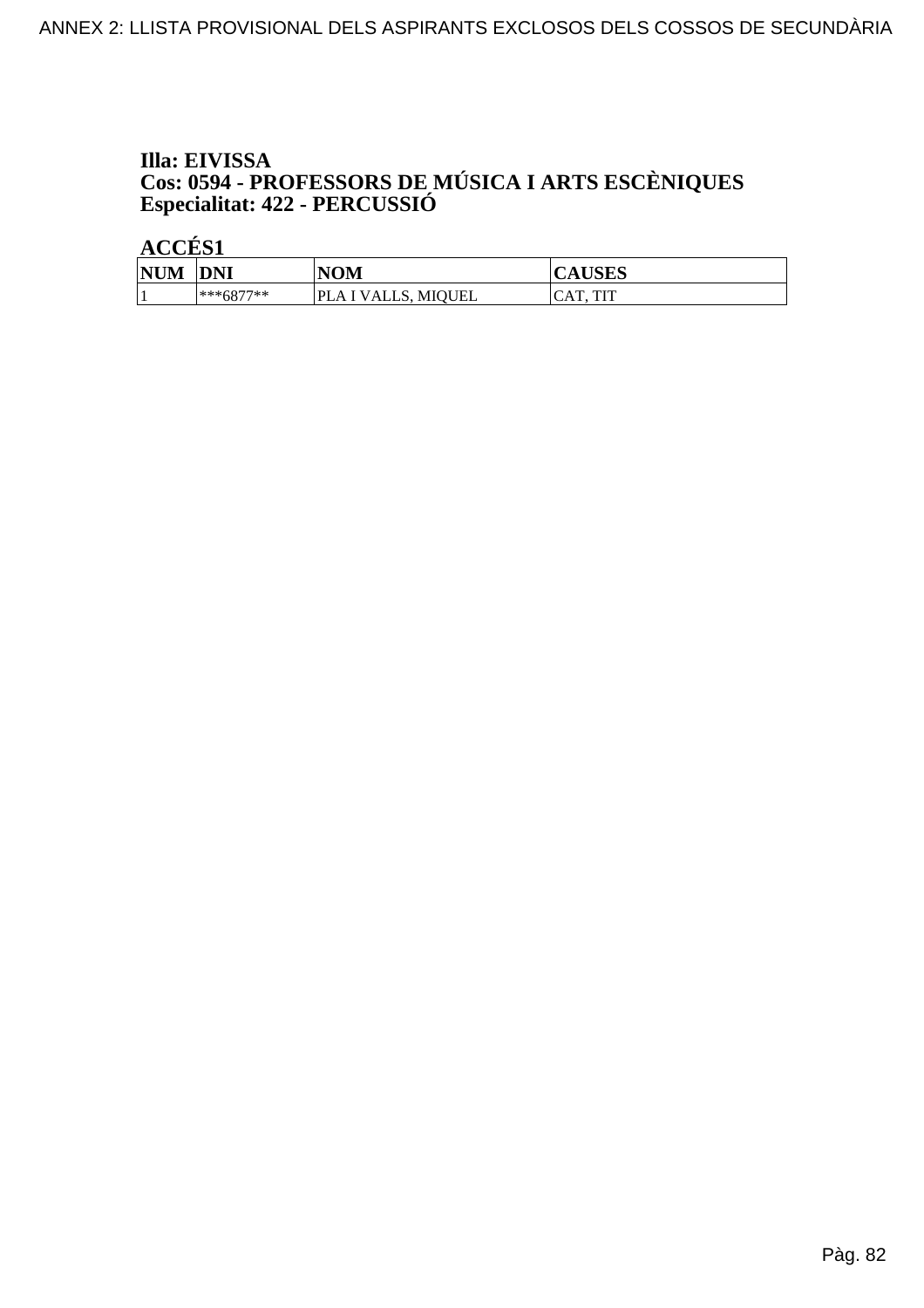# **Illa: MALLORCA Cos: 0594 - PROFESSORS DE MÚSICA I ARTS ESCÈNIQUES<br>Especialitat: 423 - PIANO**

| <b>NUM</b> | DNI          | NOM                                 | AU DE D     |
|------------|--------------|-------------------------------------|-------------|
|            | $*$ **9408** | CHAVES VIVANCOS. .<br>JOAN PAU CAT. | TIT<br>DNI. |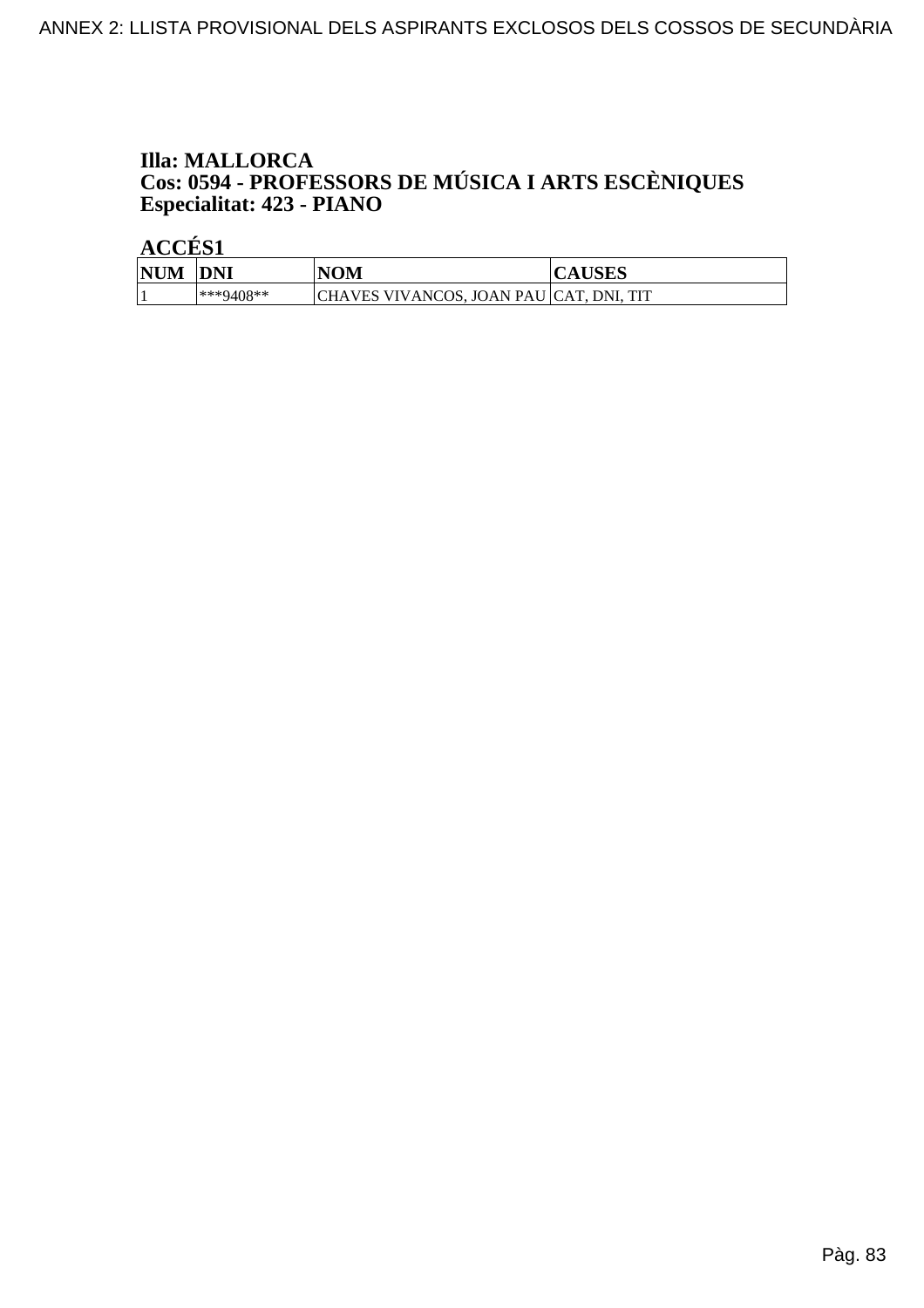# **Illa: MENORCA Cos: 0594 - PROFESSORS DE MÚSICA I ARTS ESCÈNIQUES<br>Especialitat: 423 - PIANO**

 $\angle$  ACCÉS 1

| NUM DNI |              | NOM                             | <b>CAUSES</b> |
|---------|--------------|---------------------------------|---------------|
|         | $ ***1018**$ | DE LA CALLE GONZALEZ.<br>ISELMA | <b>CAT</b>    |
|         | ***2991**    | MARTINEZ LOPEZ, DOLORES         | NJE           |
|         | ***6662**    | ROMERO GARCIA, ESTHER           | <b>NJE</b>    |
| 4       | ***1195**    | SANSANO NAVARRO, ALBA           | ICAT. TIT     |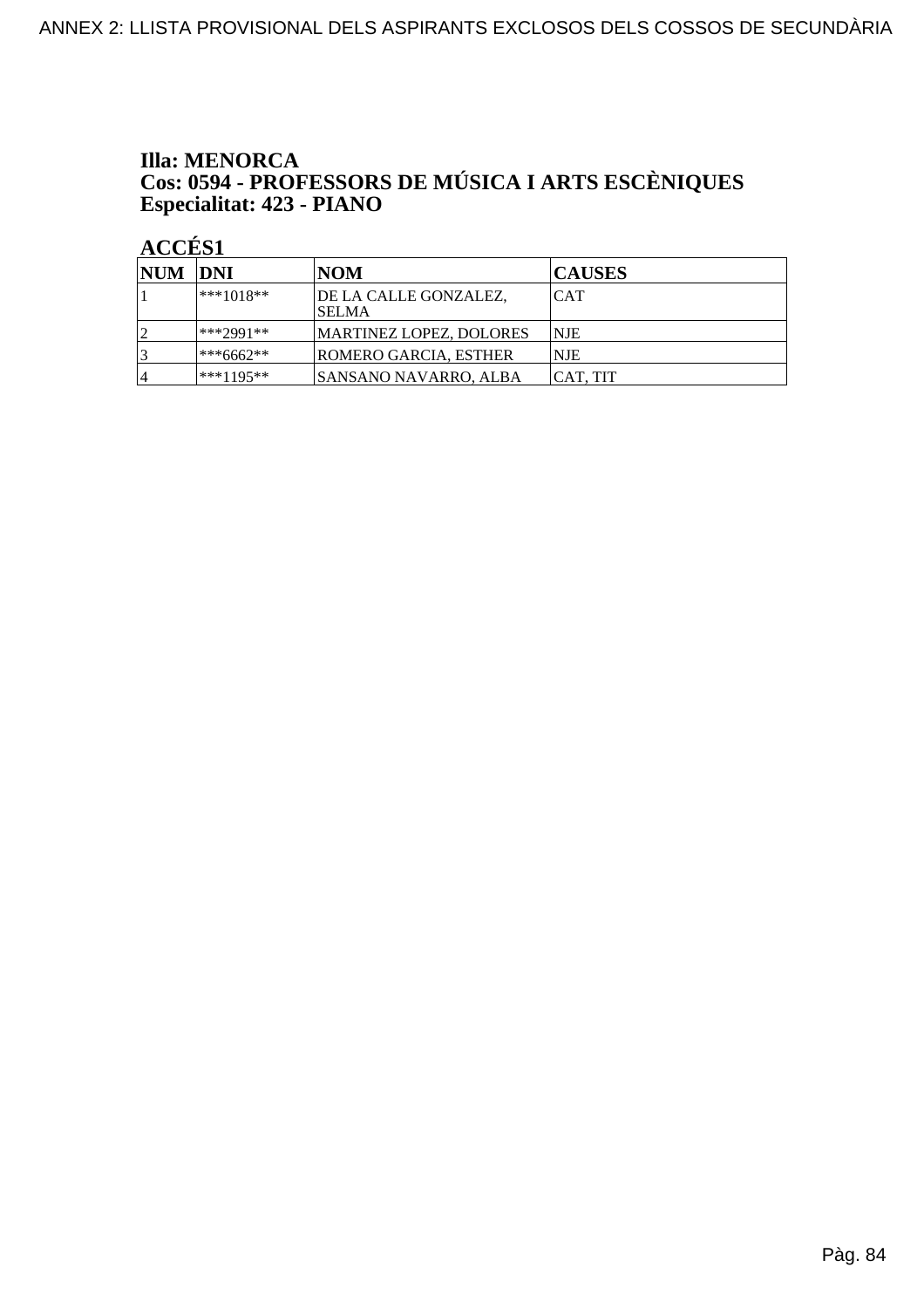# **Illa: MALLORCA** Cos: 0594 - PROFESSORS DE MÚSICA I ARTS ESCÈNIQUES<br>Especialitat: 433 - VIOLÍ

| NUM DNI |              | <b>NOM</b>                                   | <b>CAUSES</b> |
|---------|--------------|----------------------------------------------|---------------|
|         | ***3808**    | <b>BIBILONI MORAGUES,</b><br><b>CATALINA</b> | NJE           |
| ◯       | $ ***5807**$ | FERNANDEZ BALLESTER.<br><b>SHEILA</b>        | TIT           |
|         | ***9612**    | GADEA SALOM, GUILLEM                         | TIT           |
| 4       | $**2544**$   | LLINARES GINER, JAUME                        | CAT           |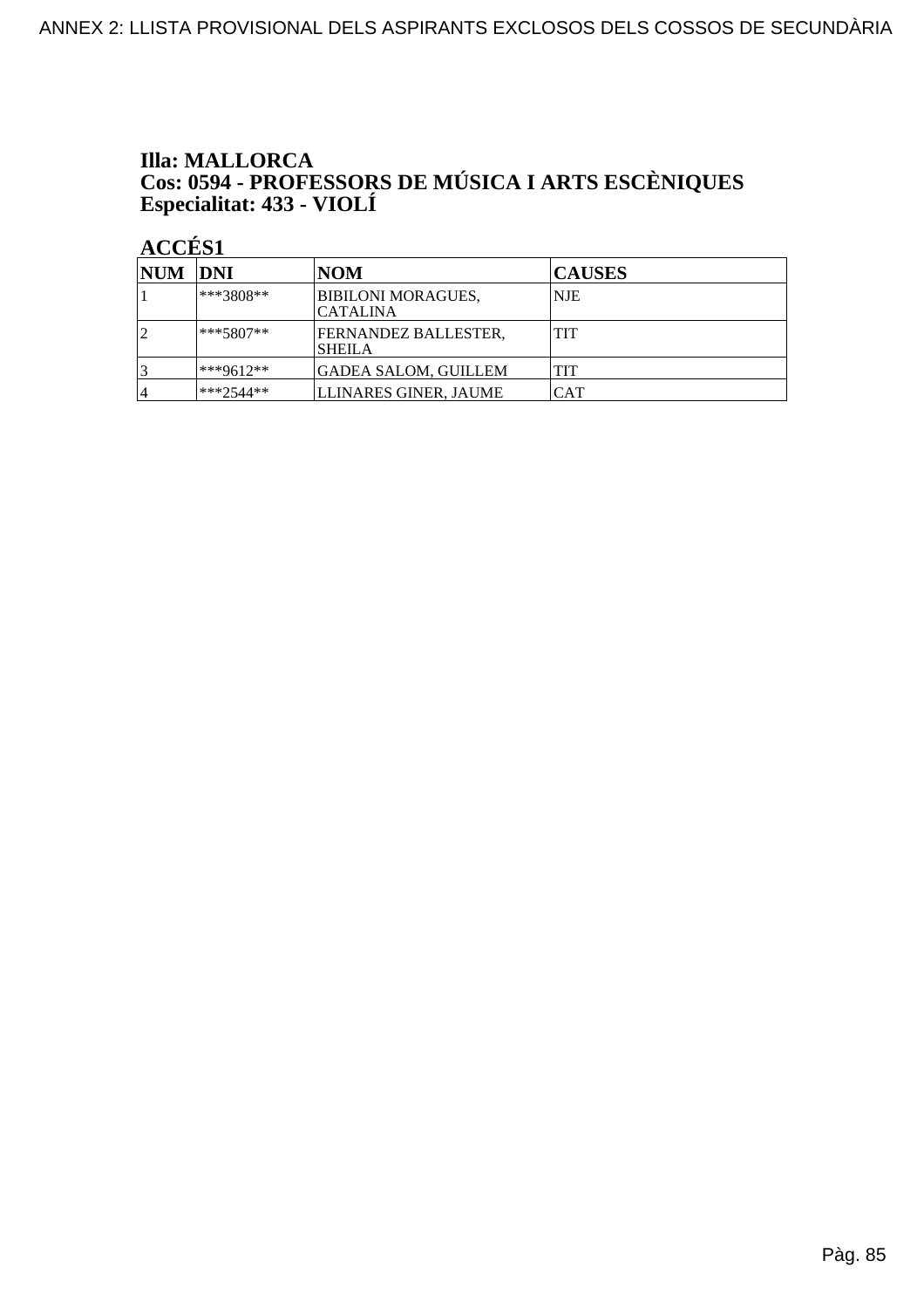# Illa: EIVISSA Cos: 0594 - PROFESSORS DE MÚSICA I ARTS ESCÈNIQUES<br>Especialitat: 433 - VIOLÍ

| <b>NUM</b> | DNI         | <b>NOM</b>                | <b>CAUSES</b> |
|------------|-------------|---------------------------|---------------|
|            | $***7014**$ | 'ASENSI LLINARES, MARIA   | CAT           |
| $\sqrt{ }$ | $***9697**$ | SILVESTRE MARTINEZ. SERGI | <b>ICAT</b>   |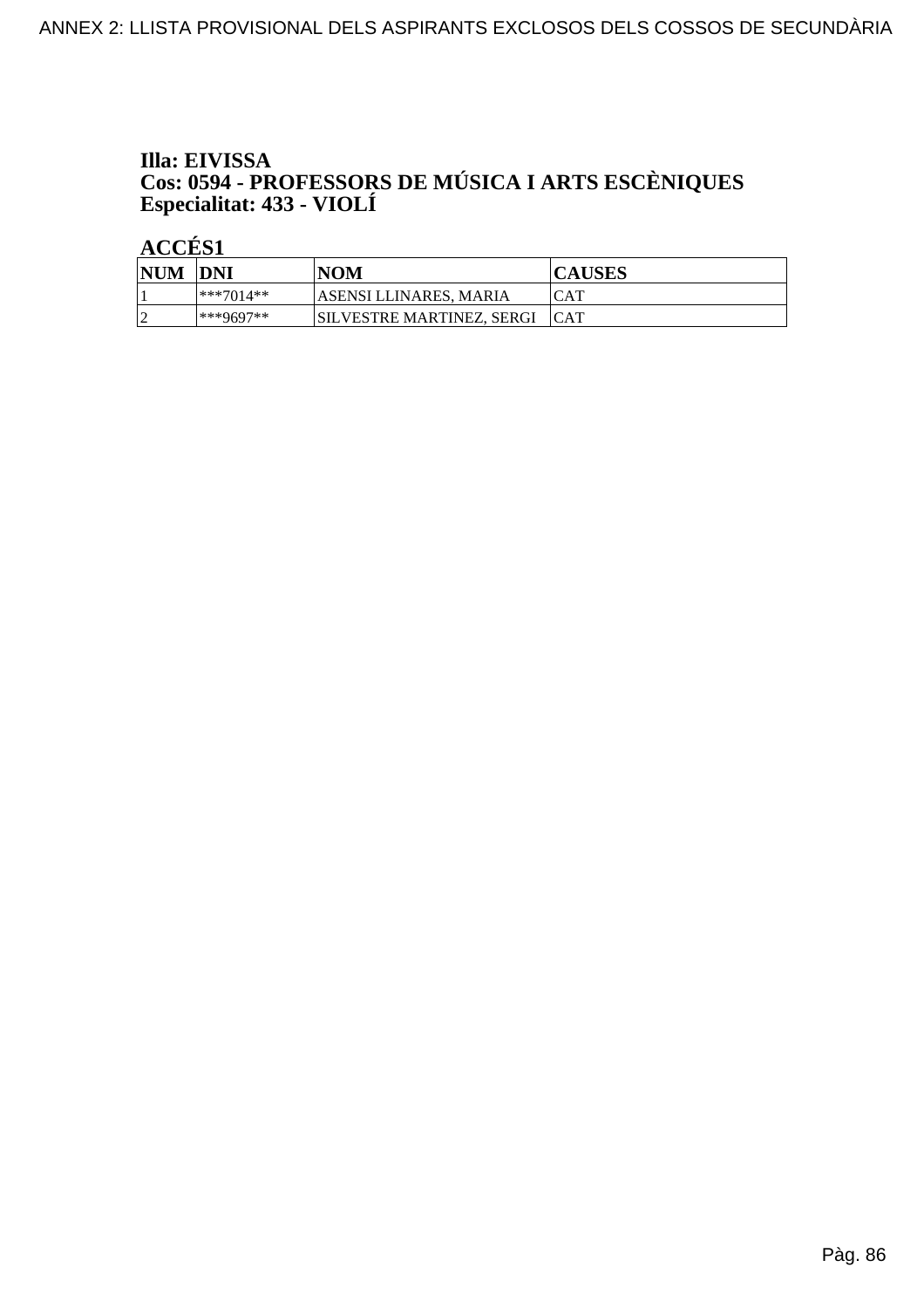# **Illa: MALLORCA Cos: 0594 - PROFESSORS DE MÚSICA I ARTS ESCÈNIQUES<br>Especialitat: 434 - VIOLONCEL**

 $\angle$  ACCÉS 1

| NUM DNI |             | <b>NOM</b>                 | <b>CAUSES</b>        |
|---------|-------------|----------------------------|----------------------|
|         | $**2445**$  | ALOMAR PAYERAS, MARC       | <b>NJE. TIT</b>      |
| ا ∂     | ***5141**   | MARI FERRER. MONICA        | <b>NJE</b>           |
| 3       | ***7098**   | MARTINEZ CEPA. KAREN       | <b>CAT, NJE, TIT</b> |
| 14      | $***1259**$ | <b>RUANO TERUEL, ELENA</b> | TIT                  |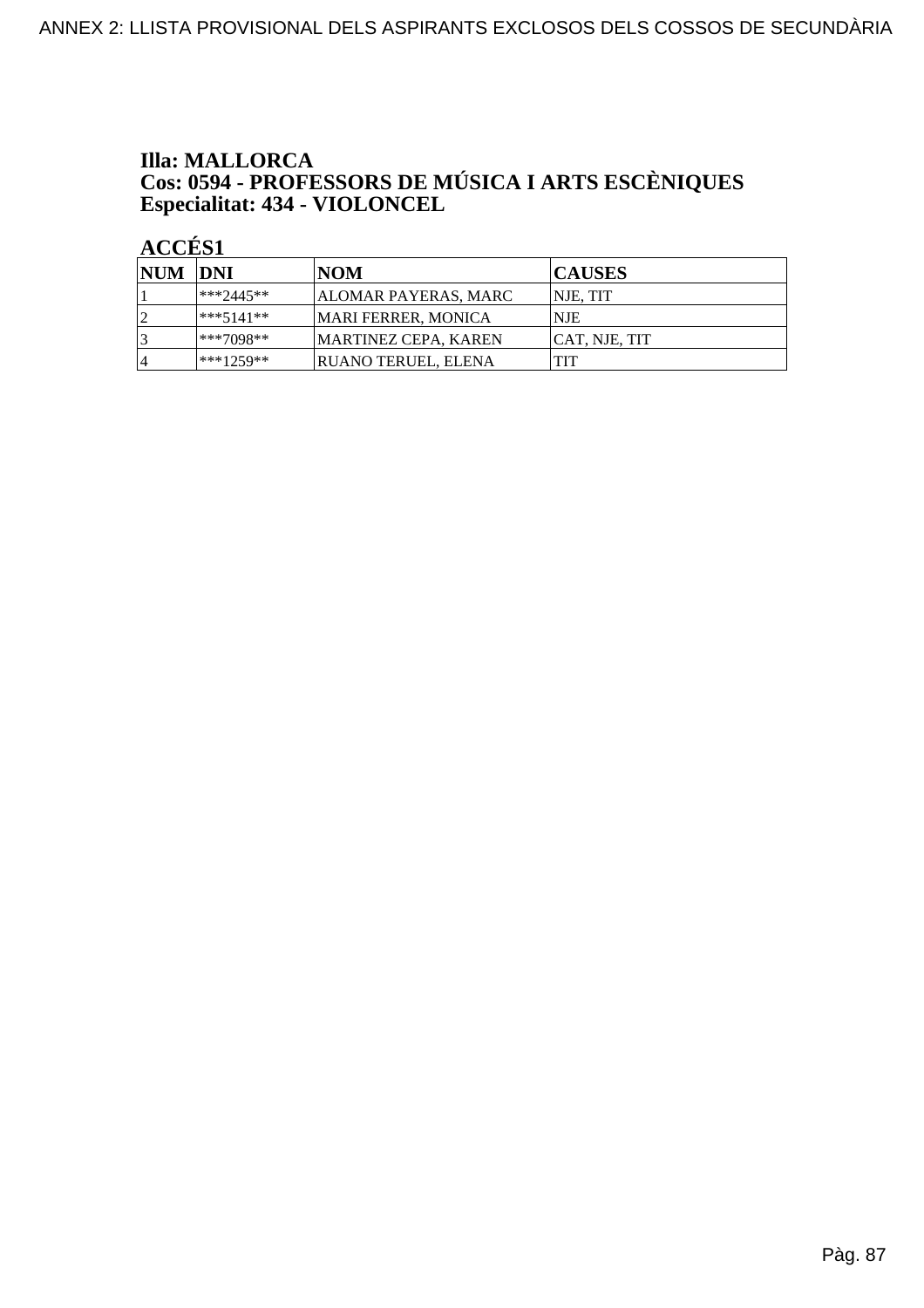#### **Illa: MALLORCA Cos: 0594 - PROFESSORS DE MÚSICA I ARTS ESCÈNIQUES<br>Especialitat: 435 - DANSA ESPANYOLA**

| <b>NUM</b> | <b>IDNI</b> | <b>NOM</b>                               | <b>CAUSES</b> |
|------------|-------------|------------------------------------------|---------------|
|            | ***???1**   | MAESTRE MONES, MARIA<br><b>AZUCENA</b>   | NJE           |
|            | $***7977**$ | SIMON BURGOS, JUAN CARLOS  CAT, NJE, TIT |               |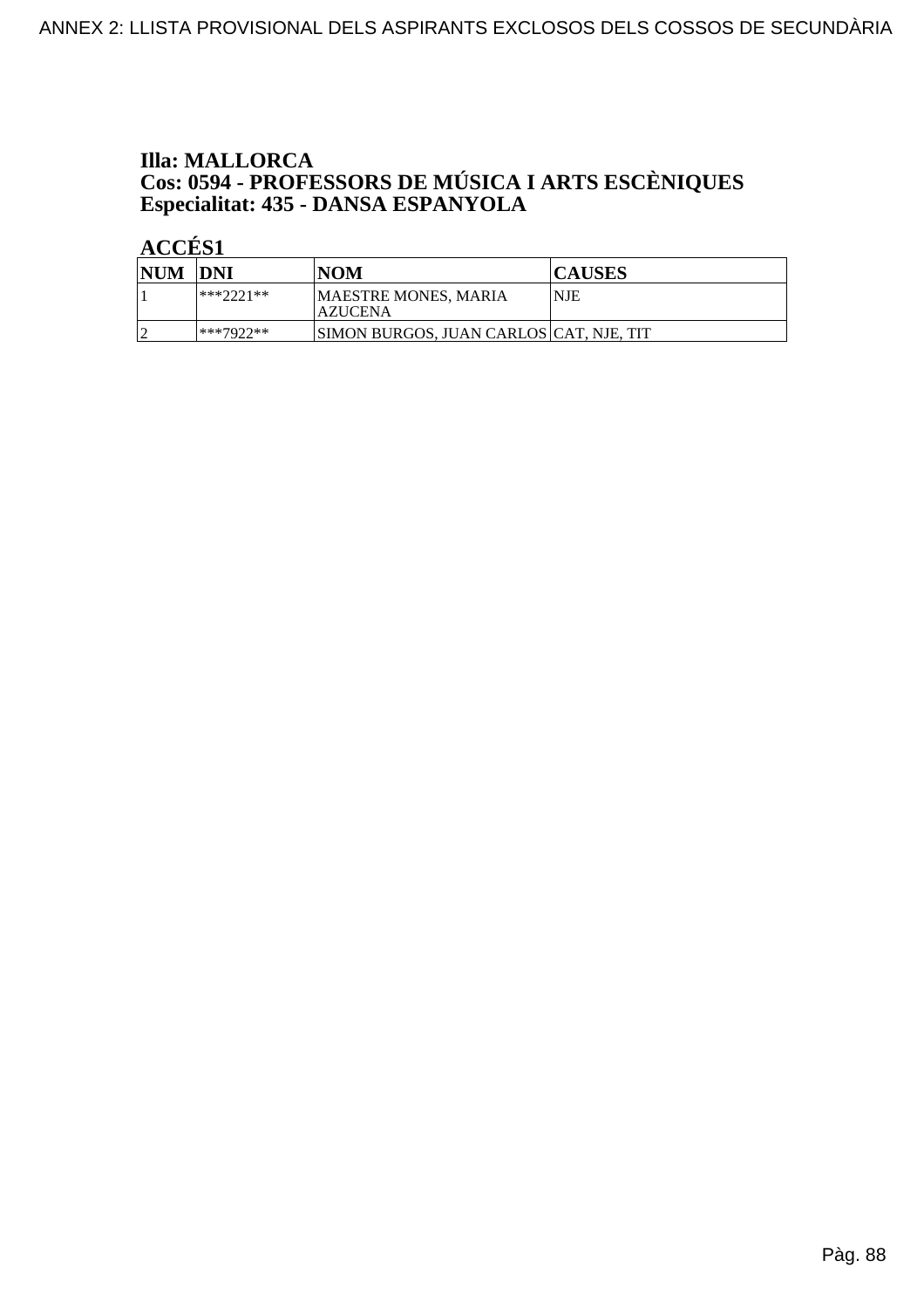# **Illa: MALLORCA Cos: 0594 - PROFESSORS DE MÚSICA I ARTS ESCÈNIQUES<br>Especialitat: 436 - DANSA CLÀSSICA**

| NUM DNI |           | <b>NOM</b>                                    | <b>CAUSES</b>  |
|---------|-----------|-----------------------------------------------|----------------|
|         | ***8188** | CAMPO DE LA OSA, PABLO                        | ICAT. NPT. TIT |
| ◯       | ***4892** | <b>RIERA ROIG, MARGARITA</b>                  | <b>CAT</b>     |
| 2       | ***4654** | <b>SOTO CALATAYUD, MIGUEL</b><br><b>DAVID</b> | IDNI           |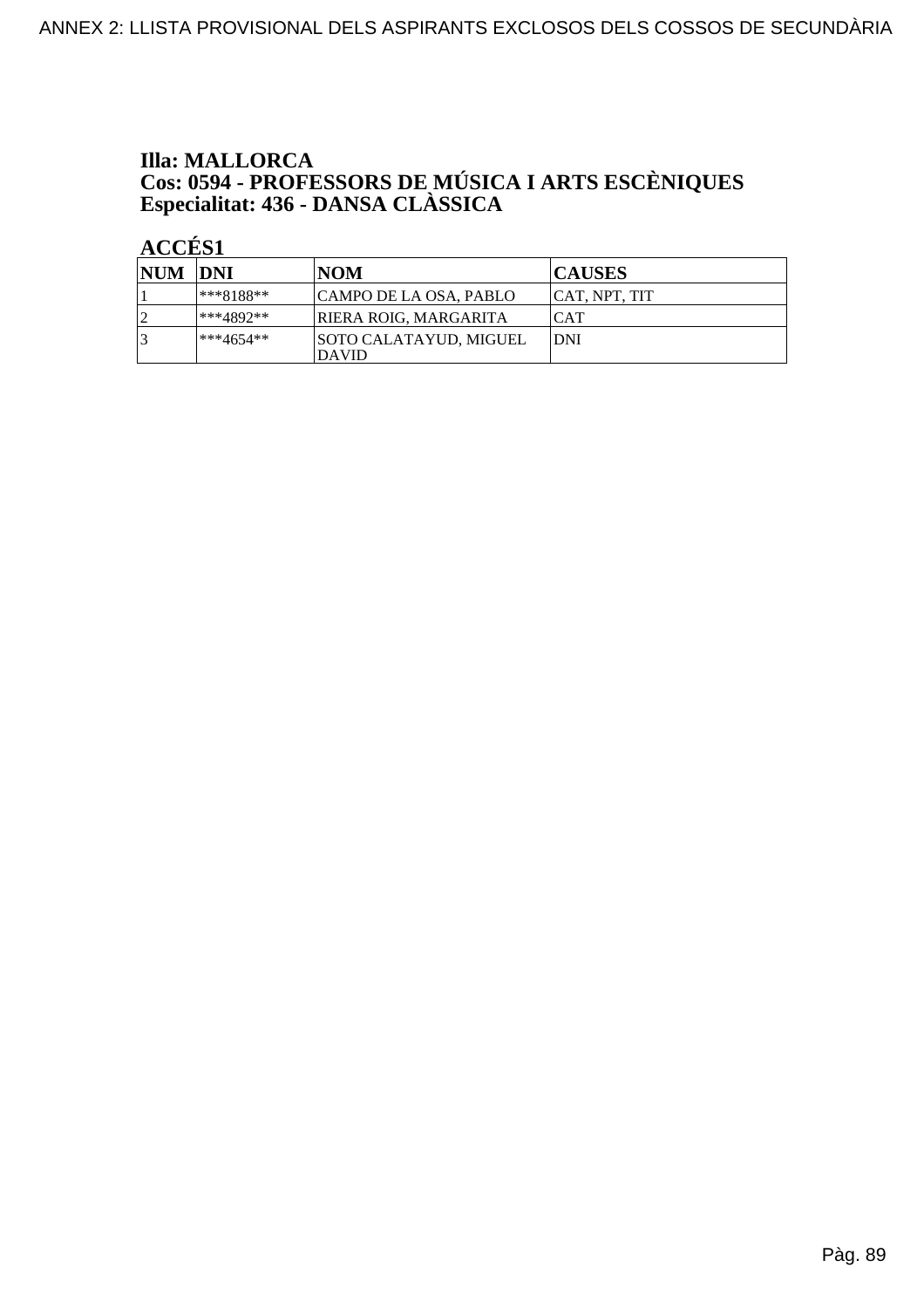# **Illa: MENORCA Cos: 0594 - PROFESSORS DE MÚSICA I ARTS ESCÈNIQUES<br>Especialitat: 460 - LLENGUATGE MUSICAL**

| <b>NUM</b> | <b>DNI</b>        | <b>NOM</b>              | <b>CAUSES</b> |
|------------|-------------------|-------------------------|---------------|
|            | ***∩1つ?**<br>◡▴▱◡ | MARTINEZ ESCUTIA, ANGEL | TIT           |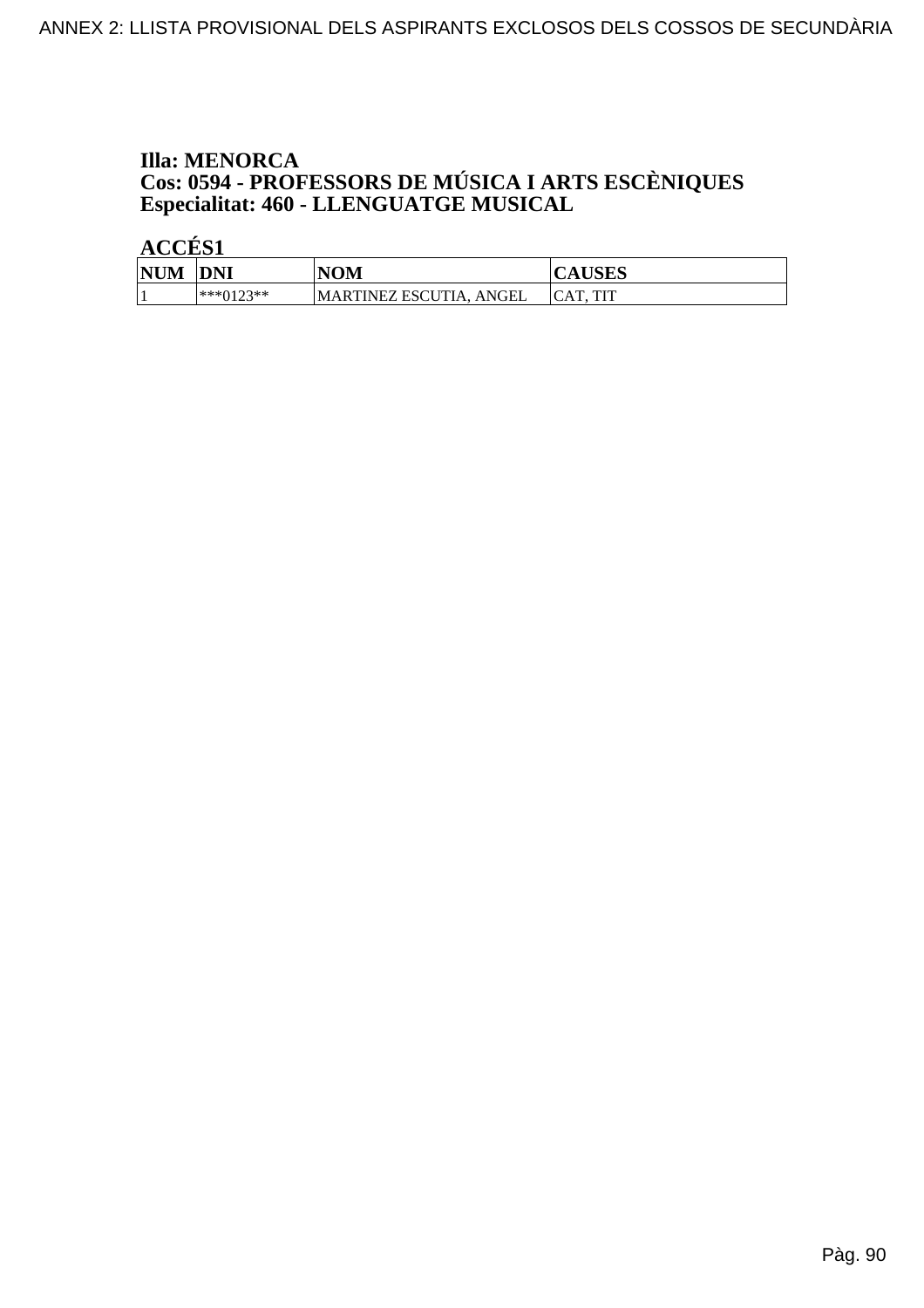# Illa: EIVISSA **Cos: 0594 - PROFESSORS DE MÚSICA I ARTS ESCÈNIQUES<br>Especialitat: 460 - LLENGUATGE MUSICAL**

| <b>NUM</b> | <b>DNI</b>  | NOM              | יזמדים<br>AUSES |
|------------|-------------|------------------|-----------------|
|            | $***1416**$ | MOGINO GONZALEZ, | <b>THT</b><br>  |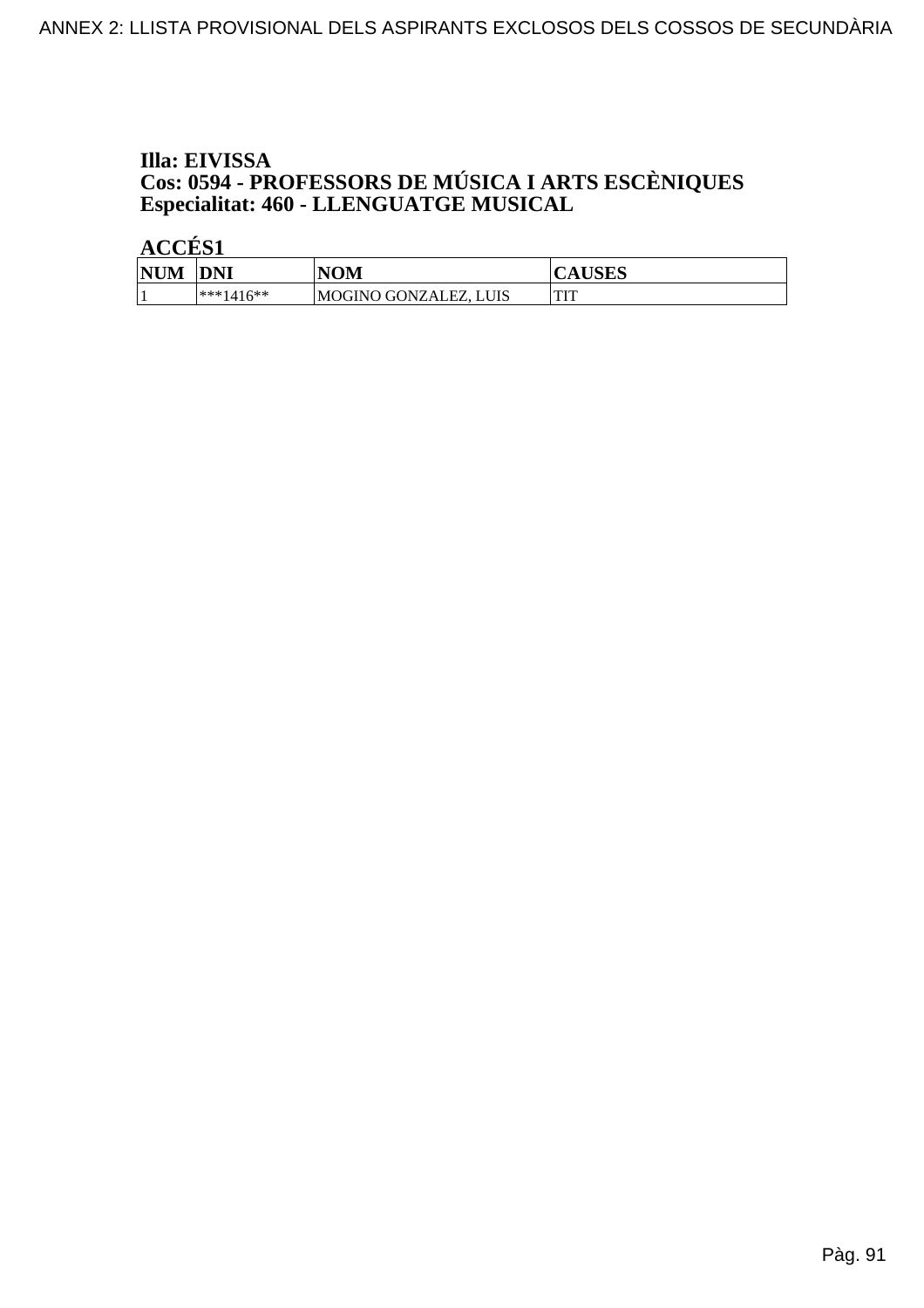#### **Illa: MALLORCA Cos: 0595 - PROFESSORS D'ARTS PLÀSTIQUES I DISSENY<br>Especialitat: 507 - DIBUIX ARTÍSTIC I COLOR**

| NUM DNI |              | NOM                                     | <b>CAUSES</b> |
|---------|--------------|-----------------------------------------|---------------|
|         | ***2864**    | GALAN PAINO, BEATRIZ                    | NJE, TIT      |
|         | ***2329**    | GAVALDA CABALLER, ALMA                  | <b>TIT</b>    |
|         | $**2145**$   | GONZALEZ ZOYO, JOSE<br><b>FRANCISCO</b> | <b>TIT</b>    |
| 4       | $ ***4721**$ | GUAL FERRER, MARINA                     | <b>NJE</b>    |
|         | $ ***3622**$ | JUAN MARTORELL, MARTA                   | <b>TIT</b>    |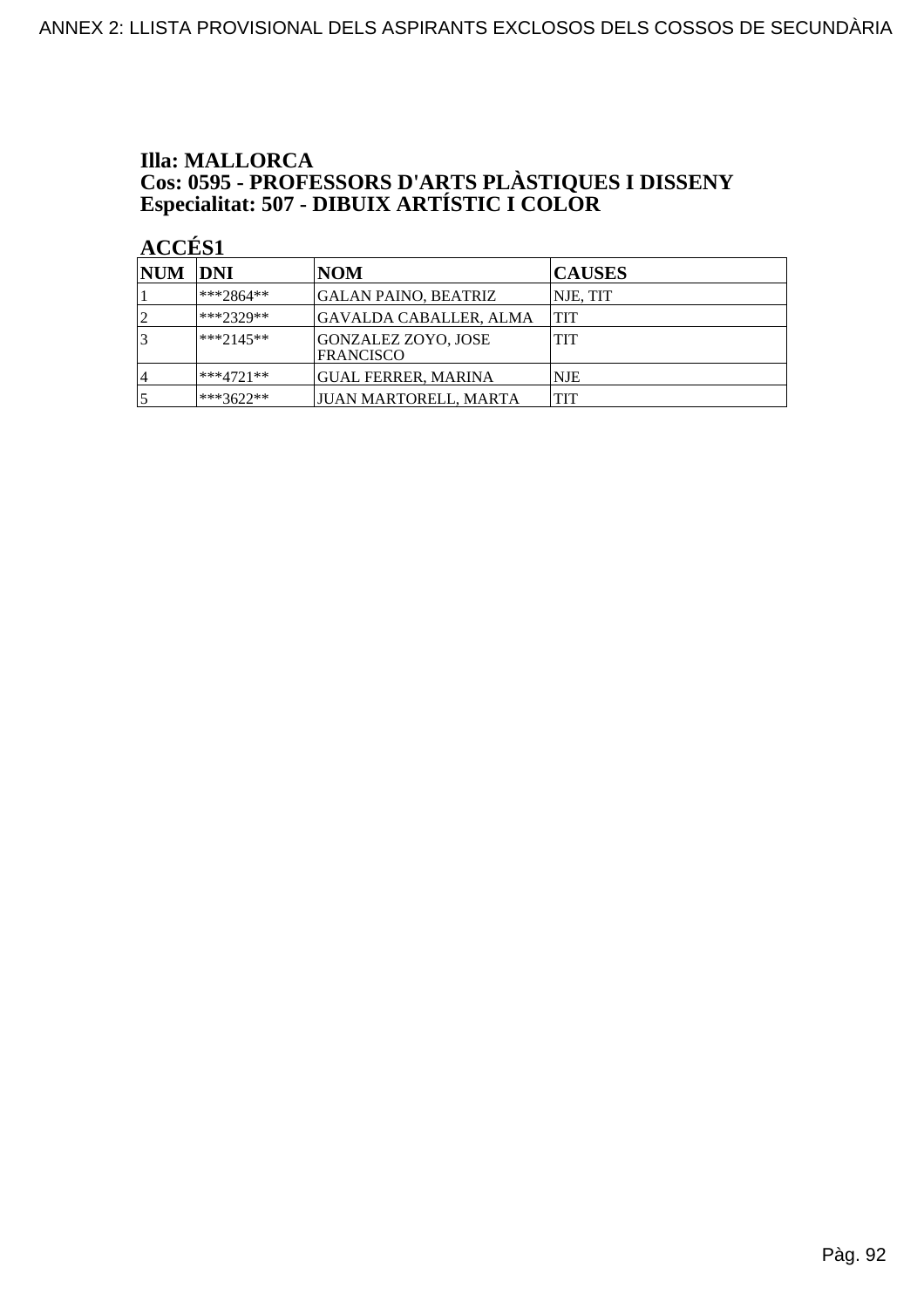#### Illa: EIVISSA **Cos: 0595 - PROFESSORS D'ARTS PLÀSTIQUES I DISSENY<br>Especialitat: 507 - DIBUIX ARTÍSTIC I COLOR**

ACCÉS<sub>1</sub>

| <b>NUM</b> | DNI              | <b>NOM</b>            | <b>CAUSES</b>   |
|------------|------------------|-----------------------|-----------------|
|            | $***5913**$      | LLACER VIDAL, ISABEL  | <b>NJE</b>      |
| $\sqrt{ }$ | $*$ ** $QQ17$ ** | LLOPIS NAVARRO. MARIA | <b>CAT. TIT</b> |